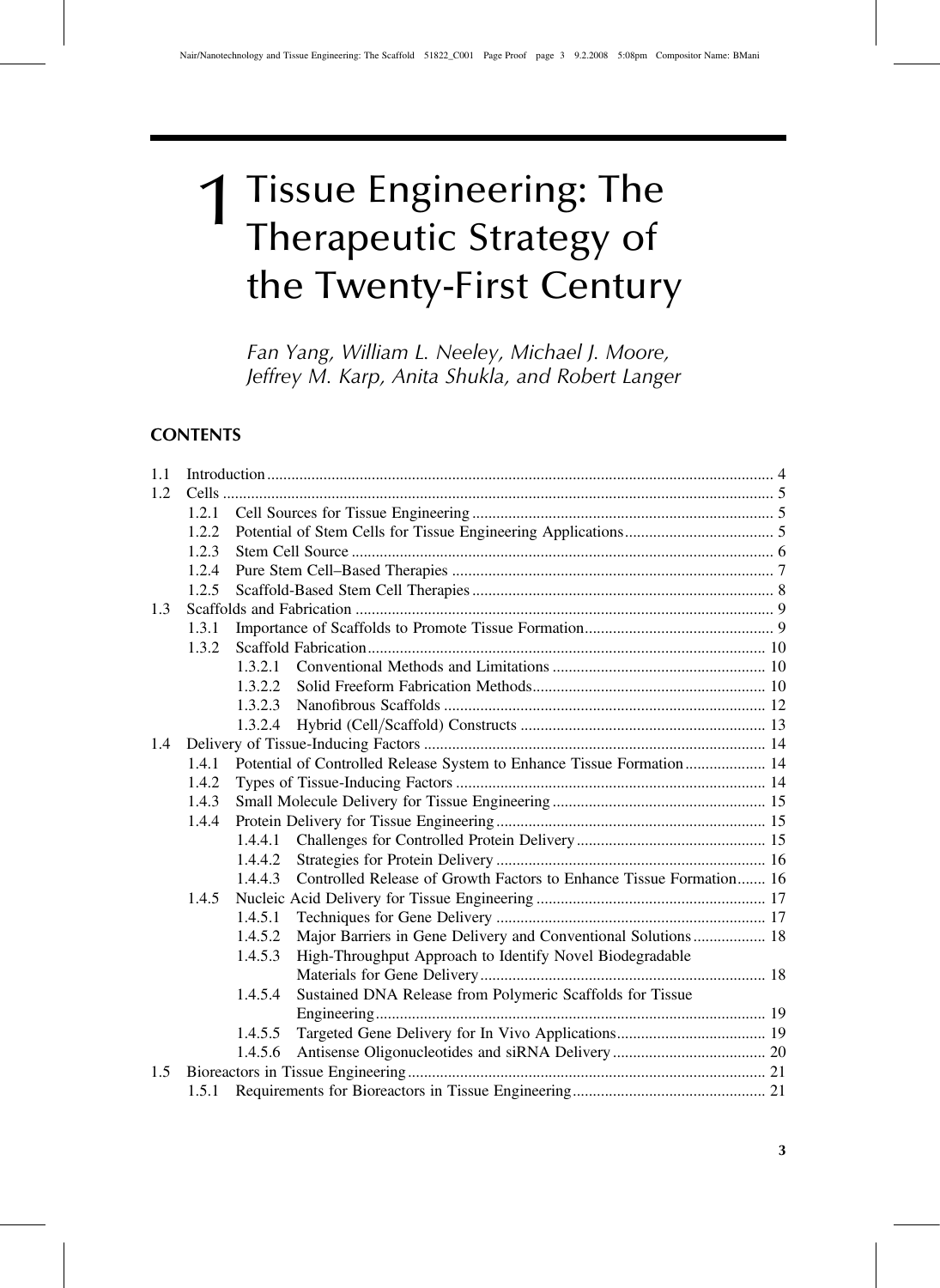|  | 1.5.4 Bioreactors to Provide Mechanical Stimuli for Enhanced Tissue Formation 22 |  |  |  |  |
|--|----------------------------------------------------------------------------------|--|--|--|--|
|  |                                                                                  |  |  |  |  |
|  |                                                                                  |  |  |  |  |
|  |                                                                                  |  |  |  |  |

## 1.1 INTRODUCTION

The loss or failure of an organ or tissue is one of the most frequent, devastating, and costly problems in health care. Tissue engineering was born largely of the need for investigators to turn to multidisciplinary approaches to solve this long-standing problem in medicine. Advances in medicine have been paralleled by increased interactions among multiple disciplines such as biology, material sciences, and engineering, which led to progress in diagnostics, monitoring, and emergence of implanted devices and tissue grafts. Moreover, as medicine continued to advance, and the survivability of major disorders and injuries increased, so did the number of patients receiving and awaiting these critical treatments, and the need for alternative therapies became clearly apparent.

Clinicians have been a powerful driving force for innovation in medicine. The origin of tissue engineering stems from the demands by surgeons in regenerating functionally active tissue to replace those lost due to trauma, congenital malformations, or various disease processes. Current methods for organ and tissue replacement mainly utilize autografts, allografts, or metallic devices. Effective as these approaches are, they are associated with clear limitations including donor site morbidity, shortages in supply, poor integration, and potential immunologic reactions. These limitations further emphasize the importance of a timely development and successful translation of therapies based on tissue engineering principles. Internists also have historically turned to more complex therapies, from pharmacological administration of small molecules, to use of proteins, DNA, and other macromolecules, to extracorporeal devices for the replacement of lost cell or tissue function. Cell therapies became attractive for their ability to carry out numerous complex biochemical functions. Thus, these difficult problems in clinical medicine have continually inspired scientists and physicians in their quest to uncover biological mechanisms for exploitation at the bedside.

Our research in collaboration with Vacanti's group started seeking an alternative for patients awaiting liver transplants. Together, we sought ways to expand the cell seeding concept to three dimensions as an effort toward whole organ replacement. Our collaboration led to a publication describing the use of synthetic, resorbable, polymeric meshes for cell transplantation (Vacanti et al. 1988). This approach was adopted by a number of chemical engineers and others working with synthetic polymers, influencing many to employ similar techniques with degradable polymers.

Many turned their skills in biology or engineering toward tissue engineering, and the excitement felt in the academic sector was closely paralleled by that in the private sector. Due in part to federal agencies' early predilection toward funding hypothesis-driven research and in part to a contemporaneous flurry of corporate investment in biotechnology, tissue engineering research enjoyed a large influx in private funding. From the mid-1980s though the end of the millennium, over \$3.5 billion was invested worldwide in research and development, and over 90% of those funds were supplied by the private sector. At the end of 2000, over 70 companies were participating in tissue engineering research and development and/or manufacturing. They were spending an estimated \$600 million annually and employed about 3300 full-time equivalent scientists and support staff, all while only two products had received FDA approval (Lysaght and Reyes 2001).

In the first decade of the twenty-first century, scientific advances continue at a steady pace. Federal agencies have been increasingly stalwart in their nurturing of the field, both in the United States and abroad, not only by increasing funding but also by sponsoring workshops and studies and helping to define its future (McIntire 2003; Viola et al. 2003). Most importantly, as the complexities and challenges of engineering living tissue have become more fully understood, research has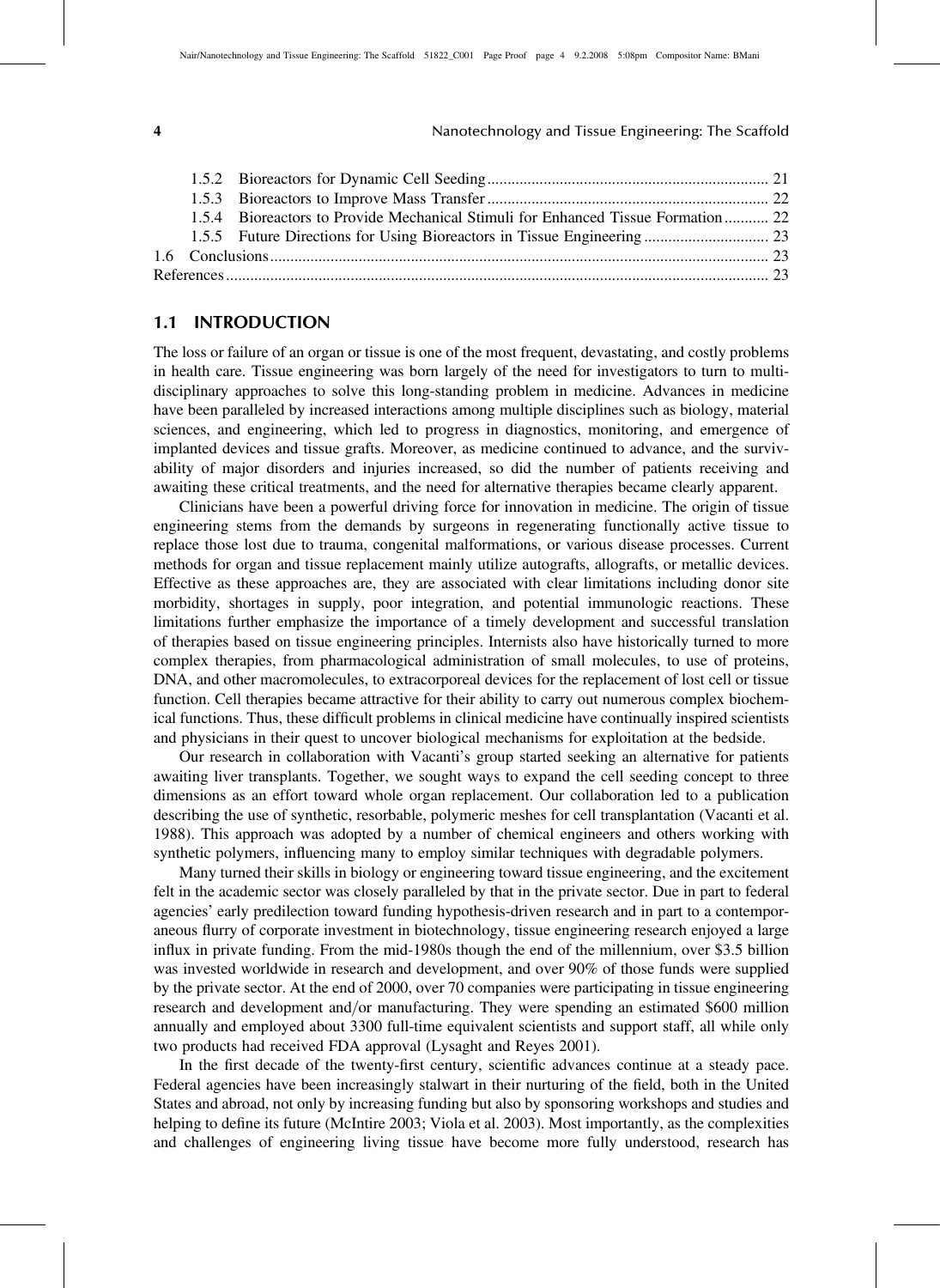

FIGURE 1.1 Key components of tissue engineering.

plumbed ever greater depths of innovation and technology. Tissue engineers have become increasingly drawn toward tangential fields, particularly stem cell and developmental biology and nanotechnology (Ingber et al. 2006; Vunjak-Novakovic and Kaplan 2006). So, even as first-generation products continue to come to market, the scientific foundation is being laid for engineering ever more complex and functional tissues. In this chapter, we briefly review a number of important advances in the field from its inception to the present day, including cells, scaffolds, tissue-inducing factors, and bioreactors (Figure 1.1).

# 1.2 CELLS

#### 1.2.1 CELL SOURCES FOR TISSUE ENGINEERING

Cells are the building blocks of tissue, and cells present in the grafted tissue are believed to play a critical role in promoting tissue healing and regeneration. Therefore, most tissue engineering approaches involve isolating and expanding cells in vitro. Cell source is an important parameter to consider when applying tissue engineering strategies to restore lost tissue and functions. One of the major obstacles in engineering tissue constructs for clinical use is the shortage of available human cells. Conventional approaches usually utilize the fully differentiated adult cell types that make up the target organ or tissue. This often requires harvesting tissue such as autogenous or allogeneic tissue, enzymatically digesting the tissue to release cells, and culturing the dissociated cells in tissue culture flasks to initiate cell expansion. For example, autologous chondrocyte transplantation (ACT) is a cell-based procedure for cartilage repair that involves obtaining chondrocytes from the patient, expanding the cells in vitro, and transplanting the cells back into the same patient (Brittberg et al. 1994; Peterson et al. 2000). However, tissue engineering approaches need large numbers of cells, whereas the proliferation capability of fully differentiated cells is very limited. Furthermore, fully differentiated adult cells tend to lose their phenotype or dedifferentiate during in vitro expansion (Schnabel et al. 2002). Given the limitations of the fully differentiated cells, scientists and clinicians have collaborated to harness the potential of stem cells, which many believe hold the key to unlocking the secrets of tissue regeneration. In this chapter, we will mainly focus on advances in the stem cell field that have generated significant excitement in the past decade.

## 1.2.2 POTENTIAL OF STEM CELLS FOR TISSUE ENGINEERING APPLICATIONS

Stem cells provide alternative cell sources for tissue engineering, such as craniofacial repair (Bruder et al. 1994; Aubin 1998; Shamblott et al. 1998; Thomson et al. 1998; Pittenger et al. 1999; Sottile et al. 2003; Cowan et al. 2004; Kim et al. 2005a). Unlike other types of cells in the body, stem cells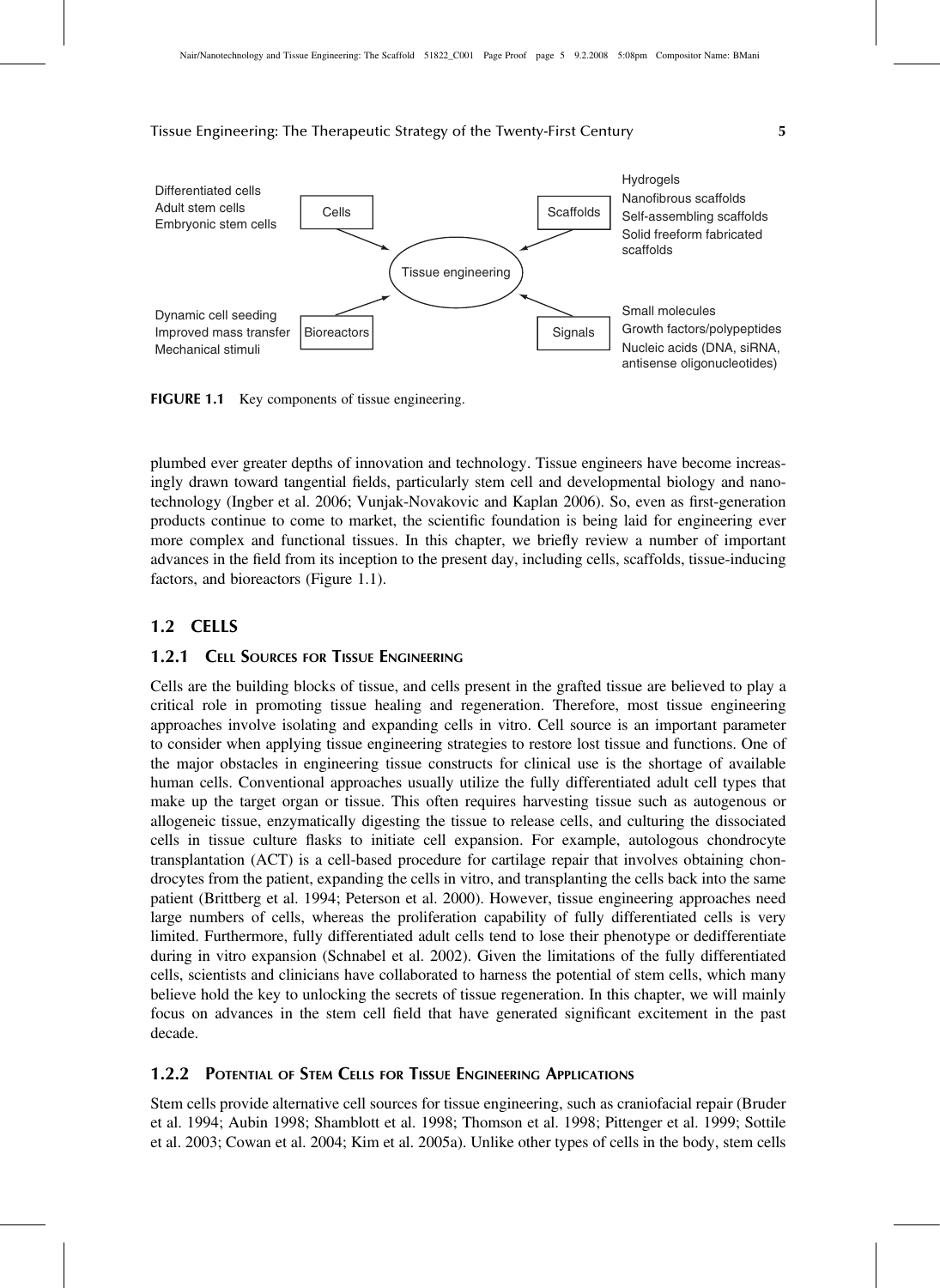are unspecialized cells that are capable of self-renewal for long periods yet maintain their capacity to differentiate into multiple specialized cell types upon exposure to specific induction cues. Development of techniques for culturing and regulating human stem cells could lead to unprecedented regenerative treatments and cures for diseases that cannot presently be treated via other means. It has been estimated that approximately 3000 people die every day in the United States from diseases that could have been treated with stem cell–derived tissues (Lanza et al. 2001). In addition to the generation of tissues and organs to treat cancer, trauma, inflammation, or age-related tissue deterioration, stem cells are also potentially useful for treatment of numerous diseases including Parkinson's disease, Alzheimer's disease, osteoporosis, and heart disease. Stem cells are currently being tested therapeutically for the treatment of liver diseases, coronary diseases, autoimmune and metabolic disorders, chronic inflammatory diseases, and other advanced cancers. Stem cells may be xenogenic, allogeneic, or autologous, where autologous cells are preferred as they will not evoke an immunologic response, and thus the harmful side effects of immunosuppressive agents can be avoided. Autologous stem and progenitor cells may be derived postnatally in adulthood or early in life from umbilical cord blood (Cetrulo 2006) or tissue (Baksh et al. 2007). Autologous-like cells may also be generated using therapeutic cloning or somatic cell nuclear transfer (SCNT), the process through which Dolly the sheep was cloned in 1997 (Hwang et al. 2004). Studies to date have demonstrated that cells derived from SCNT can be expanded in culture and can organize into tissue structures after transplantation in vivo in combination with biodegradable scaffolds (Lanza et al. 1999).

#### 1.2.3 STEM CELL SOURCE

Depending on the development stage of the tissues from which the stem cells are isolated, stem cells can be broadly divided into two categories: adult stem cells and embryonic stem cells (Shamblott et al. 1998; Thomson et al. 1998; Pittenger et al. 1999). Adult stem cells can be found in many adult tissue types including bone marrow, peripheral blood, adipose tissue, nervous tissue, muscle, dermis, etc. (Table 1.1). Adult stem cells are considered to be multipotent, which can give rise to several other cell types. Among the adults stem cells, bone marrow–derived stem cells (MSC) have been shown to have the capability of differentiating into multiple tissue types, including bone, cartilage, muscle, tendon, etc., and hold great potential for autologous cell-based therapy (Pittenger et al. 1999). Another important characteristic of MSCs for regenerative medicine is their potential allogenic use without immunosuppressive therapy (Le Blanc et al. 2003; Maitra et al. 2004; Aggarwal and Pittenger 2005). In addition to the adult tissues mentioned above, stem cells have

| <b>TABLE 1.1</b><br><b>Types and Sources of Human Stem Cells</b> |                                  |                                       |  |  |  |  |
|------------------------------------------------------------------|----------------------------------|---------------------------------------|--|--|--|--|
| Origin                                                           | <b>Types of Stem Cells</b>       | <b>Sources of Isolation</b>           |  |  |  |  |
| Adult                                                            | Mesenchymal stem cells           | Bone marrow                           |  |  |  |  |
|                                                                  | Hemopoietic stem cells           | Bone marrow and peripheral blood      |  |  |  |  |
|                                                                  | Neural stem cells                | Neural tissue                         |  |  |  |  |
|                                                                  | Adipose-derived stem cells       | Adipose tissue                        |  |  |  |  |
|                                                                  | Muscle-derived stem cells        | Muscle                                |  |  |  |  |
|                                                                  | Epidermal-derived stem cells     | Skin, hair                            |  |  |  |  |
|                                                                  | Umbilical cord blood stem cells  | Umbilical cord blood                  |  |  |  |  |
|                                                                  | Umbilical cord matrix stem cells | Wharton's jelly                       |  |  |  |  |
| Embryonic                                                        | Embryonic stem cells             | Inner cell mass of 5–7 day blastocyst |  |  |  |  |
|                                                                  | Embryonic germ cells             | Gonadal ridge of 6–11 week fetus      |  |  |  |  |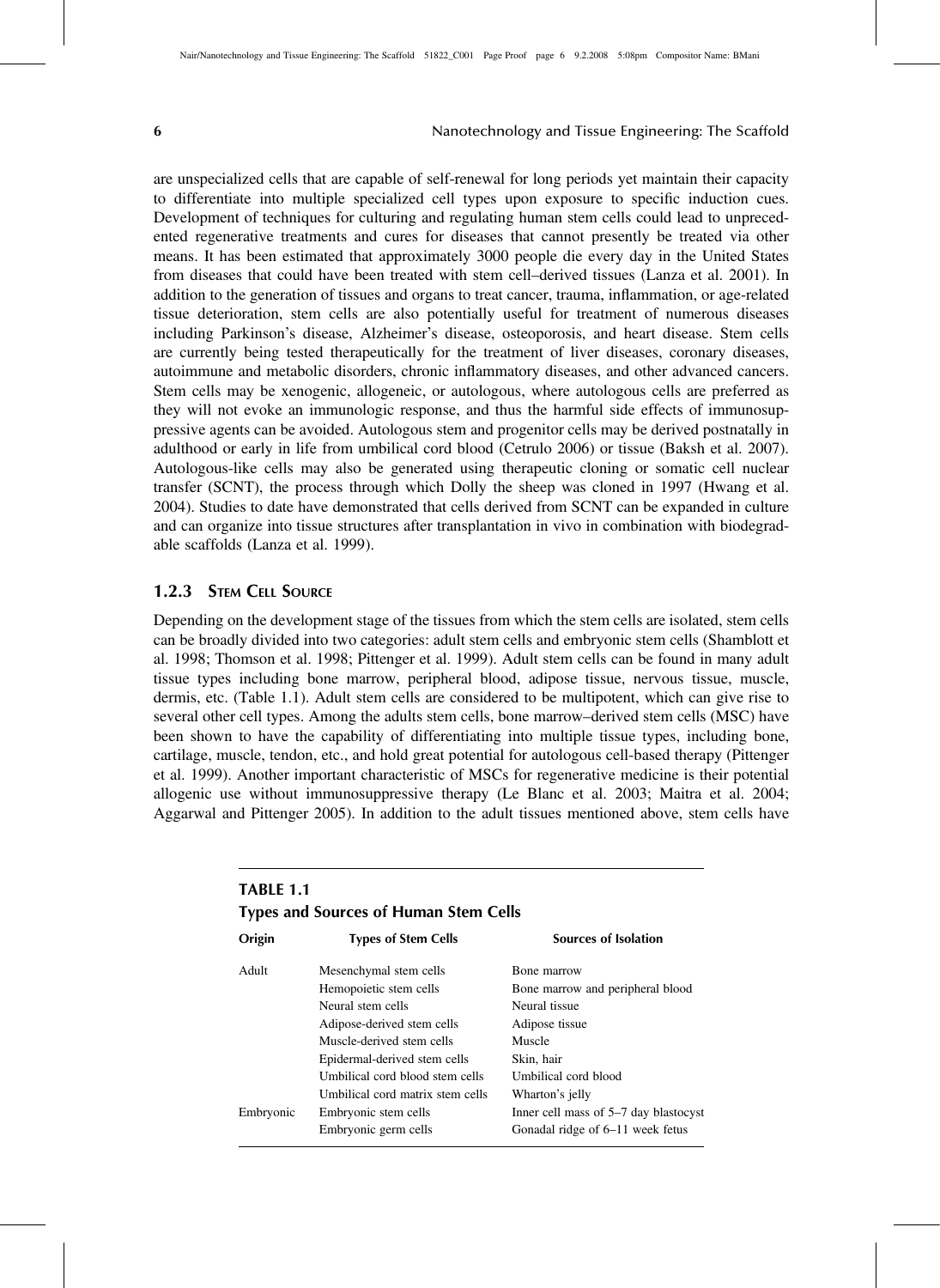also been identified in fetal tissues such as umbilical cord blood and Wharton's jelly. Although it was originally believed that stem cells derived from a particular tissue could only regenerate that specific tissue, numerous studies have disproved this idea (Macpherson et al. 2005). For example, both bone marrow and adipose tissue–derived mesenchymal stem cells may differentiate into cells and tissues of mesodermal origin including adipocytes, chondrocytes, osteoblasts, and skeletal myocytes and can be used to generate respective tissues including fat, cartilage, bone, and muscle (Caplan and Bruder 2001; Zuk et al. 2001; Baksh et al. 2003; Izadpanah et al. 2006). Unlike isolates of bone marrow, which typically require multiple punctures with a large bore needle, subcutaneous adipose tissue can be obtained through surgical removal with scalpels or through liposuction, which some patients may view as advantageous. However, despite their ability to differentiate into multiple cell types, adult stem cells are generally considered to give rise to only a limited range of differentiated cell types in comparison to embryonic stem cells.

Compared with MSCs, which can only be expanded in an undifferentiated state for limited passages, embryonic stem (ES) cells or embryonic germ (EG) cells can self-renew without differentiation for much longer. This property makes them attractive candidates as cell sources for tissue engineering, where large cell numbers are often needed. ES cells are derived from the inner cell mass of blastocysts, and EG cells are isolated from developing gonadal ridge. Since these cells are isolated from embryonic stage, they are considered to be pluripotent and can develop into any of the three germ layers: endoderm (interior stomach lining, gastrointestinal tract, the lungs), mesoderm (muscle, bone, blood, urogenital), or ectoderm (epidermal tissues and nervous system). It was only in 1998 that the political and ethical controversy surrounding stem cells erupted with the creation of human ES cells derived from discarded human embryos (Thomson et al. 1998). In addition to direct therapeutic use, ES cells represent an attractive cell source for the study of developmental biology, for drug/toxin screening studies, and for the development of therapeutic agents to aid in tissue or organ replacement therapies. Although ES cells may hold the secret to multiple cures and groundbreaking advancements in the field of regenerative medicine, they raise significant ethical concerns because they are harvested from embryos.

#### 1.2.4 PURE STEM CELL*–*BASED THERAPIES

Although stem cell research is still in its infancy, there are some remarkable success stories including blood transfusions and bone marrow transplantation that have been used in thousands of patients to successfully treat low blood volume and diseases of the blood and bone marrow such as lymphoma. Bone marrow transplantation represents the most common clinically approved method of stem cell–based therapy. Here growth factors such as granulocyte colony-stimulating factor (G-CSF) are initially administered to amplify and mobilize hematopoietic stem cells into the peripheral circulation where they can easily be collected using leukapheresis techniques. The transplantation of bone marrow which has been used since the 1960s involves infusion of the stem cells into the recipients' peripheral circulation through an intravenous catheter. The stem cells home to the bone marrow where they proliferate and start to produce blood cells. Remarkably, even a single hematopoietic stem cell can be used to fully reconstitute the lymphohematopoietic system (Osawa et al. 1996). Numerous pure stem cell–based therapies are currently in clinical trials. For example, Osiris Therapeutics Inc. is working on a product called Prochymal, which is a treatment for a life-threatening disease called acute graft versus host disease (AGHD) which attacks the gastrointestinal tract, skin, and liver. AGHD affects half of all patients who receive a bone marrow transplant for anemia and other diseases. A trial is also currently under way using Prochymal to assess its ability to reduce the symptoms of moderate-to-severe Crohn's disease. Australia's adult stem cell company, Mesoblast Ltd., recently commenced a phase 2 clinical trial of its allogeneic adult stem cell therapy for patients with heart attacks. This therapy involves injection of stem cells via catheter into damaged heart muscle and aims to improve heart function and reduce congestive heart failure.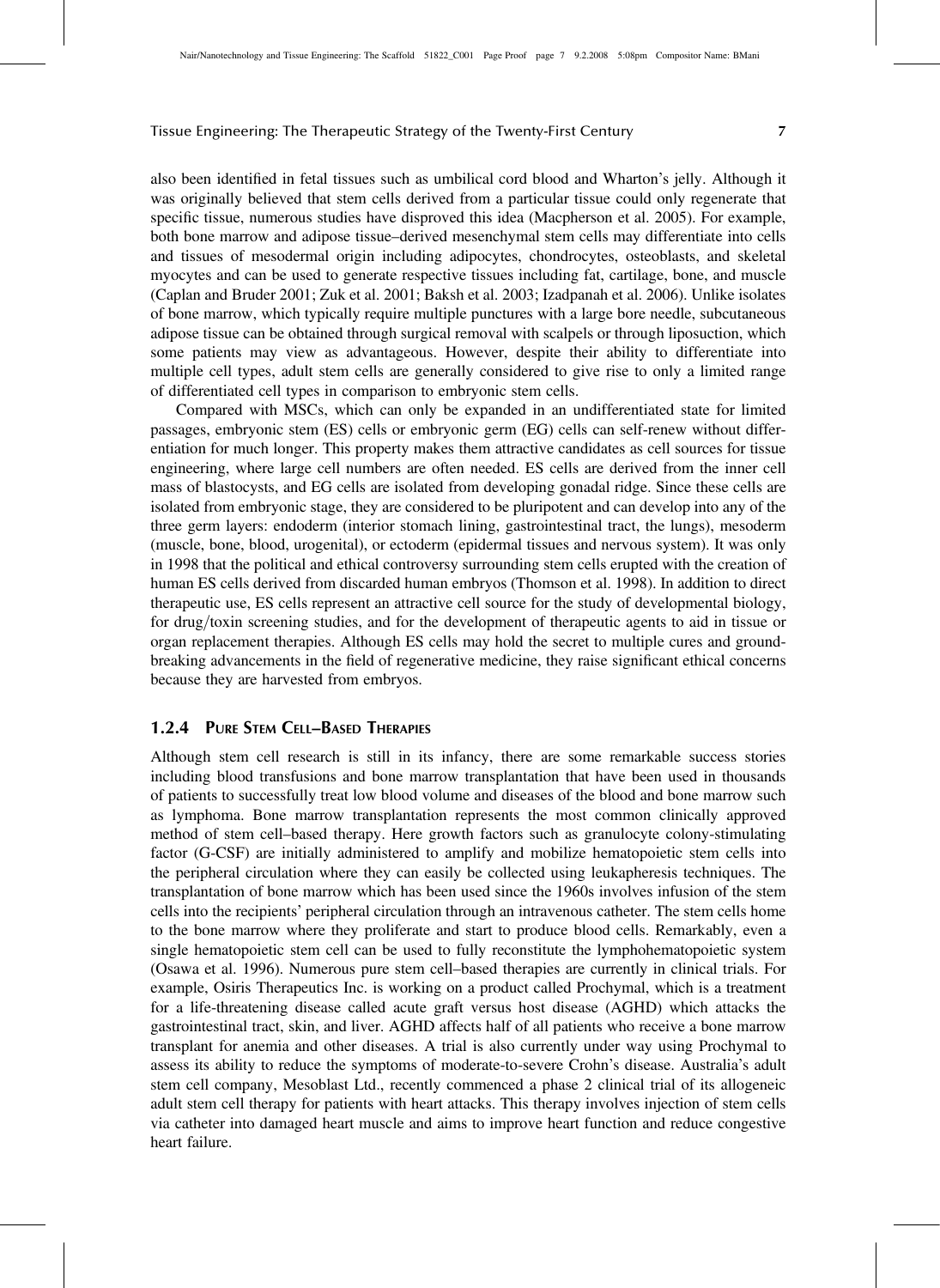# 1.2.5 SCAFFOLD-BASED STEM CELL THERAPIES

Unlike pure cell-based therapies where stem cells are injected directly into the peripheral circulation or a specific tissue, many applications require a cell carrier to transport and/or arrange the stem cells within a 3D configuration, or to isolate them within a particular location in the body. Moreover, certain applications require differentiation of the cells down particular lineages prior to transplantation. These approaches are common in the field of tissue engineering where stem cells are combined with engineered matrices either to build transplantable tissues ex vivo or to inject or implant viable constructs that are programmed to promote or initiate regeneration. Whereas fundamental research centers on developing an understanding of the mechanisms that regulate stem cells, applied fields such as tissue engineering aim to harness this knowledge to initiate tissue-specific regeneration. The field of tissue engineering has promoted the transition of standard two-dimensional (2D) stem cell culture systems to 3D platforms in an attempt to mimic the in vivo 3D culture environment which may be more conducive for regulating stem cell function.

Previous research on ES cells mainly focused on the understanding of stem cell biology, and tissue engineering applications using ES cells or EG cells in combination with scaffolds is still at its infancy (Elisseeff et al. 2006; Hwang et al. 2006). Scaffolds can promote cell and tissue development by providing a 3D environment in which cells can proliferate, attach, and deposit extracellular matrix (ECM) (Peppas and Langer 1994; Hubbell 1995; Langer and Tirrell 2004; Lutolf and Hubbell 2005). Various biological signals such as growth factors or peptides can also be incorporated into scaffolds to promote the desired differentiation (Hubbell 1999; Healy et al. 1999). For example, it has been shown that bone MSCs can undergo osteogenesis in a 3D hydrogel scaffold, and incorporation of cell adhesion peptide YRGDS into the scaffold promotes the osteogenesis of MSCs in a dosage-dependent manner, with 2.5 mM being the optimal concentration (Yang et al. 2005b).

One of the major challenges with scaffold-based transplantation of cells is lack of engraftment that typically results within damaged avascular tissue due to a deficiency in mass transport of oxygen and nutrients, a requirement for cell survival and for proper cell function. Maximal reported rates of angiogenesis are  $\sim$ 1 mm/day (Folkman 1971; Li et al. 2000) and cells need to be within  $\sim$ 100–200 µm of the nearest blood vessel (Muschler et al. 2004). Thus, transplanted cells within the core of large defects  $(>1-2$  cm) do not survive long enough to contribute to the healing process. Specifically, it may take many weeks or months for complete vascularization of the defect (Mooney et al. 1994; Sanders et al. 2002) leading to tissue ischemia and necrosis (Helmlinger et al. 1997) (cell and tissue death) in graft sites as small as 1–2 mm (Muschler et al. 2004). This significantly reduces the capacity for an exogenous cell source to contribute to the regenerative process. Furthermore, most scaffold-based tissue engineering strategies passively permit filling of the scaffold pores with blood clot (Karp et al. 2004), which represents a static and potentially harsh environment for the transplanted cells. Although hematomas contain factors such as vascular endothelial growth factor (VEGF) that induce neovascularization (Street et al. 2000), hematomas are acidic and hypoxic and exhibit elevated levels of phosphorous, potassium, and lactic acid, which are cytotoxic to multiple cell types (Wray 1970). Therefore, transplanted cells are susceptible to death given their distance from host vasculature, and their position within the static and relatively harsh environment of the blood clot. This has significantly limited advancement in the field of tissue and organ replacement. After three decades of substantial research in this area, the potential to provide tissues and organs to millions of patients suffering from trauma, congenital defects, and chronic diseases has yet to be fully realized (Mikos et al. 2006). Although this is partly due to uncertainty and difficulties with clinical markets, typical results in preclinical animal models remain highly variable with poor rates of success in larger defects and in higher animal species likely due to poor survival of the transplanted cells (Petite et al. 2000; Muschler et al. 2004). Although it is not surprising that the effectiveness of cell-based therapies relies on the retention of cell viability after implantation (Wilson et al. 2002; Kruyt et al. 2003), little attention has been focused on this issue.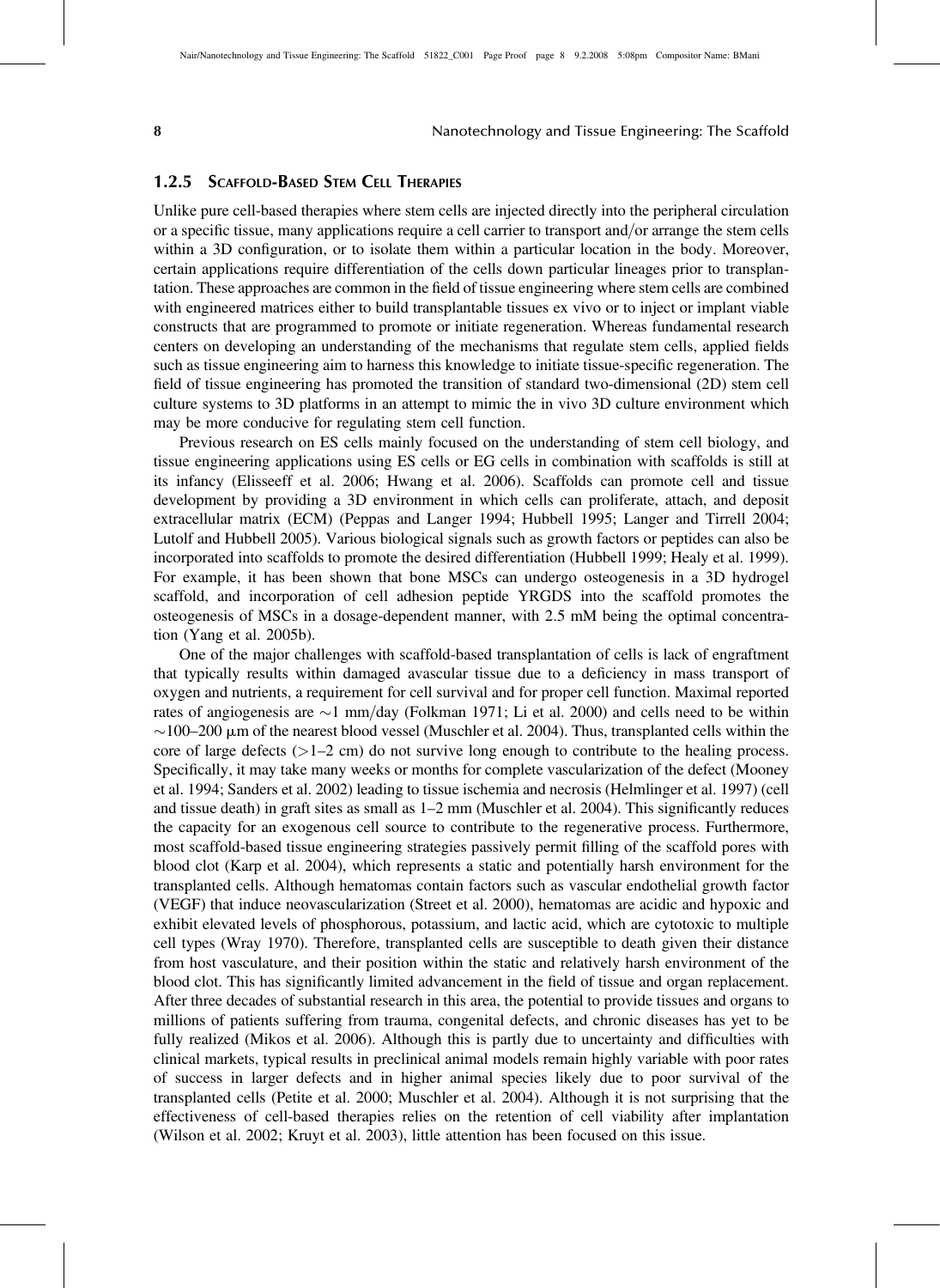Recently, an advanced cell-instructive tissue engineering approach was successfully employed that utilized (1) high density arginine, glycine, aspartic acid (RGD)-containing cell adhesion ligands, (2) an exogenous differentiated myoblast cell source, and (3) growth factors to enhance the regenerative capacity of the transplanted cells through promoting their survival, preventing their terminal differentiation, and promoting their outward migration (Figure 1.4) (Hill et al. 2006). AQ1 Specifically, cells were delivered on porous alginate/calcium sulfate scaffolds that contained both hepatocyte growth factor (HGF) and fibroblast growth factor-2 (FGF-2), which were employed to maintain the cells in an activated, proliferating, but nondifferentiated state. Whereas control groups had only a modest effect on muscle regeneration, a combination strategy employing controlled release of HGF and FGF-2 in combination with scaffolds and cells dramatically enhanced the participation of transplanted cells leading to significant tissue regeneration. Despite the relatively small size of the scaffolds employed here  $(50 \text{ mm}^3)$  and the uncertainties in translating this strategy into larger clinically relevant defects, the work demonstrates a proof of concept for cell-based therapies that can be designed to direct tissue regeneration.

## 1.3 SCAFFOLDS AND FABRICATION

# 1.3.1 IMPORTANCE OF SCAFFOLDS TO PROMOTE TISSUE FORMATION

Three common strategies employed in tissue regeneration are infusion of isolated cells, treatment with tissue-inducing substances, and implantation of a cell–scaffold composite (Langer and Vacanti 1993). Of the three strategies, the use of cell–scaffold composites generally leads to a more successful outcome. These scaffolds are often critical, both in vitro as well as in vivo, to recapitulating the normal tissue development process and allowing cells to formulate their own microenvironments. In contrast to using cells alone, a scaffold provides a 3D matrix on which the cells can proliferate and migrate, produce matrix, and form a functional tissue with a desired shape. The scaffold also provides structural stability for developing tissue and allows incorporation of biological or mechanical signals to enhance tissue formation. The biological and mechanical properties of scaffolds may vary depending on the application, and can be designed to provide an environment with appropriate signals that stimulate cells to proliferate and/or differentiate.

The importance of the ECM scaffold in cell development should not be underestimated. Nearly 30 years ago, Bissell proposed dynamic reciprocity, which states that a tissue achieves a specific function in part through interactions of the cells with the ECM (Bissell et al. 1982). Subsequent work demonstrated that gene expression can be mediated by the ECM binding to ECM receptors on the cell surface, which provide a link to the cytoskeleton and eventually the nuclear matrix (Nickerson 2001). The inclusion of neighboring cell interactions and soluble signals originating systemically or from cells in the immediate or distant vicinity provides a more complete model of tissue environment (Nelson and Bissell 2006).

Much attention has been given to the simulation of the extracellular environment. Of particular interest is the creation of scaffolds as substitutes for the ECM. Scaffolds for tissue regeneration occupy a fundamental role in tissue development since they must support the proliferation and differentiation of cells as they mature into a functional tissue. Regeneration to the native state necessitates removal of the artificial scaffold, most commonly by bioabsorption. To this end, numerous natural and synthetic materials have been proposed for use in tissue scaffolds (Nair and Laurencin 2006; Velema and Kaplan 2006). Drawbacks do exist for the use of existing materials in particular tissue engineering applications; however, 3D scaffold fabrication and incorporation of biofactors into the scaffold comprise the central challenges in the field today. Furthermore, although biomaterials received much attention during the 1990s, the current emphasis on hybrid living– artificial systems requires continued development of fabrication methods.

As a substitute for the ECM, a scaffold in general should impart a 3D geometry, have appropriate mechanical properties, enable cell attachment, and facilitate the development of a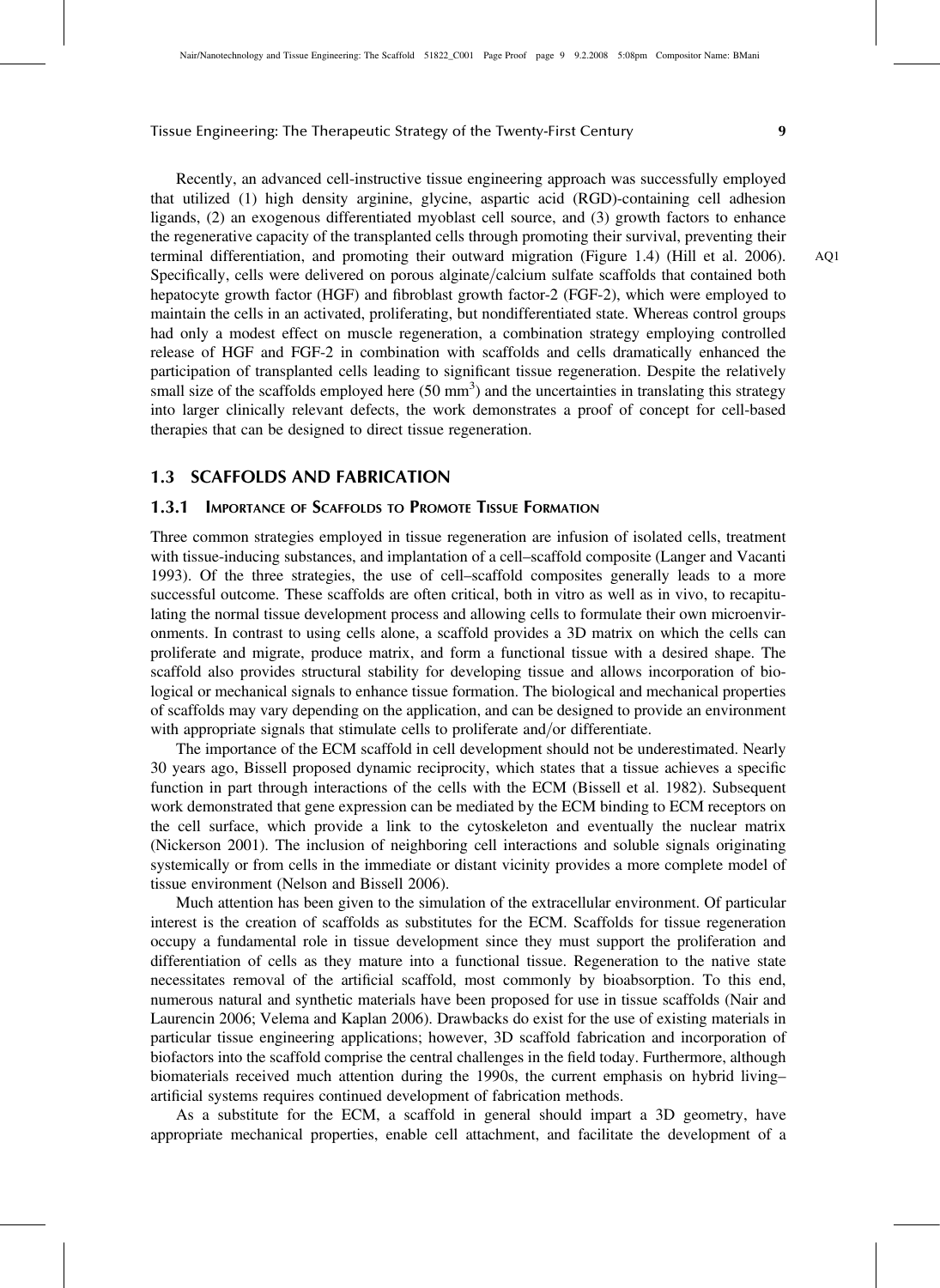functional tissue. At the microscopic level, a highly porous structure is needed for diffusion of nutrients and waste products through the scaffold. The optimal pore size should be tailored to the specific cell type and be large enough to allow for cell migration and ECM formation yet not be so small that pore occlusion occurs. The scaffold surface architecture and chemistry should facilitate cell migration through the scaffold, provide developmental signals to the cells, and promote cell recruitment from the surrounding tissue. Additionally, in most cases the scaffold should be constructed from a degradable nontoxic material (Leong et al. 2003). Recent advancements in scaffold fabrication technologies are discussed below.

### 1.3.2 SCAFFOLD FABRICATION

#### 1.3.2.1 Conventional Methods and Limitations

The formation of a porous structure constitutes a central goal of scaffold fabrication and a number of techniques were developed to achieve this aim including phase separation (Lo et al. 1995) (nonsolvent-induced phase separation and thermally induced phase separation), gas foaming (Mooney et al. 1996), solvent casting/particulate leaching (Wald et al. 1993), and freeze drying (Dagalakis et al. 1980). Because of the relative ease in using these techniques to fabricate scaffolds, they are still commonly used. A core limitation of these technologies is the lack of precise control over scaffold specifications such as pore size, shape, distribution, and interconnectivity as well as the overall scaffold shape. Numerous studies note the importance of pore size in the ability of cells to adhere and proliferate on a scaffold (Hulbert et al. 1970), but recent work with scaffolds produced using solid freeform fabrication (SFF) techniques where the pore size is precisely controlled suggests that eliminating the variability in the pore size and structure decouples the dependence of cell adhesion and proliferation on pore characteristics (Itala et al. 2001; Hollister 2005) (Figure 1.2). However, the porosity of the material, which is defined as the proportion of void space in a solid, is still a critical factor (Karageorgiou and Kaplan 2005). The fabrication of hierarchical porous structures, which consist of both a nano- or microscopic pore structure and a macroscopic pore structure, is more readily realized using SFF methods. These techniques allow the reproducible fabrication of scaffolds directly from a computer-aided design (CAD) file. The ability to translate an electronic data set into a scaffold opens up the possibility for patient-specific scaffolds based on computed tomography (CT) or MRI data (Mankovich et al. 1990; Hollister et al. 2000; Wettergreen et al. 2005).

#### 1.3.2.2 Solid Freeform Fabrication Methods

## 1.3.2.2.1 Fused Deposition Modeling

Fused deposition modeling (FDM) (Crump 1992) is a process whereby a molten material is extruded through a nozzle and deposited as a layer on a surface. At the completion of the layer deposition, the sample stage is lowered and a new layer is deposited. In this fashion, the technique fabricates a 3D structure. A benefit of this method is the absence of organic solvents in the fabrication process. The process is computer controlled, which allows the use of CAD data in the design of the scaffold. The technique has been used to prepare porous scaffolds from polymers such as PCL (Hutmacher et al. 2001), PEG-PCL-PLA (Hoque et al. 2005), and HA/PCL composite (Sun et al. 2007). The requirement of a melt feed limits the range of materials that can be used and excludes sensitive molecules such as proteins from being directly incorporated into the scaffold.

## 1.3.2.2.2 3D Printing

The technique of 3D printing (Sachs et al. 1993) consists of applying a layer of powder onto a surface and using an inkjet printer head to spray the surface precisely with a binder to join the powder particles. The process is repeated after spreading a new layer of powder on top of the previous layer, which results in the creation of a 3D structure. In the past, organic solvents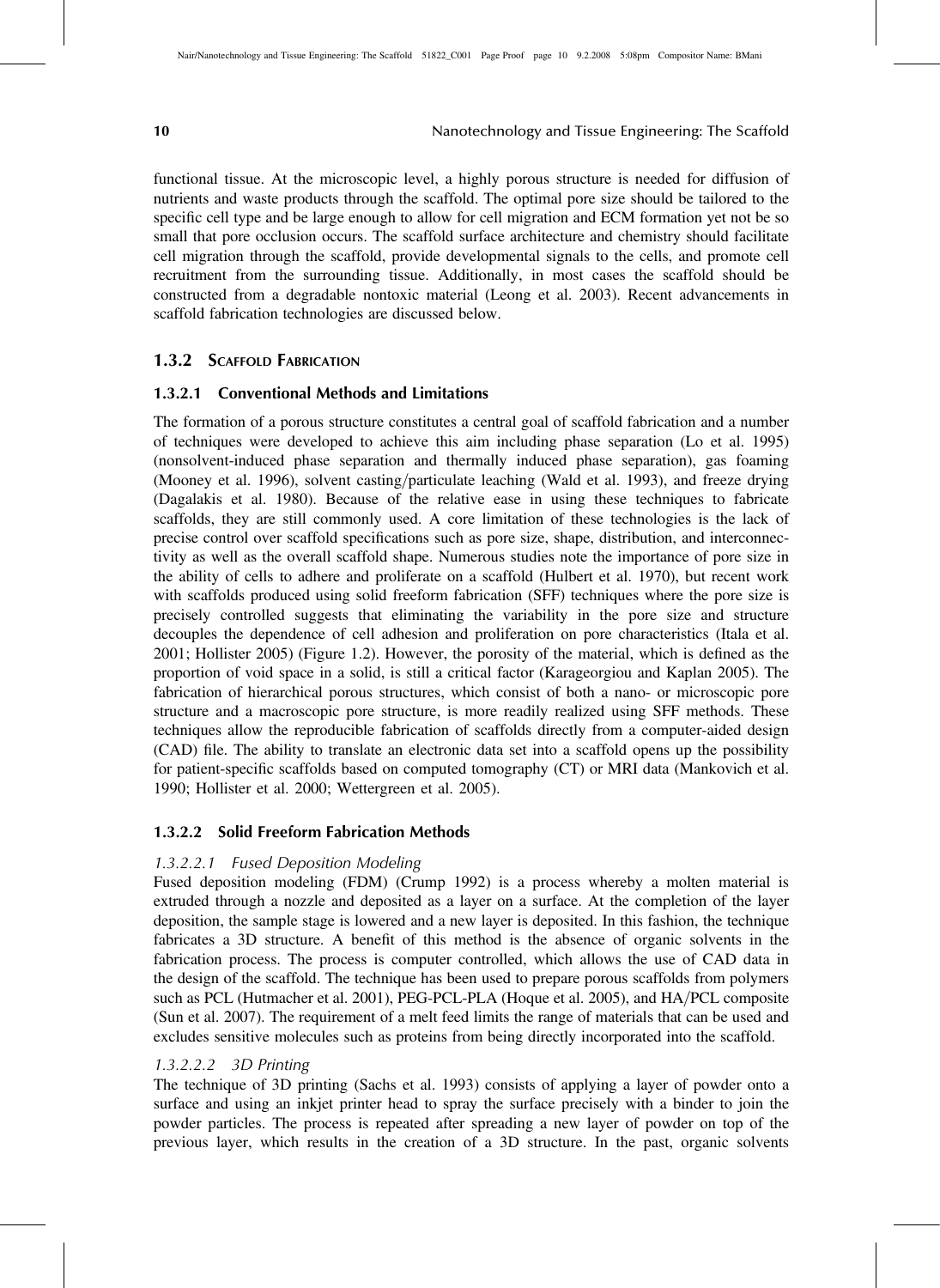

FIGURE 1.2 Schematics of solid freeform fabrication (SFF) systems categorized by the processing technique. (a,b) Laser-based processing systems include (a) the stereolithography system, which photopolymerizes a liquid and (b) the selective laser sintering (SLS) systems, which sinter powdered material. In each system, material is swept over a built platform that is lowered for each layer. (c,d) Printing-based systems, including (c) 3D printing and (d) a wax printing machine. 3D printing of a chemical binder onto a powder bed. The waxbased system prints two types of wax material in sequence. (e,f) Nozzle-based systems. (e) The fused deposition modeler prints a thin filament of material that is heated through a nozzle. (f) The Bioplotter prints material that is processed either thermally or chemically. (From Hollister, S.J., Nat. Mater., 4, 7, 518, 2005. With permission.)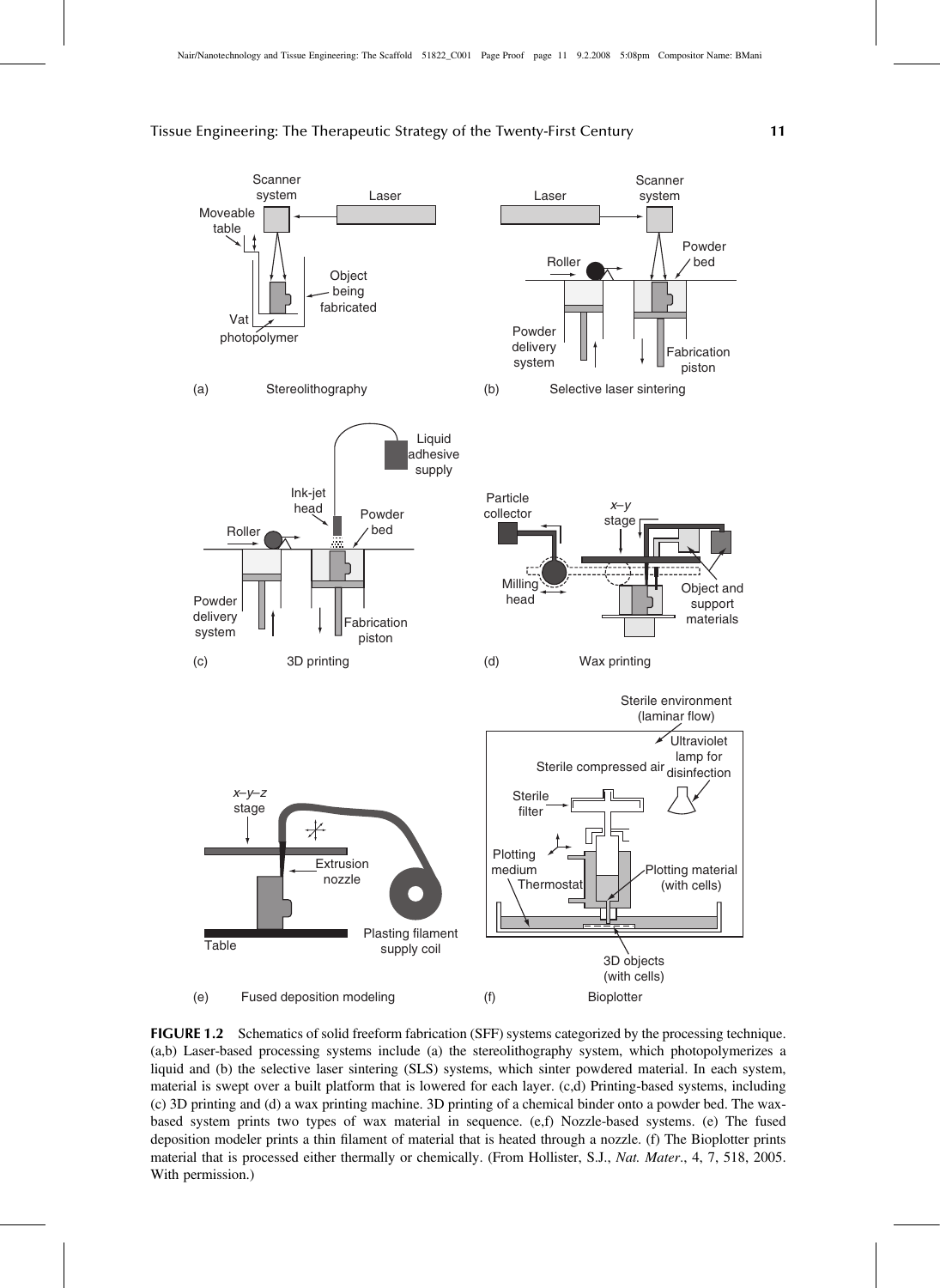have been used as binders (Giordano et al. 1996); however, recent examples stress the use of biocompatible materials. In one example, hydroxyapatite powder was used to prepare bone repair scaffolds using a binder composed of  $25\%$  v/v polyacrylic acid in a water–glycerol mixture (Dutta Roy et al. 2003). Aqueous citric acid solution has also been used as a binder in the preparation of calcium phosphate–based ceramics (Khalyfa et al. 2007).

## 1.3.2.2.3 Selective Laser Sintering

Resembling 3D printing, the selective laser sintering (SLS) process also begins by applying a thin layer of powder to a surface. A laser beam sinters the powder particles together in the desired pattern. Upon completion of the layer patterning, a new layer of powder is deposited and the process repeated. This technique has been used to prepare scaffolds from the biodegradable polymers polyetheretherketone, poly(vinyl alcohol), polycaprolactone (Williams et al. 2005), and poly(L-lactic acid) (Tan et al. 2005). Composites of some of these polymers and hydroxyapatite have also been prepared using SLS (Chua et al. 2004; Tan et al. 2005; Wiria et al. 2007).

#### 1.3.2.2.4 Wax Printing

In the fabrication of 3D scaffolds using a wax printer, a negative mold is created by printing droplets of a build wax and a support wax on a surface, which harden after cooling. Once a layer is printed, the surface is milled flat and another layer is printed. This process continues until the structure is complete at which point the support wax is dissolved to yield a porous negative mold. The desired scaffold material is added to the mold as a casting solution and allowed to solidify, and the negative mold is dissolved or melted to release the scaffold. This technique has been used to prepare, for example, scaffolds for bone and cartilage replacement (Manjubala et al. 2005). Like most SFF processes, this technique was not originally designed for use in biological systems. The waxes and solvents used are often proprietary formulations and contain dyes, both of which can contaminate the scaffold with nonbiocompatible agents (Sachlos et al. 2003). Recent reports have made use of apparently biocompatible proprietary waxes (BioBuild and BioSupport) that can be orthogonally dissolved using ethanol and water (Sachlos et al. 2006); however, the identities of these materials have not been disclosed in the literature.

## 1.3.2.2.5 Stereolithography

Stereolithography relies on light-mediated chemical reactions to create a 3D object from a liquid polymer. In this process, a surface is lowered into a vat of photocurable polymer and the resultant layer of liquid polymer on the top of the surface is exposed to a laser to harden the polymer. The surface is then submerged slightly, which covers it with a new layer of liquid polymer that can be exposed to the laser. The surface can be raised or lowered as needed to create the 3D object. Biomaterials that have been in this application include poly(propylene fumarate) (Cooke et al. 2003; Lee et al. 2007), which contains photocrosslinkable double bonds, and acrylated poly(ethylene glycol) (Dhariwala et al. 2004; Arcaute et al. 2006).

#### 1.3.2.3 Nanofibrous Scaffolds

## 1.3.2.3.1 Electrospinning

This technique produces nanofibers in a continuous fashion that are interconnected. The fiber diameter can range from 5 nm to more than  $1 \mu m$  (Murugan and Ramakrishna 2006). Electrospinning differs from the current SFF technologies in that it produces a nanofibrous scaffold. Such a construct mimics the ECM by possessing high surface area, high aspect ratio, high porosity, small pore size, and low density (Murugan and Ramakrishna 2007). Due to the nature of the electrospinning process, randomly oriented fibers are produced (Matthews et al. 2002). Recent efforts have focused on electrospinning aligned fibers (Yang et al. 2005a). Both natural and synthetic materials have been electrospun into random and aligned meshes including collagen, gelatin, and chitosan (Murugan and Ramakrishna 2006).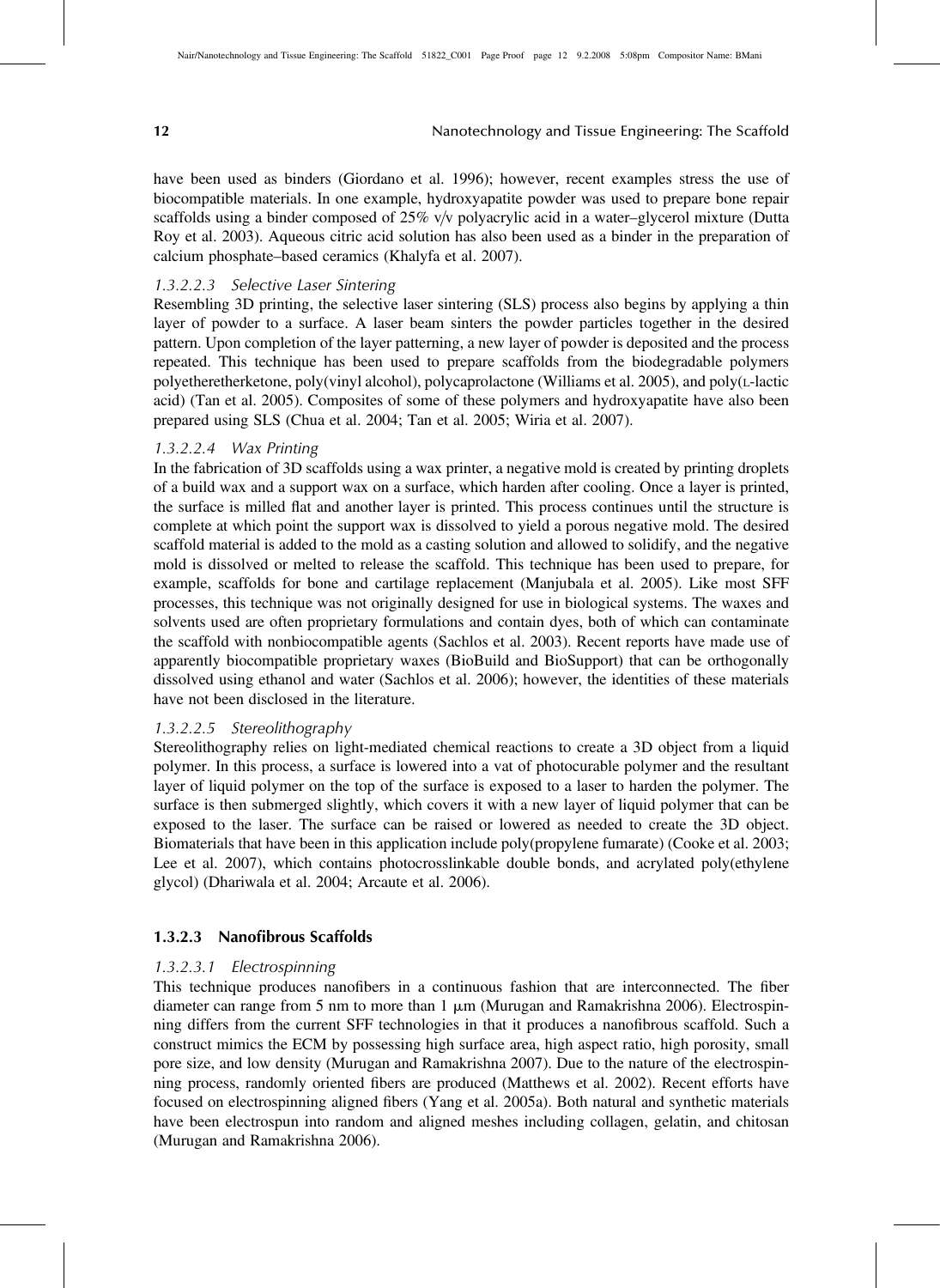## 1.3.2.3.2 Self-Assembling Scaffolds

Self-assembly relies on noncovalent interactions to achieve the goal of a spontaneously assembling 3D structure. Possessing this property, biopolymers such as peptides and nucleic acids are ideally suited for this role. Rationally designed peptides that spontaneously form 3D scaffolds in response to specific environmental triggers may have great potential in tissue engineering. Several elegant methods have been reported making use of peptides (Hartgerink et al. 2001, 2002; Beniash et al. 2005). Furthermore, these designer self-assembling peptide scaffolds have recently been demonstrated to repair nervous tissue, to stop bleeding in seconds, to repair infarctuated myocardia, as well as being useful medical devices for slow drug release (Zhang et al. 2005; Gelain et al. 2007). This concept has also been applied to DNA, where branched molecules were designed so that the arms of the DNA can hybridize with each other. In the presence of a DNA ligase, which serves to crosslink the DNA, the DNA molecules self-assembled into a hydrogel (Um et al. 2006).

# 1.3.2.4 Hybrid (Cell/Scaffold) Constructs

#### 1.3.2.4.1 Conventional Cell-Laden Hydrogels

Hydrogels are swollen, typically crosslinked networks that are particularly useful for suspending cells in 3D. A variety of synthetic and natural polymers have been utilized for this application including polyethylene glycol (PEG) and copolymers containing PEG (Tessmar and Gopferich AQ2 2007), hyaluronic acid (Baier Leach et al. 2003), chitosan (Leach et al. 2004), and alginate (Mosahebi et al. 2001). Photocrosslinkable systems have been used extensively to form the gels, and other methods have been developed including enzymatic (Um et al. 2006) and thermosensitive (Park et al. 2007) systems to avoid the use of potentially cytotoxic UV light and radicals. Hydrogels have been used extensively to prevent adhesions due to their relative lack of cell adhesiveness (Sawada et al. 2001; Yeo et al. 2006). Consequently, cell adhesion proteins have been incorporated into hydrogels to promote cell adhesion (Hern and Hubbell 1998; Rowley et al. 1999; Shu et al. 2004). Degradation of hydrogels generally occurs by hydrolysis; however, enzymatically degrading hydrogels have also been reported (He and Jabbari 2007). The mechanical properties of hydrogels are generally weak so there have been efforts to create strong hydrogels (Kaneko et al. 2005). In order to form a 3D structure, conventional cell-laden hydrogels utilize a mold into which the cellladen hydrogel is cast.

#### 1.3.2.4.2 3D Patterning of Cell-Laden Hydrogels

In order to achieve more control over the 3D placement of cells within hydrogels and realize patientspecific geometries, a number of SFF technologies have been adapted for use with cell-laden hydrogels. Laser-guided direct writing uses a weakly focused laser beam to trap cells and then deposit them on a surface (Odde and Renn 2000; Nahmias et al. 2005). This technique allows single-cell resolution patterning and has been used to directly write endothelial cells that selfassemble into vascular structures (Nahmias et al. 2005). Using a modified inkjet printer and thermosensitive gels, multiple layers of different cell types can be printed to create a 3D organ (organ printing) (Boland et al. 2003). This technology attempts to mimic the architecture of organs, which consist of complex structures containing many cell types positioned in precise locations. Bioplotter, a commercially available instrument, utilizes a needle to dispense a material in a layer-by-layer fashion into a plotting medium, which causes the material to solidify. A polymer–cell mixture can be dispensed using this technique leading to the formation of a cell-laden hydrogel (Landers and Mülhaupt 2000). Microfluidics have also been used to create 3D structures using a layer-by-layer approach (Tan and Desai 2004). In this method, pressure-driven microfluidics are used to transport cell–polymer solutions, which are deposited as layers within the microchannels. Photolithography has been utilized to create patterned hydrogel structures that encapsulate cells (Liu and Bhatia 2002). Cellladen hydrogels have also been created from photopolymerizable polymer solutions where the cells are first localized using dielectrophoretic forces and then locked into place by light-mediated hydrogel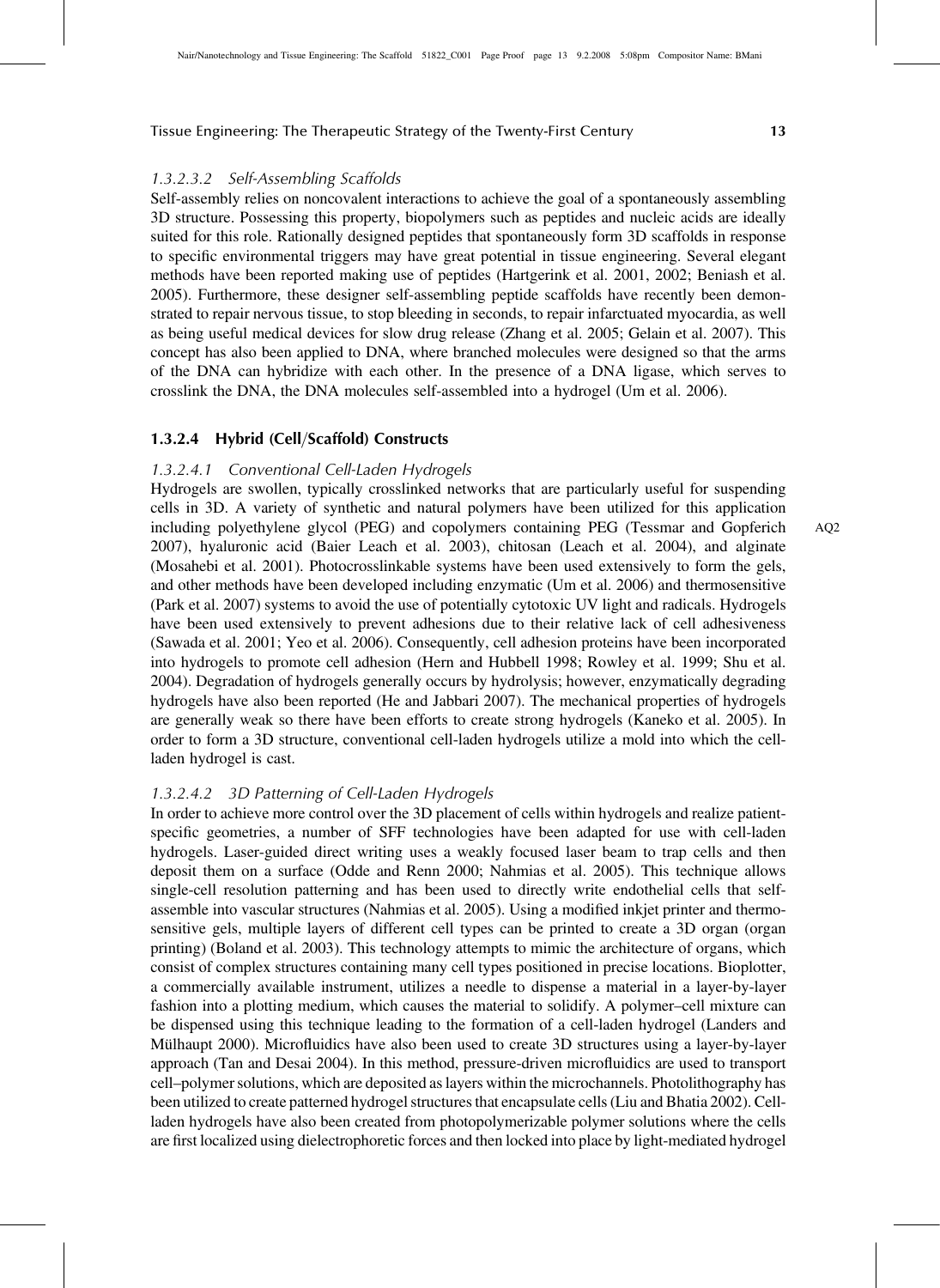formation (Albrecht et al. 2006). Recent efforts have also focused on adapting traditional SFF technologies for use with hydrogels, for example by using stereolithography to create complex PEG hydrogels (Arcaute et al. 2006).

# 1.4 DELIVERY OF TISSUE-INDUCING FACTORS

#### 1.4.1 POTENTIAL OF CONTROLLED RELEASE SYSTEM TO ENHANCE TISSUE FORMATION

Since the inception of molecular biology, biologists have steadily worked on identifying and isolating molecular agents responsible for tissue formation and repair. Mechanisms of development and wound healing are continually being elucidated and their molecular bases constantly being explored for therapeutic exploitation. Cellular therapies important for tissue engineering are also highly dependent on cell-signaling factors, as the culture of cells appropriately differentiated or undifferentiated often requires the addition of isolated molecular agents that promote maintenance of specific cell phenotypes. For example, progenitor cells isolated from the retina can be maintained in an undifferentiated state for long periods of time in the presence of recombinant epidermal growth factor (EGF). These cells can then be cultured with the EGF replaced by nerve growth factor (NGF), brain-derived neurotrophic factor (BDNF), and basic fibroblast growth factor (bFGF) to induce differentiation into cells that express neuronal and glial markers (Tomita et al. 2006). In tissue engineering, the goal is to supply cells with the factors necessary to induce proliferation and/or differentiation so the cells then may secrete the appropriate extracellular components for tissue formation. The supplication of tissue-inducing factors in growth medium may be sufficient for growth of tissues in vitro, but administration of such biomolecules to induce tissue formation in vivo is generally not sufficient, as the molecules diffuse rapidly away from the desired location and are quickly degraded. For this reason, controlled drug-delivery systems are usually necessary.

As tissue engineering approaches were taking shape in the mid-1970s, advancements were being made in a seemingly disparate field that would eventually be considered one of the most important enabling technologies in tissue engineering. In 1976, Langer and Folkman, seeking experimental methods to assay angiogenesis factorsin vivo, demonstrated sustained release of an enzyme from synthetic polymers (Langer and Folkman 1976). This advance helped pave the way for the development of versatile delivery systems capable of delivering biomolecules in a controlled fashion. Polymeric delivery systems have been reported in the form of tablets, wafers, fibers, extruded implants, films, microparticles, and many others (Wise 2000). Indeed, polymeric controlled release technology has progressed such that for nearly every macromolecule undergoing therapeutic development, polymeric release has probably at least been considered (Schwendeman 2002). Researchers have frequently experimented with drug delivery systems fabricated from biodegradable polymers which have been approved by the FDA for other uses. Coincidentally, early tissue engineering research groups began to use the same materials for scaffold fabrication, and it was not long before the scaffold began to be utilized as a delivery device for both cells and tissue-inducing biomolecules (Sokolsky-Papkov et al. 2007).

## 1.4.2 TYPES OF TISSUE-INDUCING FACTORS

A large range of biomolecules have been investigated for the controlled induction of tissue formation, but the majority of important factors can be divided into three classes: small molecules, proteins and polypeptides, and oligonucleotides.

1. Small molecules (arbitrarily lumped into one category here for convenience) are important components in numerous cell signaling cascades, both in intercellular communication, as in the case of corticosteroids and other hormones, and in intracellular signaling. They typically trigger intracellular signaling cascades by binding to specific protein receptors, which leads to gene transcription.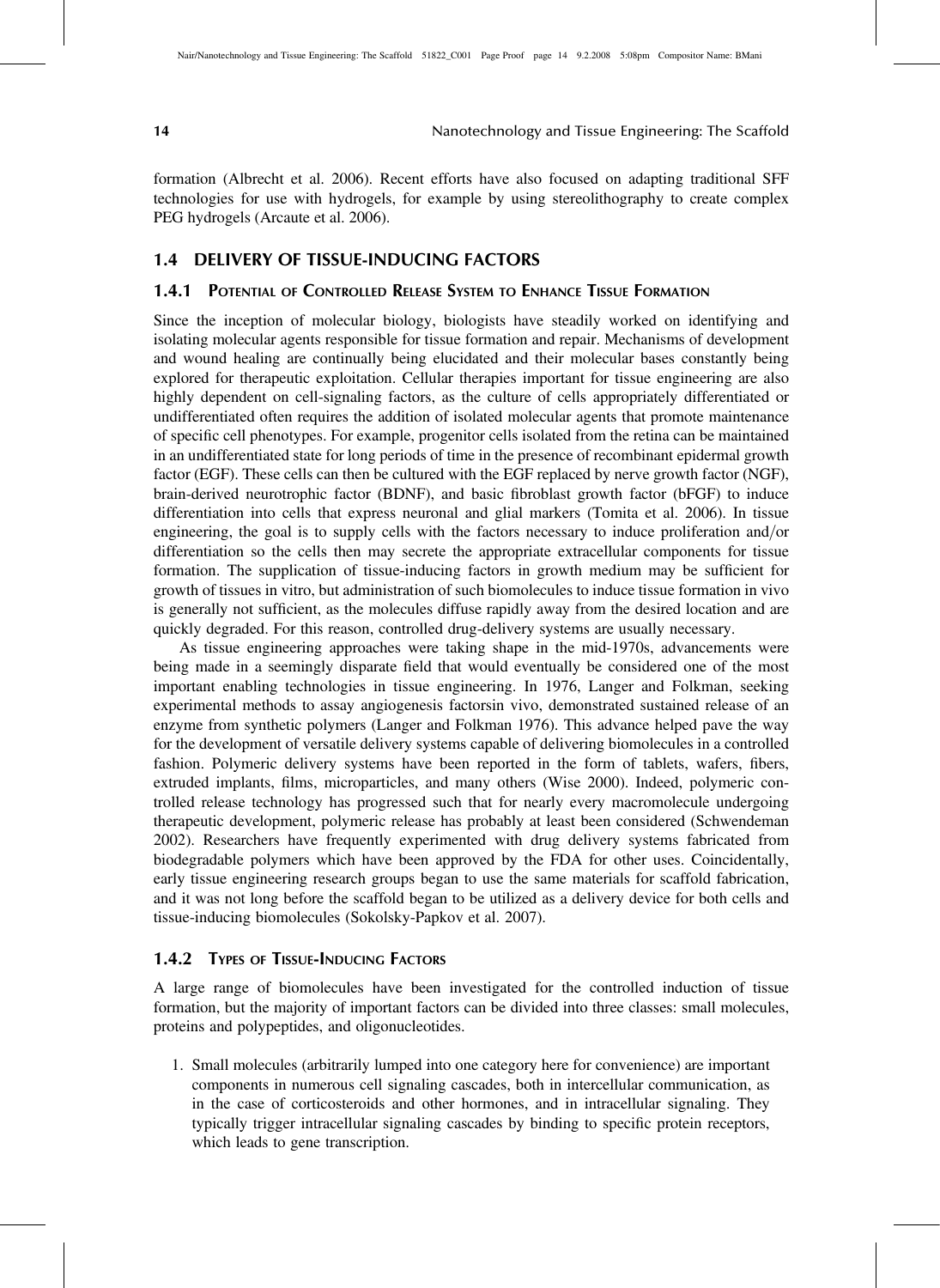- 2. Polypeptides, most often as whole proteins, may act on cells as mitogens, morphogens, growth factors, survival factors, and cytokines (these terms are technically neither synonymous nor mutually exclusive; however, for the purposes of this chapter they will not distinguished). These tissue-inducing proteins may be soluble or bound to the ECM, and typically act upon cells through receptor–ligand binding.
- 3. Oligonucleotides, either as DNA or RNA, can either bind to DNA to affect gene transcription, RNA to affect gene translation, or when delivered as whole genes, become incorporated directly into the cell's genome.

The challenges and strategies to deliver these classes of compounds vary due to the differences in their physical and chemical properties. Here, we briefly survey the important considerations of delivering each and provide some prominent examples. However, because the vast majority of tissue-inducing factors investigated for tissue engineering have been macromolecules, the greater part of this section will be devoted to discussing proteins and gene delivery.

#### 1.4.3 SMALL MOLECULE DELIVERY FOR TISSUE ENGINEERING

Due to their size, small molecules tend to diffuse rapidly, so controlled delivery depends largely on strategies to slow or prevent diffusion. These strategies vary widely depending on the structure of the molecule to be delivered and the target environment. Some methods to retard diffusion include making use of ionic interactions to form insoluble complexes or matching hydrophilic and lipophilic properties of the drug and delivery device to retard release. More advanced techniques involve chemically modifying the molecule or attaching it to the delivery device. For example, Nuttelman and colleagues recently synthesized PEG hydrogels containing dexamethasone covalently linked to the hydrogel backbone with degradable lactide units. Dexamethasone is a corticosteroid which reliably promotes osteogenic differentiation of human mesenchymal stem cells (hMSCs). The authors showed that dexamethasone was released slowly from the hydrogel and induced hMSCs to express osteocytic phenotypes (Nuttelman et al. 2006).

Small molecules serve as important components of intercellular communications, as in the case of hormones, and intracellular signaling, particularly as second messengers. It is often in this second messenger capacity that small molecules have been utilized for tissue induction, as evidenced by their codelivery with other factors. For example, cyclic adenosine monophosphate (cAMP) has been found to act synergistically when coadministered with Schwann cell implants in the injured spinal cord (Pearse et al. 2004). Another research group delivered cAMP along with a neuronal growth factor via microparticles injected into the eye and found the combination to be effective for promoting optic nerve regeneration (Yin et al. 2006). As delivery of multiple factors with distinct release profiles becomes more common, it is likely that the role of small molecules in tissue engineering will be augmented.

## 1.4.4 PROTEIN DELIVERY FOR TISSUE ENGINEERING

# 1.4.4.1 Challenges for Controlled Protein Delivery

The controlled delivery of proteins and polypeptides has been investigated extensively for a wide range of applications and has been met with some success; however, significant challenges remain. Because proteins are highly complex, ordered molecules whose functions depend on chemical and structural integrity, the greatest difficulties in devising controlled protein release systems arise from instability of the protein, formulation, storage, and release (Fu et al. 2000). Much work has been undertaken to elucidate mechanisms of protein degradation and inactivation and therefore to devise methods to mitigate these processes. The major mechanisms of protein inactivation in polymeric delivery systems include aggregation due to dehydration and rehydration, protein unfolding or aggregation along hydrophobic surfaces or at aqueous–organic interfaces, and acidification of the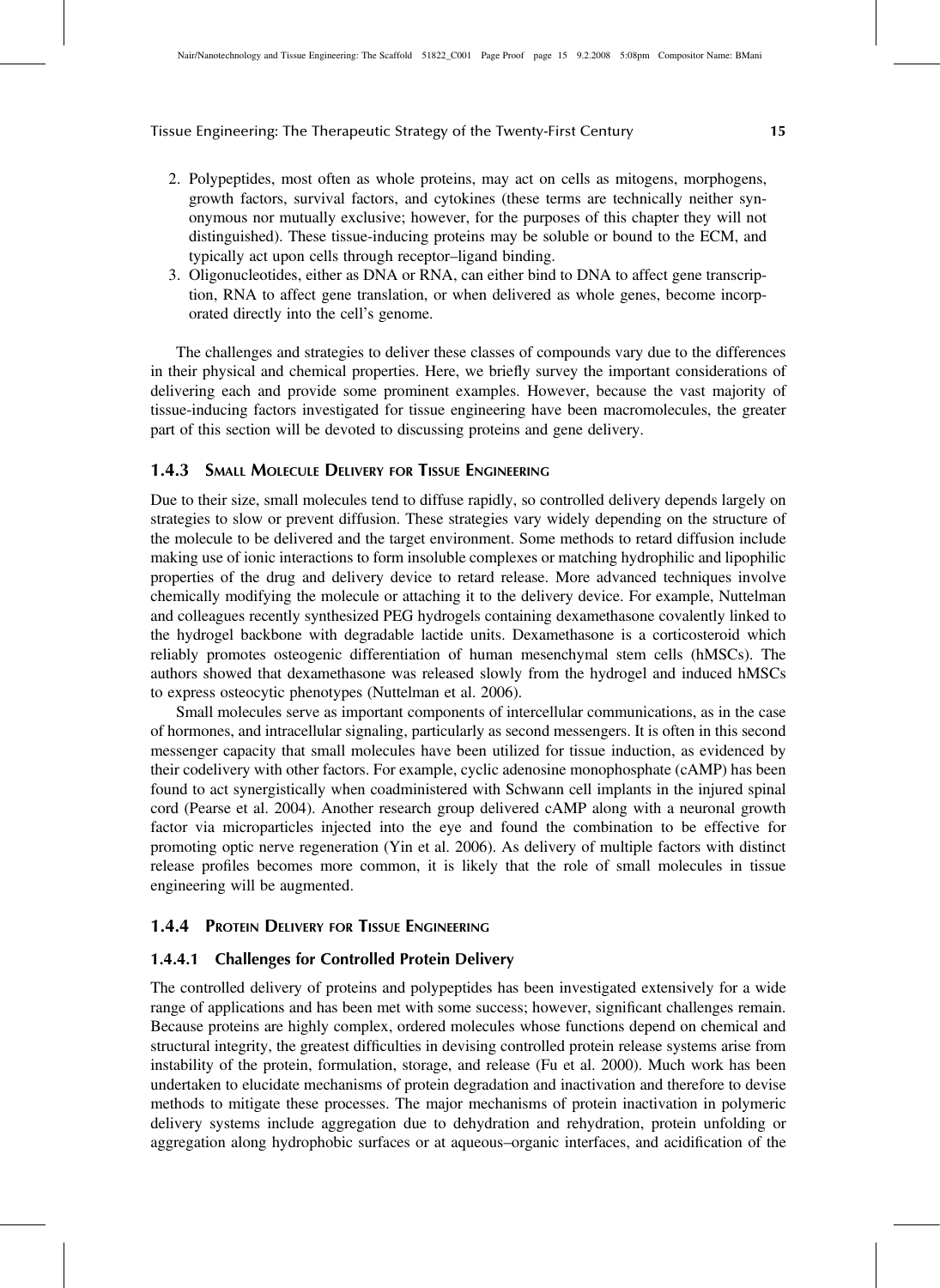microclimate within the delivery system (Schwendeman 2002). Reported methods of overcoming these challenges include zinc complexation (Johnson et al. 1997) or addition of lyoprotectants (Prestrelski et al. 1993) to inhibit moisture-related aggregation, choosing protein-friendly processing techniques to prevent aggregation at polymer surfaces and interfaces (Herbert et al. 1998; Burke 2000), and addition of antacids (Zhu et al. 2000) or pore-forming excipients such as PEG (Jiang and Schwendeman 2001) to prevent microclimate acidification. While these advances have been instructive, different proteins are susceptible to different forms of instability; thus, it is necessary to optimize each delivery system for its specific application.

### 1.4.4.2 Strategies for Protein Delivery

Controlled protein delivery for tissue engineering can be achieved using multiple delivery vehicles, including transplanted cells that are genetically modified (Chang et al. 1999; Tresco et al. 2000), polymer microparticles (Edelman et al. 1991; Krewson et al. 1996; Oldham et al. 2000; Lu, Yaszemski, and Mikos 2001), and scaffolds. The main advantage of the scaffold-free approach is that requirements of the delivery system may be met independently from those of the scaffold. However, researchers have increasingly turned toward utilizing the scaffolds themselves as delivery vehicles. In order to accomplish this, proteins have been adsorbed to the surface of the scaffold, encapsulated in the bulk of the scaffold, or covalently attached to the scaffold (Tessmar and Gopferich 2007). Maintaining stability of the protein in these cases is far from trivial and obviously essential. Protein release kinetics will naturally vary among these techniques, and utilizing combinations of release techniques has proved to be advantageous. For example, one research group demonstrated release of two growth factors with distinct kinetics by incorporating gelatin microparticles within a hydrogel scaffold (Holland et al. 2005). Another group demonstrated dual release kinetics by using a sequential emulsion technique to form protein-containing coatings on a preformed scaffold (Sohier et al. 2006).

#### 1.4.4.3 Controlled Release of Growth Factors to Enhance Tissue Formation

Delivery of an enormous variety of proteins has been investigated for tissue engineering applications, due in part to the extreme importance of proteins in cellular signaling. The groups of tissueinducing proteins often collectively called growth factors have been widely studied (Tessmar and AQ2 Gopferich 2007). Growth-factor strategies for tissue formation include promotion of cell proliferation, differentiation into the desired tissue-forming cell types, migration into the desired locations, cell growth along with secretion of matrix for tissue formation, and generation of a blood supply (Boontheekul and Mooney 2003; Tabata 2003; Tessmar and Gopferich 2007). Growth factors often AQ2 work in concert with one another, and each may act upon numerous tissue types and produce varying effects on different cell types. Moreover, they act in diverse manners, for example by binding cell surface receptors before internalization or binding the ECM before cell interaction, and cells often respond to soluble growth factors according to a concentration gradient (Boontheekul and Mooney 2003). For these reasons, the engineering of a delivery system used to present these biomolecules to the tissue-forming cells is of utmost importance.

Scaffolds and delivery systems have proven effective for generating relatively simple neotissue constructs in vitro and in vivo. However, developing and healing tissues often respond to transient or gradient concentrations of signaling molecules, so the formation of spatially complex tissues will likely require presentation of biomolecules in a spatiotemporally controlled manner (Saltzman and Olbricht 2002). While difficult, this challenge has spurred impressive innovations. New methods of scaffold seeding such as layer-by-layer film deposition can help lead to complex temporal files within tissues, by incorporating growth factors, proteins, and other important cellular components within specific layers (Wood et al. 2005). This can help control the speed and time spans of proliferation and differentiation during the culture process. Scaffolds endowed with a spatial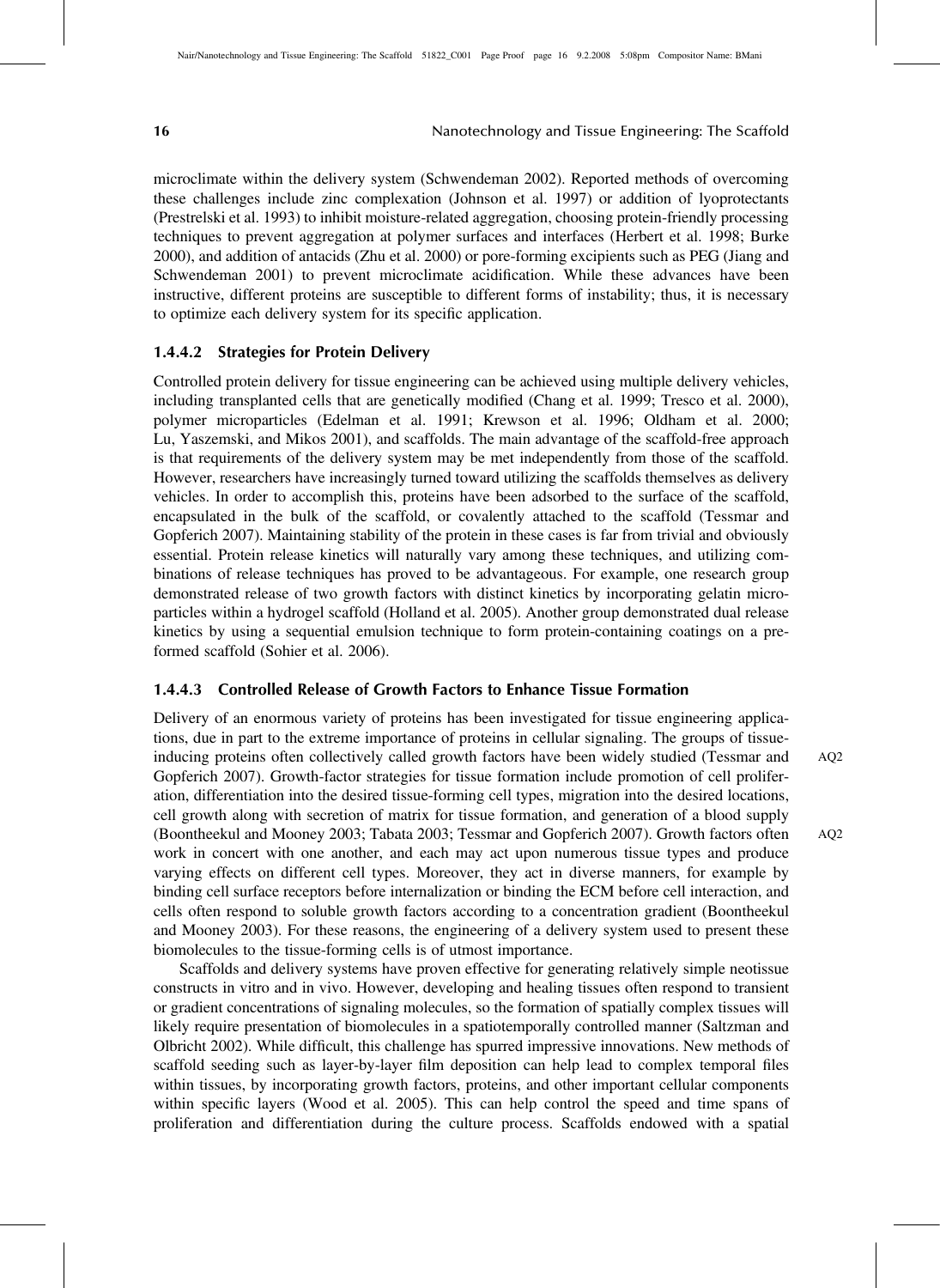gradient of NGF have shown promise in directing axonal outgrowth (Moore et al. 2006), and those with a gradient of bFGF promoted the directed migration of vascular smooth muscle cells (DeLong et al. 2005). One research group developed a method of sintering protein-containing microspheres that allowed multiple proteins to be released with distinct rates from distinct zones within a scaffold (Suciati et al. 2006). Spatiotemporal control has also shown effectiveness in vivo. For example, Chen and colleagues demonstrated release of two angiogenic growth factors with distinct release kinetics from within specific regions of a scaffold. When implanted in an ischemic hindlimb, the region of the scaffold that released the two factors sequentially promoted development of a mature vascular network that was superior to that found in the region delivering only one growth factor (Chen et al. 2007). Furthermore, for tissues that are subject to mechanical stimuli, such as bone, muscle, and blood vessels, Lee et al. demonstrated a controlled growth factor release system that can respond to repeated mechanical stimuli (Lee et al. 2000). VEGF encapsulated in alginate hydrogels was released in response to compression both in vitro and in vivo, and mechanical stimulation was shown to upregulate the blood vessel formation in vivo.

## 1.4.5 NUCLEIC ACID DELIVERY FOR TISSUE ENGINEERING

## 1.4.5.1 Techniques for Gene Delivery

Advances in gene delivery have provided an alternative venue to recapitulate the natural tissue development process for tissue engineering purposes. For various tissue engineering applications, a target gene can be transferred to specific cell types, such as stem cells, to promote the desired cell differentiation and tissue formation. Cells can either be transfected ex vivo and then seeded onto 3D scaffolds for in vivoimplantation, or they can be transfected in vivodirectly.

The techniques for delivering genetic materials into mammalian cells can be broadly divided into two categories: viral-based and synthetic nonviral methods. Both approaches have their own advantages and disadvantages, and no single vector is suitable for all gene delivery applications. The viral approach employs a key property of viruses, which deliver their genome into target cells. Many different types of viruses, such as retrovirus, adenovirus, and lentivirus, can be transformed into gene delivery vehicles by replacing part of the viral genome with a target gene (Vile et al. 1996; During 1997). As the viral approach essentially utilizes the naturally evolved mechanism for viral self-replication, it is typically very efficient and thus has been the major approach undertaken for most applications. In fact, 69% of the ongoing clinical trials employ a viral-based approach (Gene Therapy Clinical Trials online, http://www.wiley.co.uk/genetherapy/clinical/, Accessed 2005). Despite the high transfection efficiency, the viral-based approach is also associated with several major limitations. As viruses are inherently immunogenic and potentially pathogenic, safety concerns have always been a major issue for the clinical applications of viral-based gene delivery. Furthermore, viral vectors do not facilitate the design of target cell specificity and are associated with relatively high manufacturing costs.

Nonviral synthetic vectors, mostly cationic polymers and lipids, provide another attractive vehicle for gene delivery. In general, synthetic vectors are cationic materials that can electrostatically bind to DNA or RNA to form condensed nanoparticles (polyplexes or lipoplexes). The biomaterials that have been explored include cationic polymers, cationic lipids, liposomes, chitosans, dendrimers, and inorganic nanoparticles (Merdan et al. 2002; Partridge and Oreffo 2004; Wagner et al. 2004). These synthetic vectors overcome the problems associated with a viral-based approach and are nonimmunogenic. They also enable greater flexibility in structure design and integrating a targeting moiety, as well as relatively easy synthesis and lower manufacturing costs. However, nonviral-based vectors have suffered from low transfection efficiency and occasional toxicity, and most synthetic vectors are unstable in the presence of serum, thus severely hindering their applications in vivo.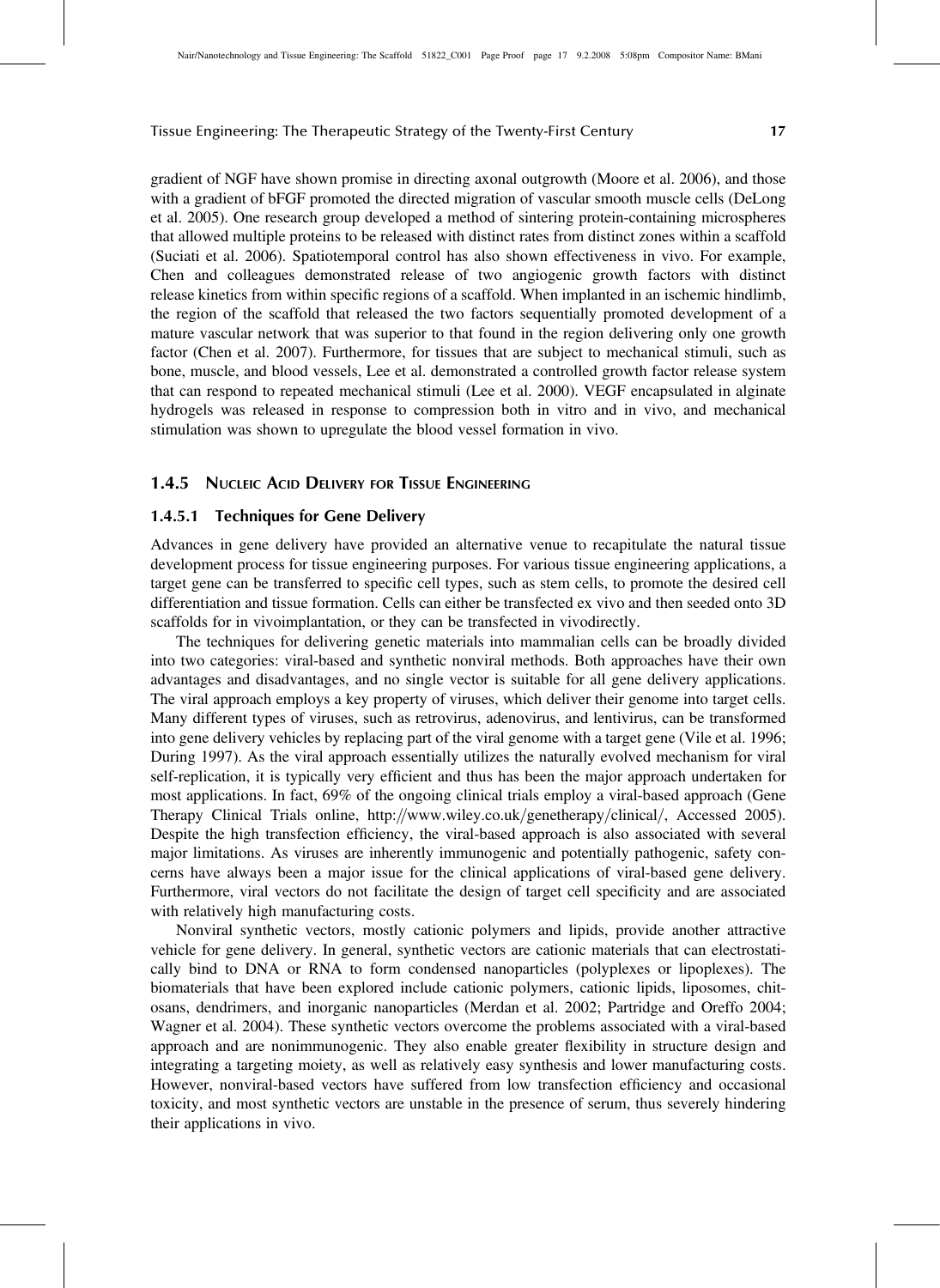#### 1.4.5.2 Major Barriers in Gene Delivery and Conventional Solutions

To enhance the delivery of target genes into the cell nucleus, it is very important to understand the major barriers that gene vectors need to overcome. Before reaching the target cell nucleus, polyplexes must first attach to cell surface, be internalized through endocytosis, escape from the resulting endosome/lysosome, navigate through the cytoplasm toward cell nucleus, and finally cross the nuclear membrane (Pack et al. 2005). Furthermore, polyplexes must be unpackaged at a certain time point so that the DNA can be released.

Overcoming the extracellular barriers requires efficient condensing of plasmid DNA, stability of nanoparticles in the blood stream and surrounding tissue, and specific targeting to the cells of interest. Polyplexes form spontaneously upon mixing of cationic polymers with DNA and condense into nanoparticles with a size ranging from thirty to several hundred nanometers. Polyplexes protect the naked DNA from being degraded by DNase. The stability of polyplexes in serum depends on the polymer chemistry and the DNA/polymer charge ratio. In general, positively charged polyplexes show better stability under physiological salt conditions in comparison to neutral polyplexes. However, in the presence of serum, negatively charged proteins such as albumin can adsorb onto the nanoparticles and cause aggregation, which leads to clearance of nanoparticles by phagocytic cells (Dash et al. 1999).

Once attached to the cell surface, polyplexes are internalized, either by cell-surface receptormediated endocytosis or by adsorptive pinocytosis (Mislick and Baldeschwieler 1996). Polyplexes will then become localized in endosomes, which are vesicles that rapidly acidify to pH 5–6 due to the action of an ATPase proton-pump enzyme in the vesicle membrane. Polyplexes can subsequently be transported to lysosomes, which are organelles with an internal pH of  $\sim$ 4.5 and an abundance of degradative enzymes. Significant amounts of DNA are believed to be degraded during the endosome/lysosome phase, and only those that escape into the cytoplasm can reach the cell nucleus. One way to overcome this barrier is by using ''proton-sponge'' polymers, such as polyethylenimine (PEI) and polyamidoamine (PAMAM) dendrimers (Haensler and Szoka 1993; Boussif et al. 1995). These polymers contain many secondary and tertiary amines, and undergo large changes in protonation during endocytic trafficking. This process is accompanied by an increased influx of counterions, increased osmotic pressure, and vesicle rupture, which releases the polyplexes into the cytoplasm (Behr 1997). In an effort to mimic the endosomal escape mechanisms utilized by viruses, membrane-active peptides, such as the HIV TAT sequence and influenza virus hemagglutinin subunit HA-2, have also been incorporated into polycationic polymers (Plank et al. 1998; Beerens et al. 2003). In addition, nuclear localization sequence can also be conjugated to the polymer vector to enhance DNA targeting to the cell nucleus (Cartier and Reszka 2002; Chan and Jans 2002).

## 1.4.5.3 High-Throughput Approach to Identify Novel Biodegradable Materials for Gene Delivery

To improve the biocompatibility and DNA release, recent research efforts in polymer-based gene delivery have incorporated biodegradable components, such as hydrolyzable ester bonds, into the structural design. Several biodegradable polymeric gene vectors have been synthesized including poly(amino-ester) (Lim et al. 2002), poly-amino acid (Guping et al. 2005), and poly(b-amino esters) (Lynn and Langer 2000; Lynn et al. 2001; Akinc et al. 2003a, b; Anderson et al. 2004; Kim et al. 2005b). Among these, poly( $\beta$ -amino esters) are particularly attractive due to their facile synthesis, high transfection efficiency, and low toxicity. In contrast to the conventional approach for synthesizing polymers, which often involves multistep purifications and protection/deprotection steps, these polymers can easily be synthesized by the conjugate addition of primary amines or bis-secondary amines to diacrylate compounds (Lynn and Langer 2000). Furthermore, polymers used to be synthesized and screened on an individual basis, a process that is slow, labor intensive, and inefficient. High throughput synthesis and screening of a large polymer library using combinatorial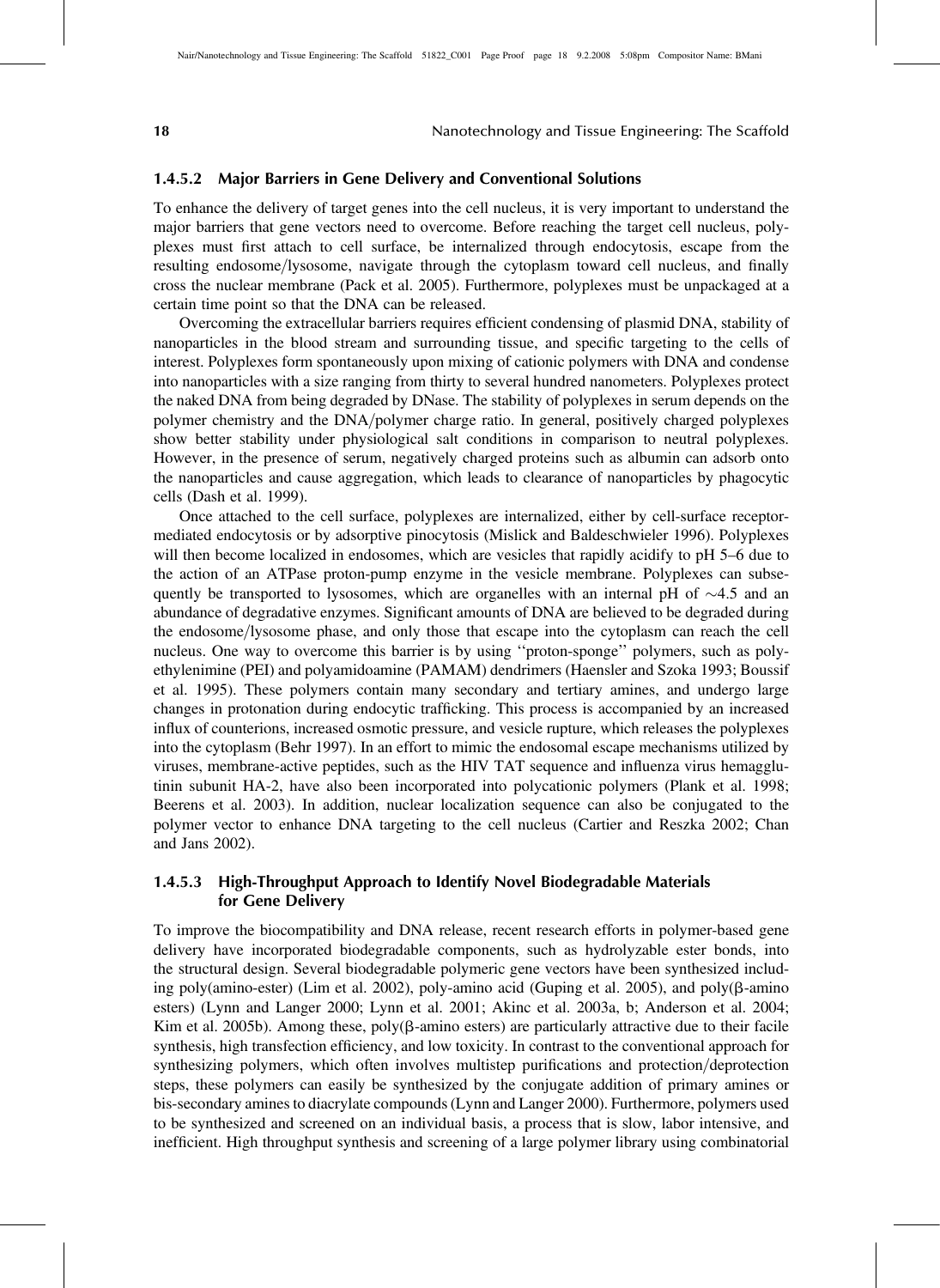methods enables faster discovery of potential polymer vectors, better understanding of the structure/property relationship, and rational design of novel polymers for gene delivery. Recently, Anderson et al. reported a semiautomated, solution-phase parallel synthesis and screening of a large library of 2350 structurally diverse, degradable poly $(\beta$ -amino esters) using commercially available monomers (Anderson et al. 2003). High throughput screening discovered 47 polymers that demonstrate better transfection efficiency than PEI, the best commercially available polymer transfection reagent (Anderson et al. 2003). Further structure/property analyses demonstrated structural similarity in the top-performing polymers, which are all formed from amino alcohols. Such structural convergence offers valuable insight on rational design of polymer vectors for gene delivery (Anderson et al. 2005). The polymer with the highest transfection efficiency, C32, is an aminopentanol-terminated polymer with a molecular weight around 18 kDa relative to polystyrene standards. When injected intratumorally in vivo in mice, the C32 polymer demonstrates high biocompatibility and significantly reduces tumor size, a property that is attributable to cell apoptosis (Anderson et al. 2004; Peng et al.  $2007$ ). The top-performing poly( $\beta$ -amino esters) also showed great efficacy and low cytotoxicity in transfecting primary human vascular endothelial cells (HUVEC) in the presence of serum, which have been a great challenge (Green et al. 2006). These results demonstrated great potential of using these polymers for vascular tissue engineering applications.

Amine-terminated poly( $\beta$ -amino esters) have been shown to be generally more efficient in transfection efficiency. To examine further the effect of the type of amine group at the end chain on gene delivery, a generalized method has been presented to modify  $poly(\beta\text{-amino} )$  without the need for purification (Zugates et al. 2007). This system enables the rapid synthesis and screening of many structural variations at the polymer chain terminus. End modification of C32 significantly enhances its in vitro transfection efficiency. Most notably, the end-modification strategy has led to the discovery of many effective polymers that work very well in the presence of serum, which overcomes a great obstacle in using nonviral vectors for gene delivery. In vivo, intraperitoneal (IP) gene delivery using end-modified C32 polymers leads to expression levels over one order of magnitude higher than the levels attained by using unmodified C32.

## 1.4.5.4 Sustained DNA Release from Polymeric Scaffolds for Tissue Engineering

The delivery of DNA plasmids using polymeric scaffolds allows for localized delivery over an extended time period. For this approach, DNA plasmids, either naked or condensed, can be encapsulated into polymeric scaffolds and used with or without cells (Figure 1.3). Polymeric scaffolds have been extensively used for controlled drug release purposes and knowledge learnt from those applications can also be applied to DNA delivery. For example, local delivery of growth factors can promote desired cell differentiation and tissue formation, but is usually associated with problems such as burst release profile and loss of protein activity after encapsulation. In contrast, controlled release of DNA plasmids encoding those growth factors using polymeric scaffolds can overcome the above limitations. Both biocompatible synthetic and natural polymers have been employed for DNA delivery purposes such as poly(lactide-co-glycolide) (PLGA), collagen and hyaluronan (Cohen et al. 2000; Walter et al. 2001; Eliaz and Szoka 2002; Huang et al. 2003, 2005a; Segura et al. 2005). Localized gene delivery using scaffold has been shown to improve bone regeneration (Huang et al. 2005b), angiogenesis (Shea et al. 1999), as well as skin and nerve regeneration (Tyrone et al. 2000; Berry et al. 2001).

## 1.4.5.5 Targeted Gene Delivery for In Vivo Applications

For in vivo gene delivery, specificity is critical and one approach to achieve specificity is to attach targeting ligands to the surface of the nanoparticles so that only the targeted cell type will be transfected. One major challenge concerns the change in biophysical properties of nanoparticles after coating (Suh et al. 2002; Kursa et al. 2003). Recently, a general method of coating polymer/DNA nanoparticles was developed, and peptide coated nanoparticles were found to have AQ3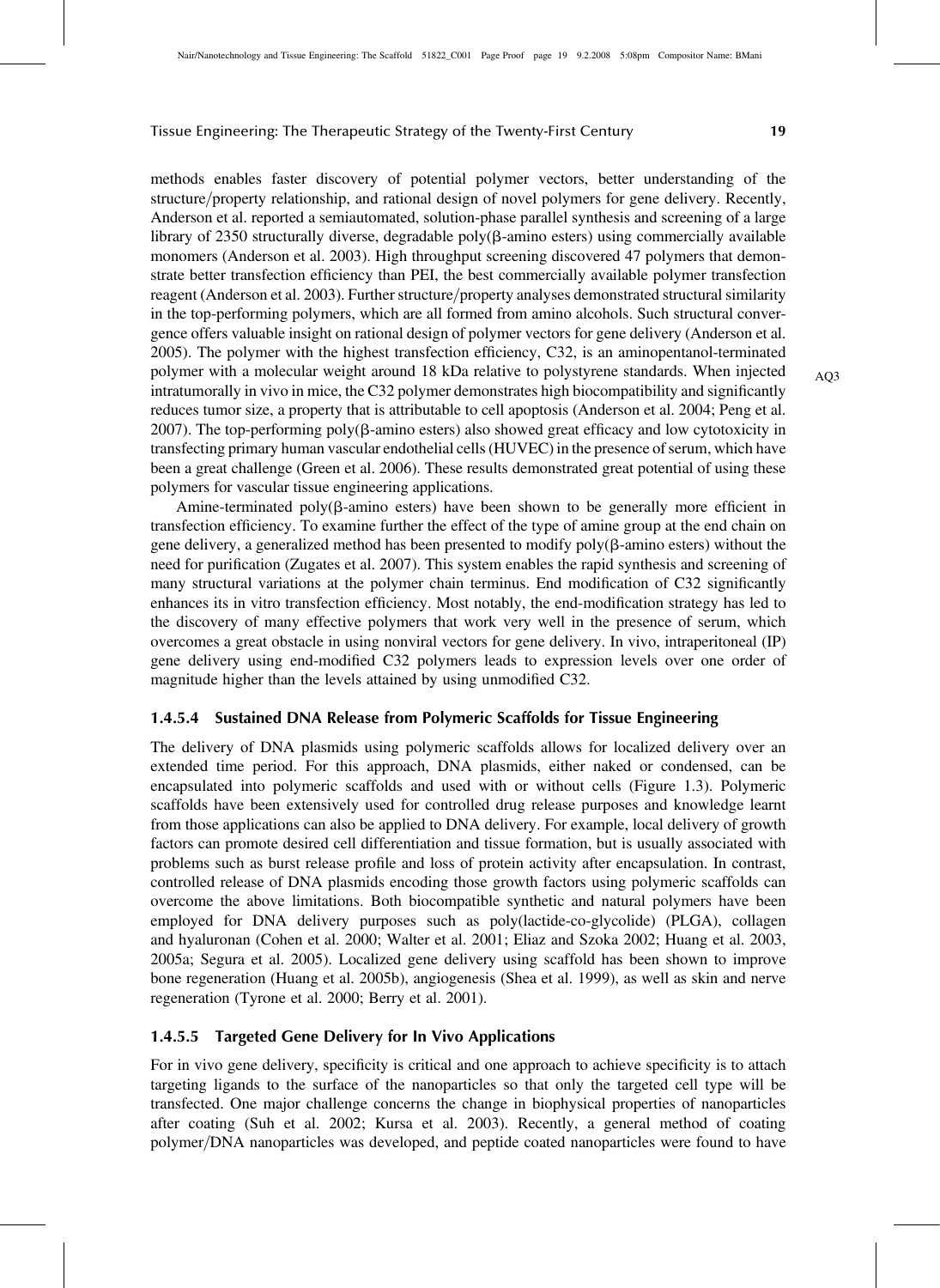

FIGURE 1.3 Schematic of DNA condensation and encapsulation into polymeric depot systems. (a) DNA complexation with cationic polymers leads to the formation of nanometer sized polyplexes. (b) Condensed or uncondensed DNA can be encapsulated into polymeric scaffolds for sustained delivery. (From Sorrie, H. et al., Adv. Drug Deliv. Rev., 58, 500, 2006. With permission.)

favorable biophysical characteristics including small particle size, near-neutral zeta potential, and stability in serum (Green et al. 2007). At appropriate formulation conditions including near-neutral charge ratio, the coated nanoparticles enable effective ligand-specific gene delivery to human primary endothelial cells in serum-containing media. As this nanoparticulate drug delivery system has high efficacy, ligand-based specificity, biodegradability, and low cytotoxicity, it potentially may be useful in several clinical applications.

#### 1.4.5.6 Antisense Oligonucleotides and siRNA Delivery

In contrast to DNA delivery, where certain genes are turned on, oligonucleotides containing a sequence complementary to certain gene or mRNA can also be delivered to initiate their degradation and knockdown. Antisense oligonucleotides have been shown to silence the expression of specific genes to achieve a desired cellular function (Tsuboi et al. 2007; Wilton et al. 2007). Recent discovery of the RNA interference (RNAi) pathway has broadened the area of gene delivery and opened up new venues to regulate cell phenotype. The RNAi pathway was first discovered and described in *Caenorhabditis elegans* in 1998 (Fire et al. 1998), and the phenomenon was then found to be present in mammalian cells as well (Elbashir et al. 2001). RNAi is the process of sequencespecific, posttranscriptional gene silencing mediated by small interfering RNA (siRNA), a class of double-stranded RNA molecules that are typically 20–25 nucleotides long. Several groups have demonstrated that RNAi can be elicited in mammalian cells using exogenously derived siRNA (Caplen et al. 2001; Elbashir et al. 2001). Due to its high efficiency in silencing gene expressions and ease of use, siRNA has rapidly drawn significant attention in functional genomics, pathway analysis, and drug target validation experiments.

The safe and efficient delivery of nucleic acids remains the major challenge for nucleic acidbased therapeutics. Several methods can be employed to deliver siRNA to mammalian cells including electroporation, reverse transfection, and chemical transfection. Nonviral delivery using lipids or cationic polymers are safe and promising, but the current collection of available delivery materials is still limited and the transfection efficiency is not yet ideal. In the future, high throughput approaches to the synthesis and screening of large libraries of potential nonviral delivery molecules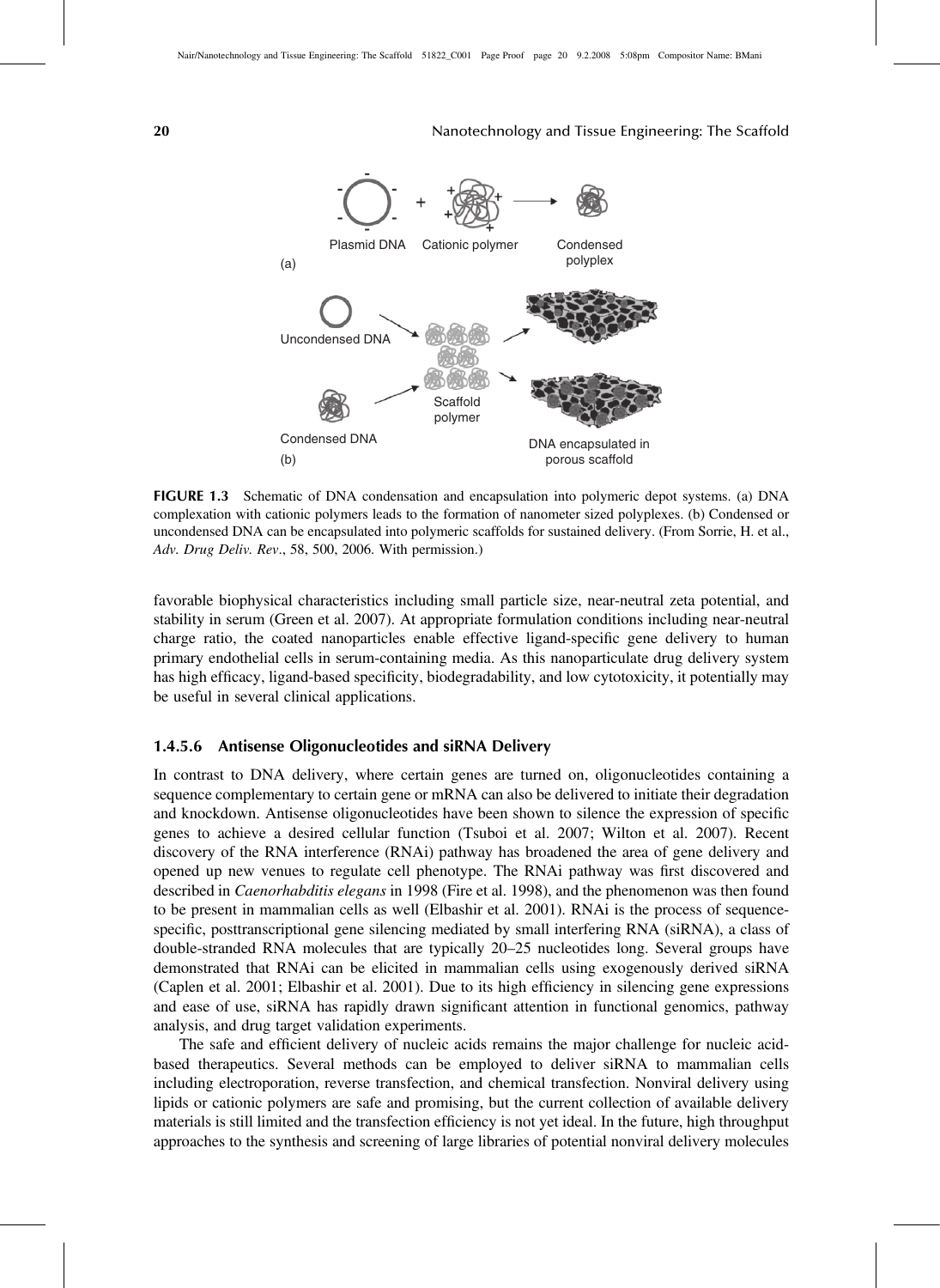hopefully will lead to identification of novel materials that can have broad applications for delivery of siRNA or antisense oligonucleotide therapeutics.

#### 1.5 BIOREACTORS IN TISSUE ENGINEERING

#### 1.5.1 REQUIREMENTS FOR BIOREACTORS IN TISSUE ENGINEERING

With the rapid advancement in the field of tissue engineering, bioreactors have gained increasing attention as a powerful tool to provide additional exogenous stimuli for the engineered tissue construct to achieve long-term success. As a vessel in which various parameters can be precisely controlled, bioreactors can be designed to provide the desired conditions for the cells to regenerate functional tissue. Examples of such variables include mechanical signal, temperature, media flow rate, oxygen and carbon dioxide concentrations, and other tissue-specific stimuli. To promote tissue regeneration in vitro, several requirements need to be satisfied when designing bioreactors. These are best described as (1) a need to simulate the in vivo environment required for cell proliferation and differentiation, (2) the importance of a uniform cellular distribution in 3D scaffolds, (3) necessary maintenance of adequate nutrient concentrations, (4) appropriate mass transfer of nutrients to developing tissues, and (5) exposure to physical stimuli simulating in vivo conditions in tissues (Freed and Vunjak-Novakovic 2000; Ellis, Jarman-Smith, and Chaudhuri 2005).

To evaluate the performance of a designed bioreactor, the engineered tissues cultivated within the bioreactor should be evaluated both structurally and functionally, and specific assessment depends on the target tissue type. In general, all tissues must have an adequate distribution of cells, ECM, and certain characteristic components of the tissue. For example, a specific structural requirement for engineered cartilage is the amount of glucosaminoglycan (GAG) present (Freed and Vunjak-Novakovic 2000). To determine the functional properties of specific tissues, such as cartilage and cardiac tissue, mechanical and electrophysiological properties, respectively, should also be examined (Bursac et al. 1999; Vunjak-Novakovic et al. 1999). Aside from the general requirements for all bioreactors, specific structural and functional requirements of target tissues must be considered when designing and deciding which bioreactor to use.

#### 1.5.2 BIOREACTORS FOR DYNAMIC CELL SEEDING

Bioreactors can be used for the engineered construct in various aspects including enhancing cell seeding, increasing construct size and cellularity, and promoting ECM deposition. Generally, the initial step in engineering a tissue includes seeding the appropriate cells onto scaffolds. These scaffolds are usually biodegradable 3D polymeric constructs and are typically comprised of the synthetic polymers: polyglycolide, polylactide, and polylactide coglycolide (Griffith and Naughton 2002). The conventional approach of seeding cells onto scaffolds is done in a static manner, often resulting in low seeding efficiency and a heterogeneous distribution of the seeded cells. However, uniform tissue growth requires a high yield process in cell seeding and a great degree of uniformity in cell attachment. It has been shown that uniform cell seeding at high densities leads to optimized 3D tissue formation upon cultivation (Martin et al. 2004). In contrast to static seeding, dynamic seeding would induce flow in the vessel, either by convective mixing using spinner flask bioreactors or convective flow using perfused bioreactors. This method causes mass transfer to occur through convection to the scaffold surface and then primarily by diffusion through the scaffold. Due to the incorporation of convective mass transfer, dynamic seeding has been shown to yield higher seeding efficiencies (Martin et al. 2004). Despite these higher efficiencies, convective mass transfer may not lead to highly uniform distributions of cells. To ensure uniformity, flow conditions or rotational speeds, amongst several other parameters, must be optimized based on the desired tissue characteristics and scaffolds type, etc. It has been shown, for example, that direct perfusion in seeding systems increases the level of uniformity of seeding and subsequent tissues, compared to static and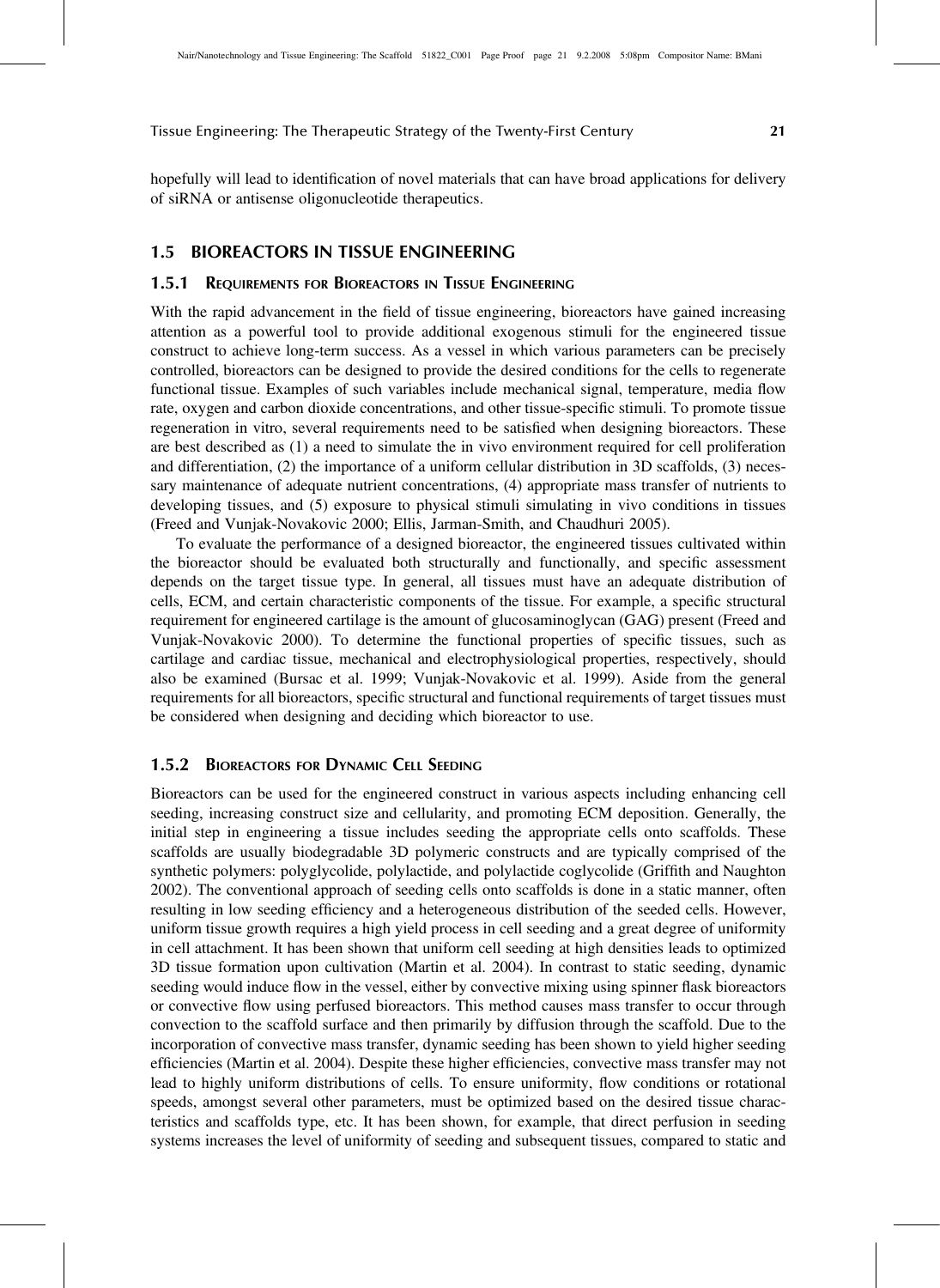stirred-flask vessels (Wendt et al. 2003). In this study, the direct perfusion took place within the bioreactor used for subsequent cultivation of the tissue as well. This approach eliminates all difficulties associated with transferring seeded scaffolds to the bioreactor for cultivation. Additionally, for cells that are shear sensitive, the time spent in suspension during seeding must be minimized (Freed and Vunjak-Novakovic 2000). The exact mode of cell seeding chosen is heavily dependent on the cell and tissue type. Studies have shown that mixed flasks work well for cartilage, where the kinetic rate and cell deformation rates are minimized (Vunjak-Novakovic et al. 1998). In the case of cardiac tissues, rotating bioreactor vessels have been accompanied with high metabolic activity and thus are the seeding and culture method of choice (Carrier et al. 1999).

## 1.5.3 BIOREACTORS TO IMPROVE MASS TRANSFER

One of the greatest challenges in engineering tissue constructs is enabling adequate mass transfer of nutrients to the seeded scaffold. It has been shown that nutrient supplying vasculature is usually within 100–200  $\mu$ m of a living tissue in vivo (Yang et al. 2001) whereas engineered tissues must be at least on the scale of several millimeters in size to be useful (Martin et al. 2004). Ensuring oxygen and nutrient transport over this length scale is very important in creating healthy multilayer tissues. To address this problem, many different bioreactors have been developed including static/mixed spinner flasks, slow turning lateral vessels (STLV), high aspect ratio rotating vessels (HARV), rotating wall perfused vessels (RWPV), perfused columns, and perfused chambers (for a review, see Freed and Vunjak-Novakovic (2000)). In perfusion vessels, cells are retained within a chamber rather than continually removed and have a continuous supply of nutrients leading to high cell densities within the tissue. All stirred vessels also lead to high cell densities but care must be taken to ensure that mixing is not too vigorous in the case of shear-sensitive cells. Rotating vessels, such as the STLV and RWPV, were initially developed by the National Aeronautics and Space Administration (NASA) to use in microgravity experiments, yielding free-floating scaffolds and highly laminar flow conditions. With highly laminar flows, mass transfer limitations to the scaffold surface are minimized and efficient nutrient transfer can occur (Ellis et al. 2005). The effects of using STLVs and RWPVs have been examined in cartilage and skin cultures, both of which yielded tissues of better overall properties than when other vessels were used (Ellis et al. 2005).

When designing and deciding which bioreactors to implement, it is important to consider the necessary length scales and balances between convective and diffusive mass transfer (Peclet number, Pe), especially in the case of cell seeding. During the cultivation process, it is critical to consider the balance between reaction rates and diffusional mass transfer (Damköhler number, Da), the dominant mode of mass transfer within the scaffold. The relevant reactions rates are those of nutrient consumption. Considering the tissue requirements, experimenting with different Pe and Da can help determine the optimal values of bioreactor parameters, such as residence times and nutrient feed compositions.

#### 1.5.4 BIOREACTORS TO PROVIDE MECHANICAL STIMULI FOR ENHANCED TISSUE FORMATION

Bioreactors also allow studies of mechanical stimuli on the cells and 3D tissue structures. Mechanical stimuli, such as shear stress due to flow characteristics, have been shown to have a great effect on the development of tissues (Ellis et al. 2005). For example, cardiac muscle in vivoencounters strong pulsatile flows, whereas bone constantly encounters mechanical stress and compression. Exposure to various mechanical stimuli during seeding and cultivation in bioreactors, in attempts to simulate in vivo conditions, has led to significant enhancement in the functions of engineered tissues. For example, exposure of cardiac cells to cyclical mechanical stretching results in a marked improvement in cell proliferation and distribution as well as ECM organization, which ultimately leads to a greater increase in the strength of the tissue (Akhyari et al. 2002). In the case of chondrocytes, both dynamic compression and shearing improve ECM production and the tissue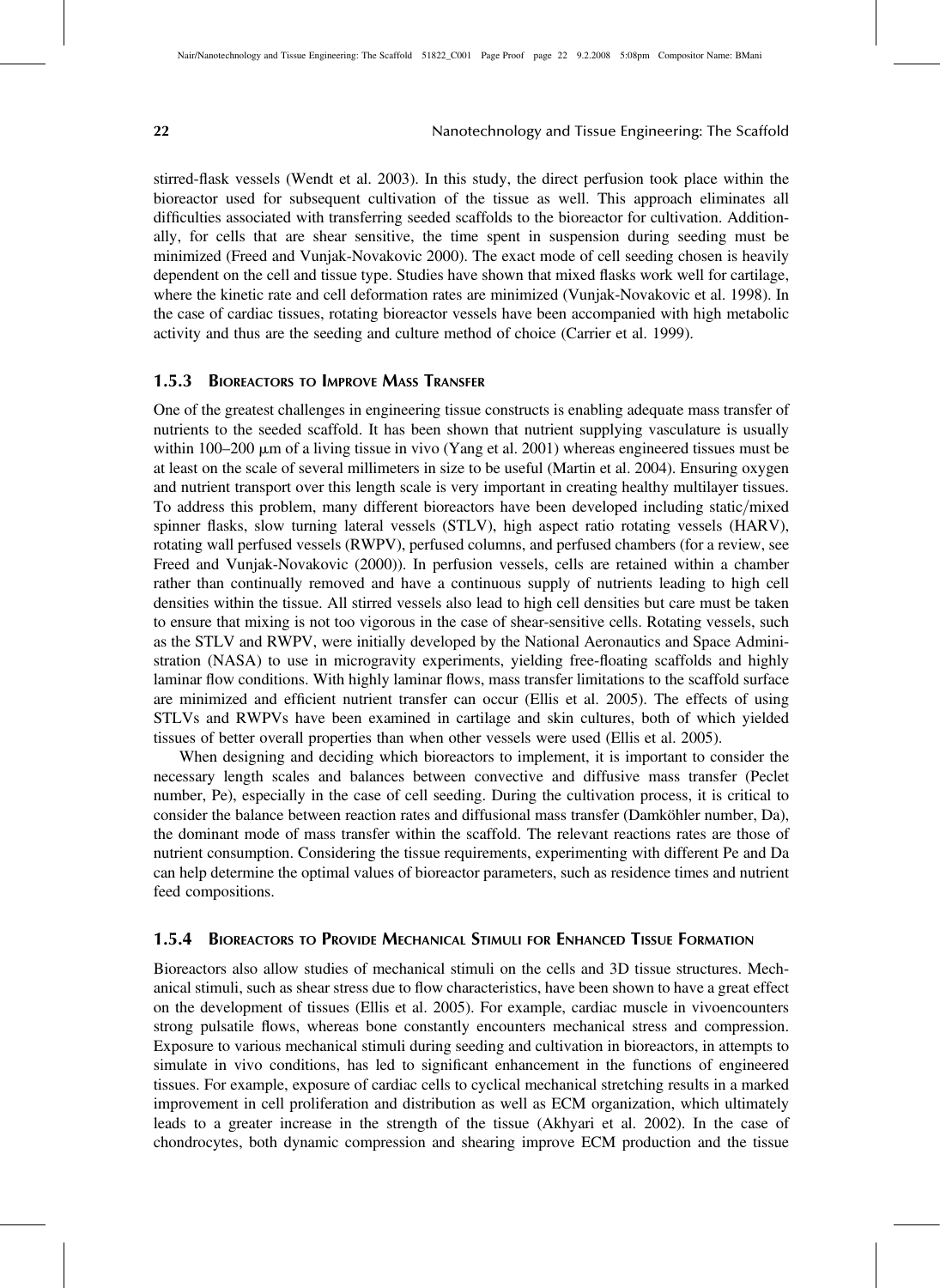mechanical properties (Waldman et al. 2003). Interestingly, it was also noted that imparting shear stresses on the developing cartilage tissue leads to a greater improvement on the mechanical properties as compared to the compression of subjected tissues (Waldman et al. 2003). This result supports the notion that the exact effects of different mechanical stimuli on these tissues vary greatly with the type of stimuli applied and the tissue type, and it also emphasizes the need to study in seclusion the effects of individual parameters on the development of tissues.

#### **1.5.5 FUTURE DIRECTIONS FOR USING BIOREACTORS IN TISSUE ENGINEERING**

Bioreactors are powerful tools to provide a more favorable environment for engineering tissue constructs in vitro. Their applications for cultivating engineered tissues for use in biomedical applications represent current and future directions that have gained large appeal. The first product which demonstrated large-scale use of bioreactors was Dermagraft, a skin graft developed by Advanced Tissue Sciences (Martin et al. 2004). In addition to its great potential to create tissue grafts for clinical applications, bioreactors have and will continue to be very useful tools for studying tissue growth in general. Unlike conditions in vivo, bioreactors enable the control and examination of the effects of certain factors on tissue development individually or in various combinations. The knowledge gained from such mechanistic studies will in turn provide guidance for research in tissue manufacture for clinical uses. Another interesting area where bioreactors can be used as a valuable tool is for studying the effect of different parameters on tissue development during pathological processes and various diseases (Griffith and Naughton 2002). Novel ideas such as these along with development of new on-sight control systems and computational fluid dynamic AQ4 studies will lead to development of more advanced bioreactors and engineered tissues in the future.

# 1.6 CONCLUSIONS

The field of tissue engineering has been growing rapidly for the past two decades, driven by the enormous demand and realistic potential of this new discipline. Much progress has been made including the isolation and utilization of adult and ES cells, development of biodegradable scaffolds, delivery of various tissue-inducing factors, and applications of bioreactors to promote tissue formation. Although significant advances have been accomplished, most regenerative therapies are still in the developmental phase. Understanding the fundamental biology associated with normal tissue development is critical for the development of more powerful approaches to achieve controlled cell differentiation and tissue formation. More quantitative approach such as system biology and computational modeling may also shed light on deciphering the complex signaling network. Advances in microfabrication technology might also help design artificial scaffolds and enable mechanistic studies of spatial cues and gradients, etc. Generating vascularized tissues is an essential prerequisite for most tissue types to be clinically useful. In summary, further progress in the field will rely on the advancement and close interactions among multiple disciplines, such as developmental biology, nanotechnology, material sciences, immunology, and computational biology.

## **REFERENCES**

- Aggarwal, S. and M.F. Pittenger. 2005. Human mesenchymal stem cells modulate allogeneic immune cell responses. Blood 105(4):1815–1822.
- Akhyari, P., P.W.M. Fedak, R.D. Weisel, T.Y.J. Lee, S. Verma, D.A.G. Mickle, and R.K. Li. 2002. Mechanical stretch regimen enhances the formation of bioengineered autologous cardiac muscle grafts. Circulation 106:I137–I142.
- Akinc, A., D.G. Anderson, D.M. Lynn, and R. Langer. 2003a. Synthesis of poly(beta-amino ester)s optimized for highly effective gene delivery. Bioconjug Chem 14(5):979–988.
- Akinc, A., D.M. Lynn, D.G. Anderson, and R. Langer. 2003b. Parallel synthesis and biophysical characterization of a degradable polymer library for gene delivery. *J Am Chem Soc* 125(18):5316–5323.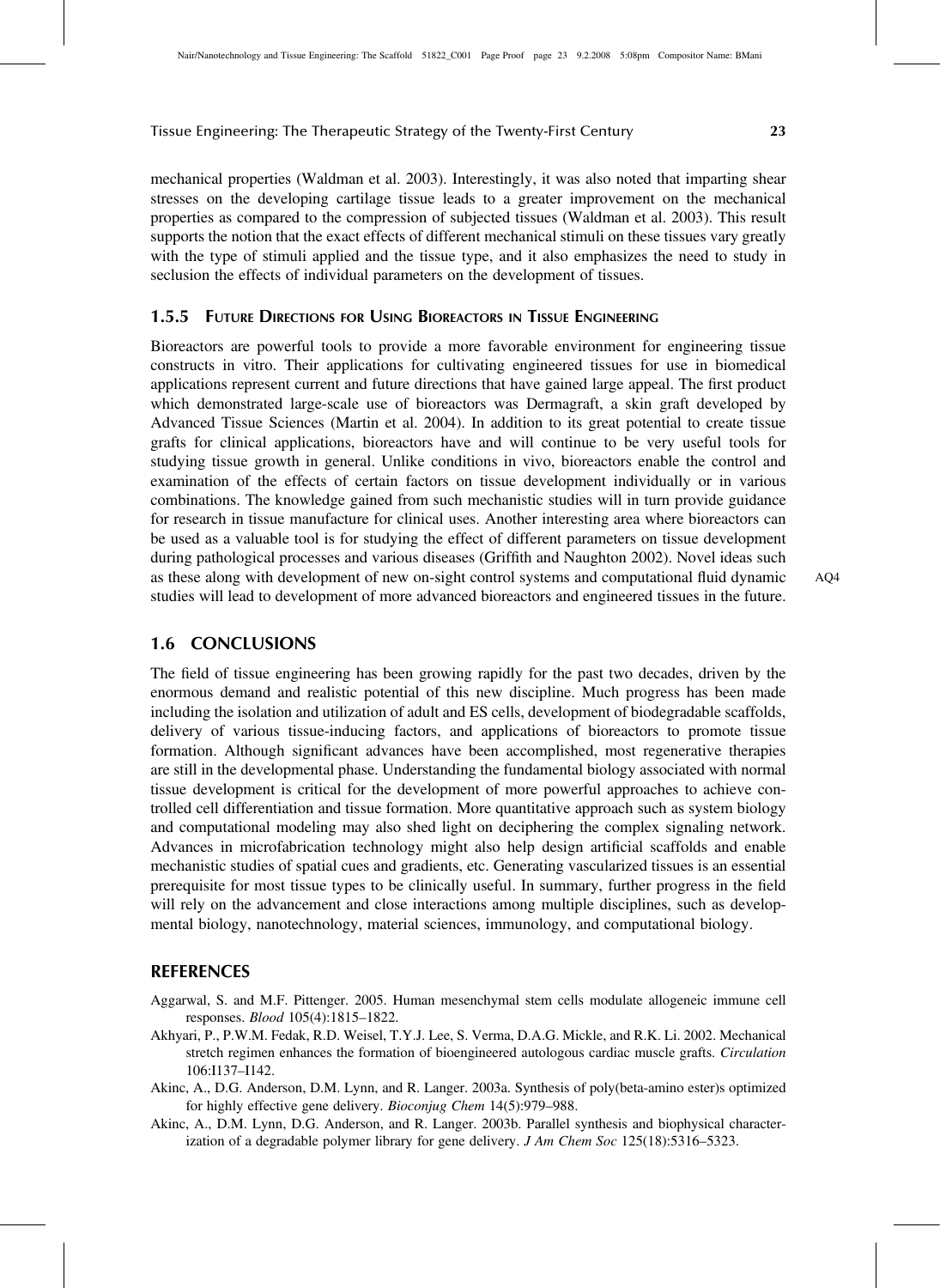- Albrecht, D.R., G.H. Underhill, T.B. Wassermann, R.L. Sah, and S.N. Bhatia. 2006. Probing the role of multicellular organization in three-dimensional microenvironments. Nat Methods 3(5):369–375.
- Anderson, D.G., A. Akinc, N. Hossain, and R. Langer. 2005. Structure/property studies of polymeric gene delivery using a library of poly(beta-amino esters). Mol Ther 11(3):426–434.
- Anderson, D.G., D.M. Lynn, and R. Langer. 2003. Semi-automated synthesis and screening of a large library of degradable cationic polymers for gene delivery. Angew Chem Int Ed Engl 42(27):3153–3158.
- Anderson, D.G., W. Peng, A. Akinc, N. Hossain, A. Kohn, R. Padera, R. Langer, and J.A. Sawicki. 2004. A polymer library approach to suicide gene therapy for cancer. Proc Natl Acad Sci U S A 101(45): 16028–16033.
- Arcaute, K., B.K. Mann, and R.B. Wicker. 2006. Stereolithography of three-dimensional bioactive poly (ethylene glycol) constructs with encapsulated cells. Ann Biomed Eng 34(9):1429–1441.
- Aubin, J.E. 1998. Bone stem cells. J Cell Biochem Suppl 30–31:73–82.
- Baier Leach, J., K.A. Bivens, C.W. Patrick, Jr., and C.E. Schmidt. 2003. Photocrosslinked hyaluronic acid hydrogels: Natural, biodegradable tissue engineering scaffolds. Biotechnol Bioeng 82(5):578–589.
- Baksh, D., J.E. Davies, and P.W. Zandstra. 2003. Adult human bone marrow-derived mesenchymal progenitor cells are capable of adhesion-independent survival and expansion. Exp Hematol 31(8):723–732.
- Baksh, D., R. Yao, and R.S. Tuan. 2007. Comparison of proliferative and multilineage differentiation potential of human mesenchymal stem cells derived from umbilical cord and bone marrow. Stem Cells 25(6):1384–1392.
- Beerens, A.M., A.F. Al Hadithy, M.G. Rots, and H.J. Haisma. 2003. Protein transduction domains and their utility in gene therapy. Curr Gene Ther 3(5):486–494.
- Behr, J.P. 1997. The proton sponge: A trick to enter cells the viruses did not exploit. Chimia 51(1–2):34–36.
- Beniash, E., J.D. Hartgerink, H. Storrie, J.C. Stendahl, and S.I. Stupp. 2005. Self-assembling peptide amphiphile nanofiber matrices for cell entrapment. Acta Biomater 1(4):387–397.
- Berry, M., A.M. Gonzalez, W. Clarke, L. Greenlees, L. Barrett, W. Tsang, L. Seymour, J. Bonadio, A. Logan, and A. Baird. 2001. Sustained effects of gene-activated matrices after CNS injury. Mol Cell Neurosci 17(4):706–716.
- Bissell, M.J., H.G. Hall, and G. Parry. 1982. How does the extracellular matrix direct gene expression? *J Theor* Biol 99(1):31–68.
- Boland, T., V. Mironov, A. Gutowska, E.A. Roth, and R.R. Markwald. 2003. Cell and organ printing 2: Fusion of cell aggregates in three-dimensional gels. Anat Rec A Discov Mol Cell Evol Biol 272(2): 497–502.
- Boontheekul, T. and D.J. Mooney. 2003. Protein-based signaling systems in tissue engineering. Curr Opin Biotechnol 14(5):559–565.
- Boussif, O., F. Lezoualc'h, M.A. Zanta, M.D. Mergny, D. Scherman, B. Demeneix, and J.P. Behr. 1995. A versatile vector for gene and oligonucleotide transfer into cells in culture and in vivo: Polyethylenimine. Proc Natl Acad Sci U S A 92(16):7297–7301.
- Brittberg, M., A. Lindahl, A. Nilsson, C. Ohlsson, O. Isaksson, and L. Peterson. 1994. Treatment of deep cartilage defects in the knee with autologous chondrocyte transplantation. N Engl J Med  $331(14)$ : 889–895.
- Bruder, S.P., D.J. Fink, and A.I. Caplan. 1994. Mesenchymal stem cells in bone development, bone repair, and skeletal regeneration therapy. J Cell Biochem 56(3):283–294.
- Burke, P.A. 2000. Controlled release protein therapeutic effects of process and formulation on stability. In Handbook of Pharmaceutical Release Technology, edited by D.L. Wise. New York: Marcel Dekker.
- Bursac, N., M. Papadaki, R.J. Cohen, F.J. Schoen, S.R. Eisenberg, R. Carrier, G. Vunjak-Novakovik, and L.E. Freed. 1999. Cardiac muscle tissue engineering: Toward an in vitro model for electrophysiological studies. Am J Physiol Heart Circ Physiol 277(2):433–444.
- Caplan, A.I. and S.P. Bruder. 2001. Mesenchymal stem cells: Building blocks for molecular medicine in the 21st century. Trends Mol Med 7(6):259–264.
- Caplen, N.J., S. Parrish, F. Imani, A. Fire, and R.A. Morgan. 2001. Specific inhibition of gene expression by small double-stranded RNAs in invertebrate and vertebrate systems. Proc Natl Acad Sci U S A 98(17): 9742–9747.
- Carrier, R., M. Papadaki, M. Rupnick, F.J. Schoen, N. Bursac, R. Langer, L.E. Freed, and G. Vunjak-Novakovic. 1999. Cardiac tissue engineering: Cell seeding, cultivation parameters and tissue construct characterization. Biotechnol. Bioeng. 64(5):580–589.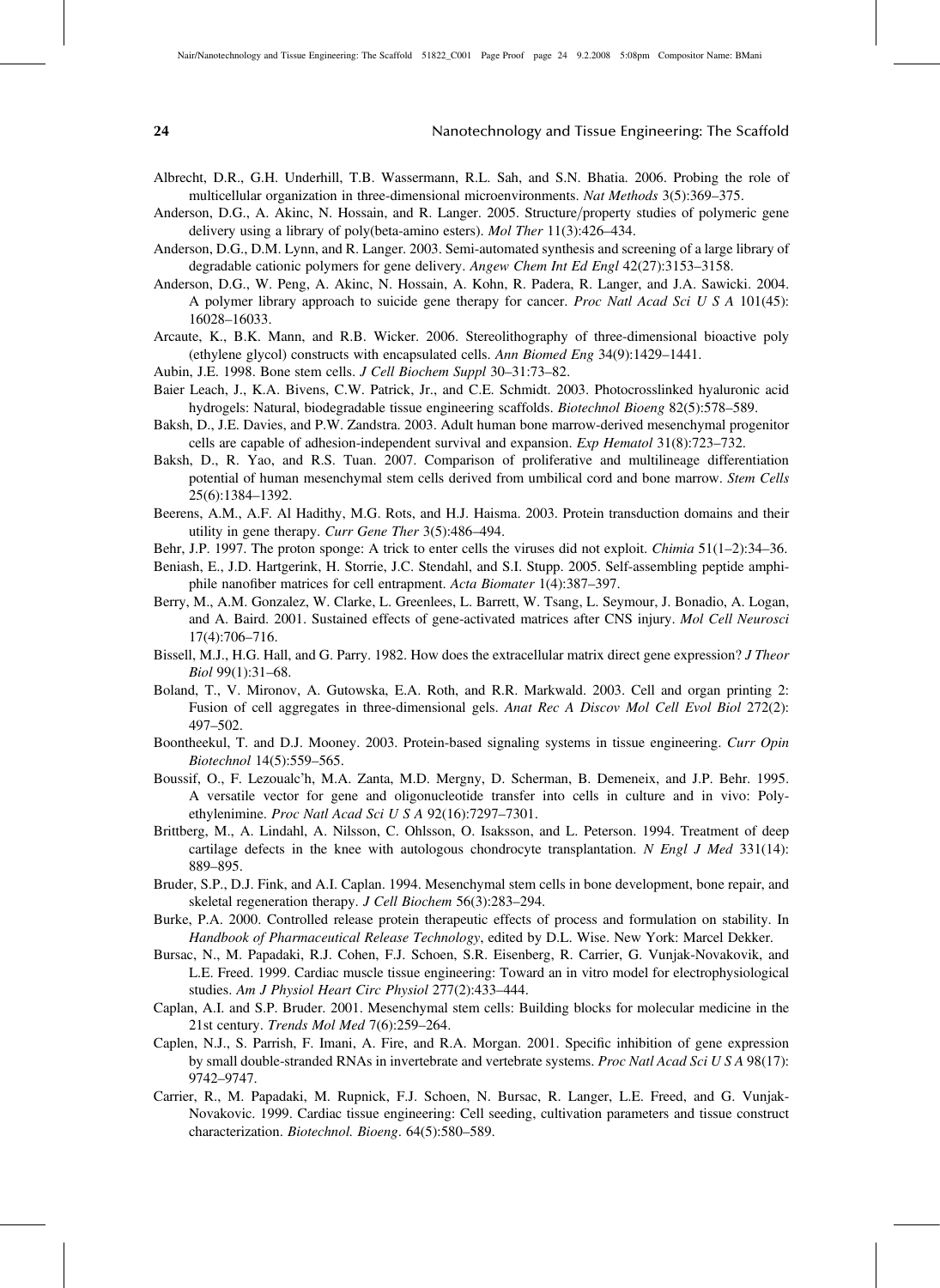- Cartier, R. and R. Reszka. 2002. Utilization of synthetic peptides containing nuclear localization signals for nonviral gene transfer systems. Gene Ther 9(3):157–167.
- Cetrulo, C.L. Jr. 2006. Cord-blood mesenchymal stem cells and tissue engineering. Stem Cell Rev 2(2): 163–168.
- Chan, C.K. and D.A. Jans. 2002. Using nuclear targeting signals to enhance non-viral gene transfer. Immunol Cell Biol 80(2):119–130.
- Chang, P.L., J.M. Van Raamsdonk, G. Hortelano, S.C. Barsoum, N.C. MacDonald, and T.L. Stockley. 1999. The in vivo delivery of heterologous proteins by microencapsulated recombinant cells. Trends Biotechnol 17(2):78–83.
- Chen, R.R., E.A. Silva, W.W. Yuen, and D.J. Mooney. 2007. Spatio-temporal VEGF and PDGF delivery patterns blood vessel formation and maturation. Pharm Res 24(2):258–264.
- Chua, C.K., K.F. Leong, K.H. Tan, F.E. Wiria, and C.M. Cheah. 2004. Development of tissue scaffolds using selective laser sintering of polyvinyl alcohol/hydroxyapatite biocomposite for craniofacial and joint defects. J Mater Sci Mater Med 15(10):1113–1121.
- Cohen, H., R.J. Levy, J. Gao, I. Fishbein, V. Kousaev, S. Sosnowski, S. Slomkowski, and G. Golomb. 2000. Sustained delivery and expression of DNA encapsulated in polymeric nanoparticles. Gene Ther 7(22):1896–1905.
- Cooke, M.N., J.P. Fisher, D. Dean, C. Rimnac, and A.G. Mikos. 2003. Use of stereolithography to manufacture critical-sized 3D biodegradable scaffolds for bone ingrowth. J Biomed Mater Res B Appl Biomater 64B(2):65–69.
- Cowan, C.M., Y.Y. Shi, O.O. Aalami, Y.F. Chou, C. Mari, R. Thomas, N. Quarto, C.H. Contag, B. Wu, and M.T. Longaker. 2004. Adipose-derived adult stromal cells heal critical-size mouse calvarial defects. Nat Biotechnol 22(5):560–567.
- Crump, S.S. 1992. Apparatus and method for creating three-dimensional objects. Stratasys Inc., assignee. U.S. Patent 5,121,329.
- Dagalakis, N., J. Flink, P. Stasikelis, J.F. Burke, and I.V. Yannas. 1980. Design of an artificial skin. Part III. Control of pore structure. J Biomed Mater Res 14(4):511–528.
- Dash, P.R., M.L. Read, L.B. Barrett, M.A. Wolfert, and L.W. Seymour. 1999. Factors affecting blood clearance and in vivo distribution of polyelectrolyte complexes for gene delivery. Gene Ther 6(4):643–650.
- DeLong, S.A., J.J. Moon, and J.L. West. 2005. Covalently immobilized gradients of bFGF on hydrogel scaffolds for directed cell migration. Biomaterials 26(16):3227–3234.
- Dhariwala, B., E. Hunt, and T. Boland. 2004. Rapid prototyping of tissue-engineering constructs, using photopolymerizable hydrogels and stereolithography. Tissue Eng 10(9–10):1316–1322.
- During, M.J. 1997. Adeno-associated virus as a gene delivery system. Adv Drug Deliv Rev 27(1):83–94.
- Dutta Roy, T., J.L. Simon, J.L. Ricci, E.D. Rekow, V.P. Thompson, and J.R. Parsons. 2003. Performance of hydroxyapatite bone repair scaffolds created via three-dimensional fabrication techniques. J Biomed Mater Res A 67(4):1228–1237.
- Edelman, E.R., E. Mathiowitz, R. Langer, and M. Klagsbrun. 1991. Controlled and modulated release of basic fibroblast growth factor. Biomaterials 12(7):619–626.
- Elbashir, S.M., J. Harborth, W. Lendeckel, A. Yalcin, K. Weber, and T. Tuschl. 2001. Duplexes of 21-nucleotide RNAs mediate RNA interference in cultured mammalian cells. Nature 411(6836):494–498.
- Eliaz, R.E. and F.C. Szoka, Jr. 2002. Robust and prolonged gene expression from injectable polymeric implants. Gene Ther 9(18):1230–1237.
- Elisseeff, J., A. Ferran, S. Hwang, S. Varghese, and Z. Zhang. 2006. The role of biomaterials in stem cell differentiation: Applications in the musculoskeletal system. *Stem Cells Dev* 15(3):295–303.
- Ellis, M., M. Jarman-Smith, and J.B. Chaudhuri. 2005. Bioreactor systems for tissue engineering: A fourdimensional challenge. In Bioreactors for Tissue Engineering, edited by J. Chaudhuri and M. Al-Rubeai. Dordrecht: Springer.
- Fire, A., S. Xu, M.K. Montgomery, S.A. Kostas, S.E. Driver, and C.C. Mello. 1998. Potent and specific genetic interference by double-stranded RNA in Caenorhabditis elegans. Nature 391(6669):806–811.
- Folkman, J. 1971. Tumor angiogenesis: Therapeutic implications. N Engl J Med 285(21):1182–1186.
- Freed, L.E. and G. Vunjak-Novakovic. 2000. Tissue engineering bioreactors. In Principles of Tissue Engineering, edited by R.P. Lanza, R. Langer, and J. Vacanti. San Diego: Academic Press.
- Fu, K., A.M. Klibanov, and R. Langer. 2000. Protein stability in controlled-release systems. Nat Biotechnol 18(1):24–25.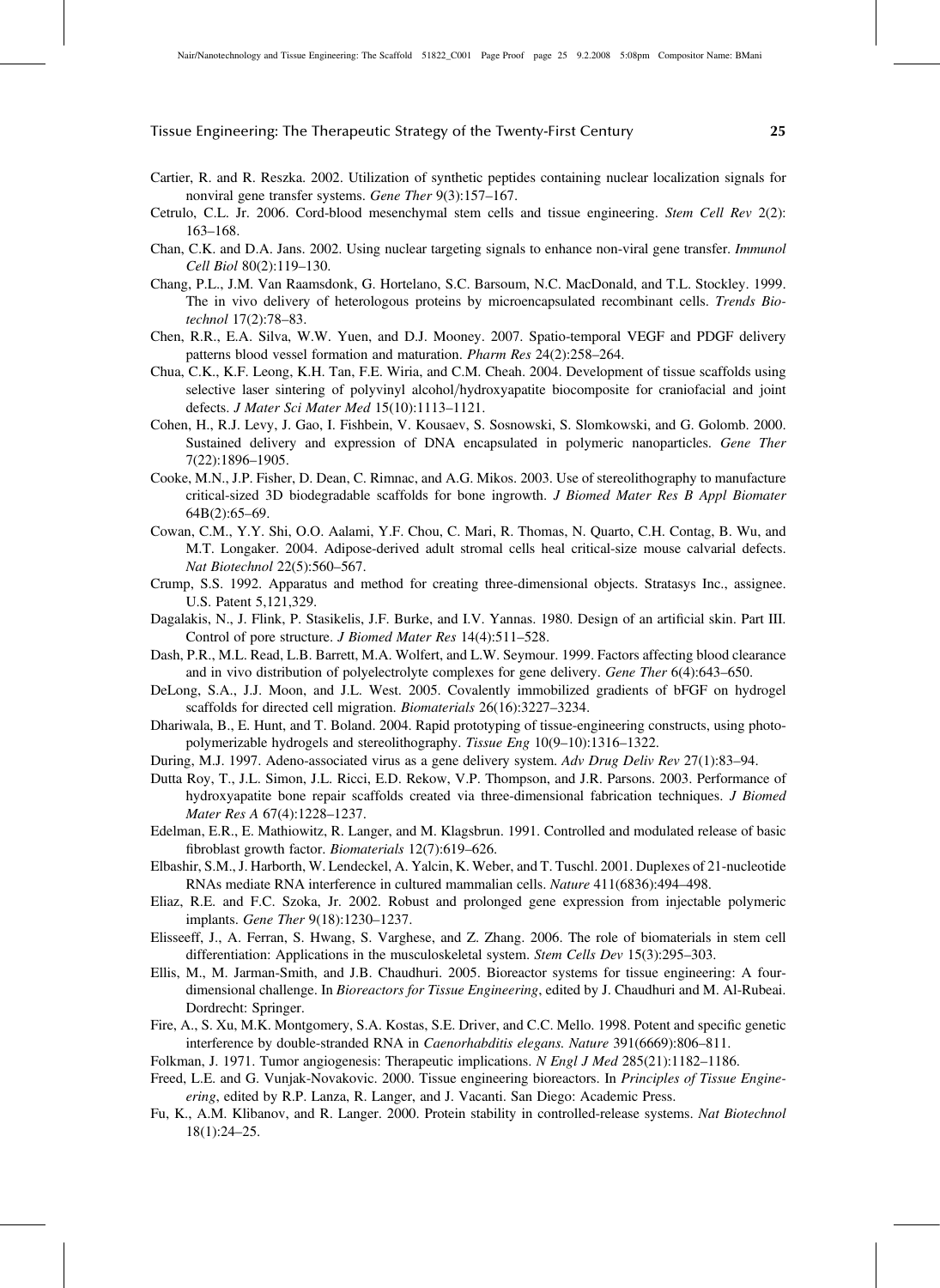- Gelain, F., A. Horii, and S. Zhang. 2007. Designer self-assembling peptide scaffolds for 3-d tissue cell cultures and regenerative medicine. Macromol Biosci 7(5):544–551.
- Gene Therapy Clinical Trials online, http://www.wiley.co.uk/genetherapy/clinical/. Accessed 2005.
- Giordano, R.A., B.M. Wu, S.W. Borland, L.G. Cima, E.M. Sachs, and M.J. Cima. 1996. Mechanical properties of dense polylactic acid structures fabricated by three dimensional printing. J Biomater Sci Polym Ed 8(1):63–75.
- Green, J.J., E. Chiu, E.S. Leshchiner, J. Shi, R. Langer, and D.G. Anderson. 2007. Electrostatic ligand coatings of nanoparticles enable ligand-specific gene delivery to human primary cells. Nano Lett 7(4): 874–879.
- Green, J.J., J. Shi, E. Chiu, E.S. Leshchiner, R. Langer, and D.G. Anderson. 2006. Biodegradable polymeric vectors for gene delivery to human endothelial cells. Bioconjug Chem 17(5):1162–1169.
- Griffith, L.G. and G. Naughton. 2002. Tissue engineering-current challenges and expanding opportunities. Science 295:1009–1016.
- Guping, Y., T. Guping, and Yanjie. 2005. A new biodegradable poly-amino acid: Alpha,beta-poly[(N-hydroxy- AQ5 propyl/aminoethyl)-DL-aspartamide-co-L-lysine], a potential nonviral vector for gene delivery. Drug Deliv 12(2):89–96.
- Haensler, J. and F.C Szoka. 1993. Polyamidoamine cascade polymers mediate efficient transfection of cells in culture. Bioconjug Chem 4(5):372–379.
- Hartgerink, J.D., E. Beniash, and S.I. Stupp. 2001. Self-assembly and mineralization of peptide-amphiphile nanofibers. Science 294(5547):1684–1688.
- Hartgerink, J.D., E. Beniash, and S.I. Stupp. 2002. Peptide-amphiphile nanofibers: A versatile scaffold for the preparation of self-assembling materials. Proc Natl Acad Sci U S A 99(8):5133–5138.
- He, X. and E. Jabbari. 2007. Material properties and cytocompatibility of injectable MMP degradable poly (lactide ethylene oxide fumarate) hydrogel as a carrier for marrow stromal cells. Biomacromolecules 8(3):780–792.
- Healy, K.E., A. Rezania, and R.A. Stile. 1999. Designing biomaterials to direct biological responses. Ann N Y Acad Sci 875:24–35.
- Helmlinger, G., F. Yuan, M. Dellian, and R.K. Jain. 1997. Interstitial pH and pO2 gradients in solid tumors in vivo: High-resolution measurements reveal a lack of correlation. Nat Med 3(2):177–182.
- Herbert, P., K. Murphy, O. Johnson, N. Dong, W. Jaworowicz, M.A. Tracy, J.L. Cleland, and S.D. Putney. 1998. A large-scale process to produce microencapsulated proteins. Pharm Res 15(2):357–361.
- Hern, D.L. and J.A. Hubbell. 1998. Incorporation of adhesion peptides into nonadhesive hydrogels useful for tissue resurfacing. J Biomed Mater Res 39(2):266–276.
- Hill, E., T. Boontheekul, and D.J. Mooney. 2006. Regulating activation of transplanted cells controls tissue regeneration. Proc Natl Acad Sci U S A 103(8):2494–2499.
- Holland, T.A., Y. Tabata, and A.G. Mikos. 2005. Dual growth factor delivery from degradable oligo (poly(ethylene glycol) fumarate) hydrogel scaffolds for cartilage tissue engineering. J Control Release 101(1–3):111–125.
- Hollister, S.J. 2005. Porous scaffold design for tissue engineering. Nat Mater 4(7):518–524.
- Hollister, S.J., R.A. Levy, T.M. Chu, J.W. Halloran, and S.E. Feinberg. 2000. An image-based approach for designing and manufacturing craniofacial scaffolds. Int J Oral Maxillofac Surg 29(1):67–71.
- Hoque, M.E., D.W. Hutmacher, W. Feng, S. Li, M.H. Huang, M. Vert, and Y.S. Wong. 2005. Fabrication using a rapid prototyping system and in vitro characterization of PEG-PCL-PLA scaffolds for tissue engineering. J Biomater Sci Polym Ed 16(12):1595–1610.
- Huang, Y.C., M. Connell, Y. Park, D.J. Mooney, and K.G. Rice. 2003. Fabrication and in vitro testing of polymeric delivery system for condensed DNA. J Biomed Mater Res A 67(4):1384–1392.
- Huang, Y.C., K. Riddle, K.G. Rice, and D.J. Mooney. 2005a. Long-term in vivo gene expression via delivery of PEI-DNA condensates from porous polymer scaffolds. Hum Gene Ther 16(5):609–617.
- Huang, Y.C., C. Simmons, D. Kaigler, K.G. Rice, and D.J. Mooney. 2005b. Bone regeneration in a rat cranial defect with delivery of PEI-condensed plasmid DNA encoding for bone morphogenetic protein-4 (BMP-4). Gene Ther 12(5):418–426.
- Hubbell, J.A. 1995. Biomaterials in tissue engineering. Biotechnology (N Y) 13(6):565–576.
- Hubbell, J.A. 1999. Bioactive biomaterials. Curr Opin Biotechnol 10(2):123–129.
- Hulbert, S.F., F.A. Young, R.S. Mathews, J.J. Klawitter, C.D. Talbert, and F.H. Stelling. 1970. Potential of ceramic materials as permanently implantable skeletal prostheses. J Biomed Mater Res 4(3):433–456.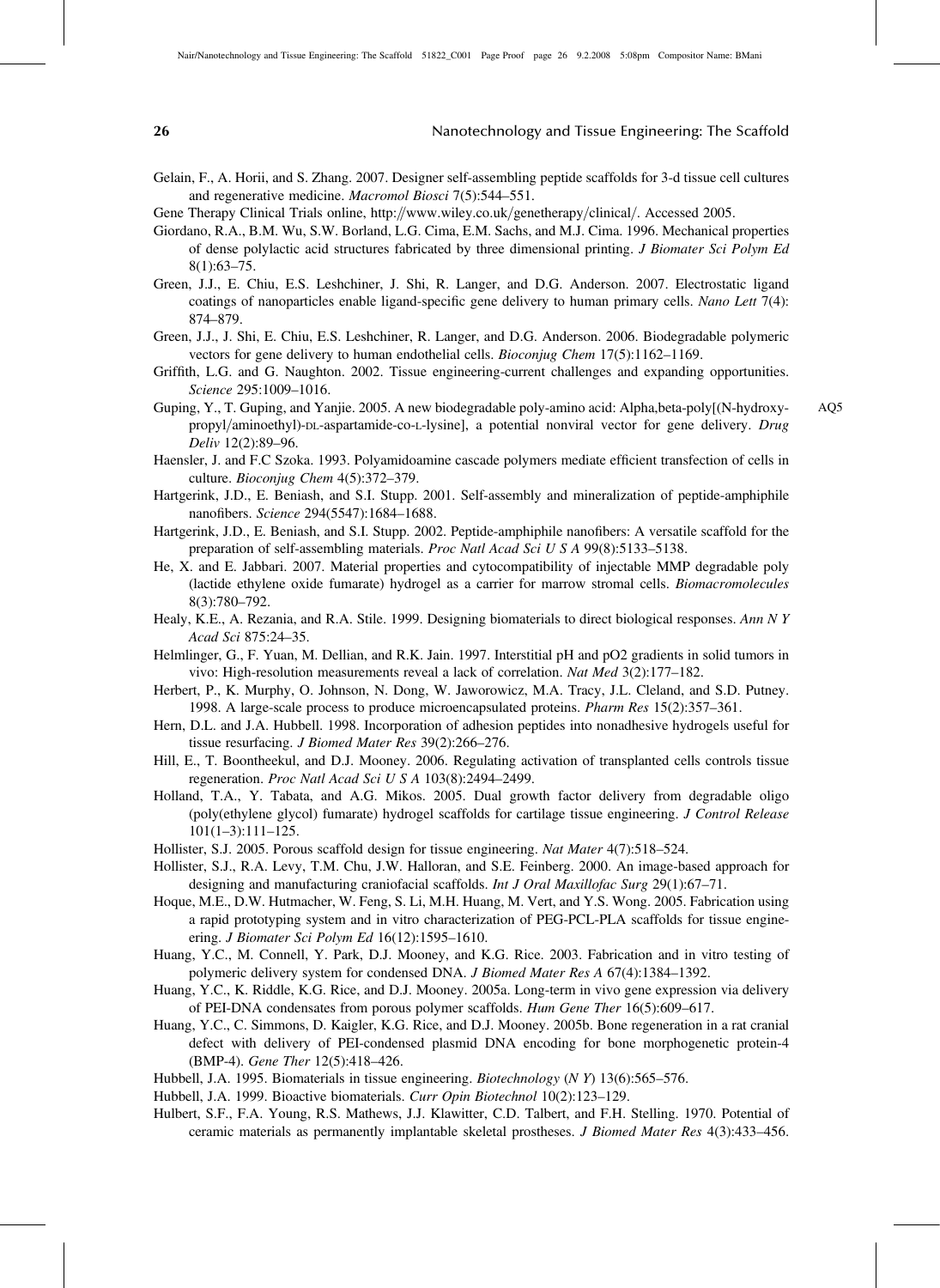- Hutmacher, D.W., T. Schantz, I. Zein, K.W. Ng, S.H. Teoh, and K.C. Tan. 2001. Mechanical properties and cell cultural response of polycaprolactone scaffolds designed and fabricated via fused deposition modeling. J Biomed Mater Res 55(2):203–216.
- Hwang, N.S., M.S. Kim, S. Sampattavanich, J.H. Baek, Z. Zhang, and J. Elisseeff. 2006. Effects of threedimensional culture and growth factors on the chondrogenic differentiation of murine embryonic stem cells. Stem Cells 24(2):284–291.
- Hwang, W.S., Y.J. Ryu, J.H. Park, E.S. Park, E.G. Lee, J.M. Koo, H.Y. Jeon, B.C. Lee, S.K. Kang, S.J. Kim, C. Ahn, J.H. Hwang, K.Y. Park, J.B. Cibelli, and S.Y. Moon. 2004. Evidence of a pluripotent human embryonic stem cell line derived from a cloned blastocyst. Science 303(5664):1669–1674.
- Ingber, D.E., V.C. Mow, D. Butler, L. Niklason, J. Huard, J. Mao, I. Yannas, D. Kaplan, and G. Vunjak-Novakovic. 2006. Tissue engineering and developmental biology: Going biomimetic. Tissue Eng 12(12): 3265–3283.
- Itala, A.I., H.O. Ylanen, C. Ekholm, K.H. Karlsson, and H.T. Aro. 2001. Pore diameter of more than 100 microm is not requisite for bone ingrowth in rabbits. *J Biomed Mater Res* 58(6):679–683.
- Izadpanah, R., C. Trygg, B. Patel, C. Kriedt, J. Dufour, J.M. Gimble, and B.A. Bunnell. 2006. Biologic properties of mesenchymal stem cells derived from bone marrow and adipose tissue. J Cell Biochem 99(5):1285–1297.
- Jiang, W. and S.P. Schwendeman. 2001. Stabilization and controlled release of bovine serum albumin encapsulated in  $poly(p,L-lactide)$  and  $poly(ethylene glycol)$  microsphere blends. *Pharm Res* 18(6): 878–885.
- Johnson, M.E., D. Blankschtein, and R. Langer. 1997. Evaluation of solute permeation through the stratum corneum: lateral bilayer diffusion as the primary transport mechanism. J Pharm Sci 86(10): 1162–1172.
- Kaneko, T., S. Tanaka, A. Ogura, and M. Akashi. 2005. Tough, thin hydrogel membranes with giant crystalline domains composed of precisely synthesized macromolecules. Macromolecules 38(11):4861–4867.
- Karageorgiou, V. and D. Kaplan. 2005. Porosity of 3D biomaterial scaffolds and osteogenesis. Biomaterials 26(27):5474–5491.
- Karp, J.M., F. Sarraf, M.S. Shoichet, and J.E. Davies. 2004. Fibrin-filled scaffolds for bone-tissue engineering: An in vivo study. *J Biomed Mater Res A* 71(1):162-171.
- Khalyfa, A., S. Vogt, J. Weisser, G. Grimm, A. Rechtenbach, W. Meyer, and M. Schnabelrauch. 2007. Development of a new calcium phosphate powder-binder system for the 3D printing of patient specific implants. J Mater Sci Mater Med 18(5):909–916.
- Kim, M.S., N.S. Hwang, J. Lee, T.K. Kim, K. Leong, M.J. Shamblott, J. Gearhart, and J. Elisseeff. 2005a. Musculoskeletal differentiation of cells derived from human embryonic germ cells. Stem Cells 23(1): 113–123.
- Kim, T.I., H.J. Seo, J.S. Choi, J.K. Yoon, J.U. Baek, K. Kim, and J.S. Park. 2005b. Synthesis of biodegradable cross-linked poly(beta-amino ester) for gene delivery and its modification, inducing enhanced transfection efficiency and stepwise degradation. Bioconjug Chem 16(5):1140-1148.
- Krewson, C.E., R. Dause, M. Mak, and W.M. Saltzman. 1996. Stabilization of nerve growth factor in controlled release polymers and in tissue. J Biomater Sci Polym Ed 8(2):103-117.
- Kruyt, M.C., J.D. de Bruijn, C.E. Wilson, F.C. Oner, C.A. van Blitterswijk, A.J. Verbout, and W.J. Dhert. 2003. Viable osteogenic cells are obligatory for tissue-engineered ectopic bone formation in goats. Tissue Eng 9(2):327–336.
- Kursa, M., G.F. Walker, V. Roessler, M. Ogris, W. Roedl, R. Kircheis, and E. Wagner. 2003. Novel shielded transferrin-polyethylene glycol-polyethylenimine/DNA complexes for systemic tumor-targeted gene transfer. Bioconjug Chem 14(1):222–231.
- Landers, R. and R. Mülhaupt. 2000. Desktop manufacturing of complex objects, prototypes and biomedical scaffolds by means of computer-assisted design combined with computer-guided 3D plotting of polymers and reactive oligomers. Macromol Mater Eng 282:17–21.
- Langer, R. and J. Folkman. 1976. Polymers for the sustained release of proteins and other macromolecules. Nature 263(5580):797–800.
- Langer, R. and D.A. Tirrell. 2004. Designing materials for biology and medicine. Nature 428(6982):487–492. Langer, R. and J.P. Vacanti. 1993. Tissue engineering. Science 260(5110):920–926.
- Lanza, R.P., J.B. Cibelli, and M.D. West. 1999. Prospects for the use of nuclear transfer in human transplantation. Nat Biotechnol 17(12):1171–1174.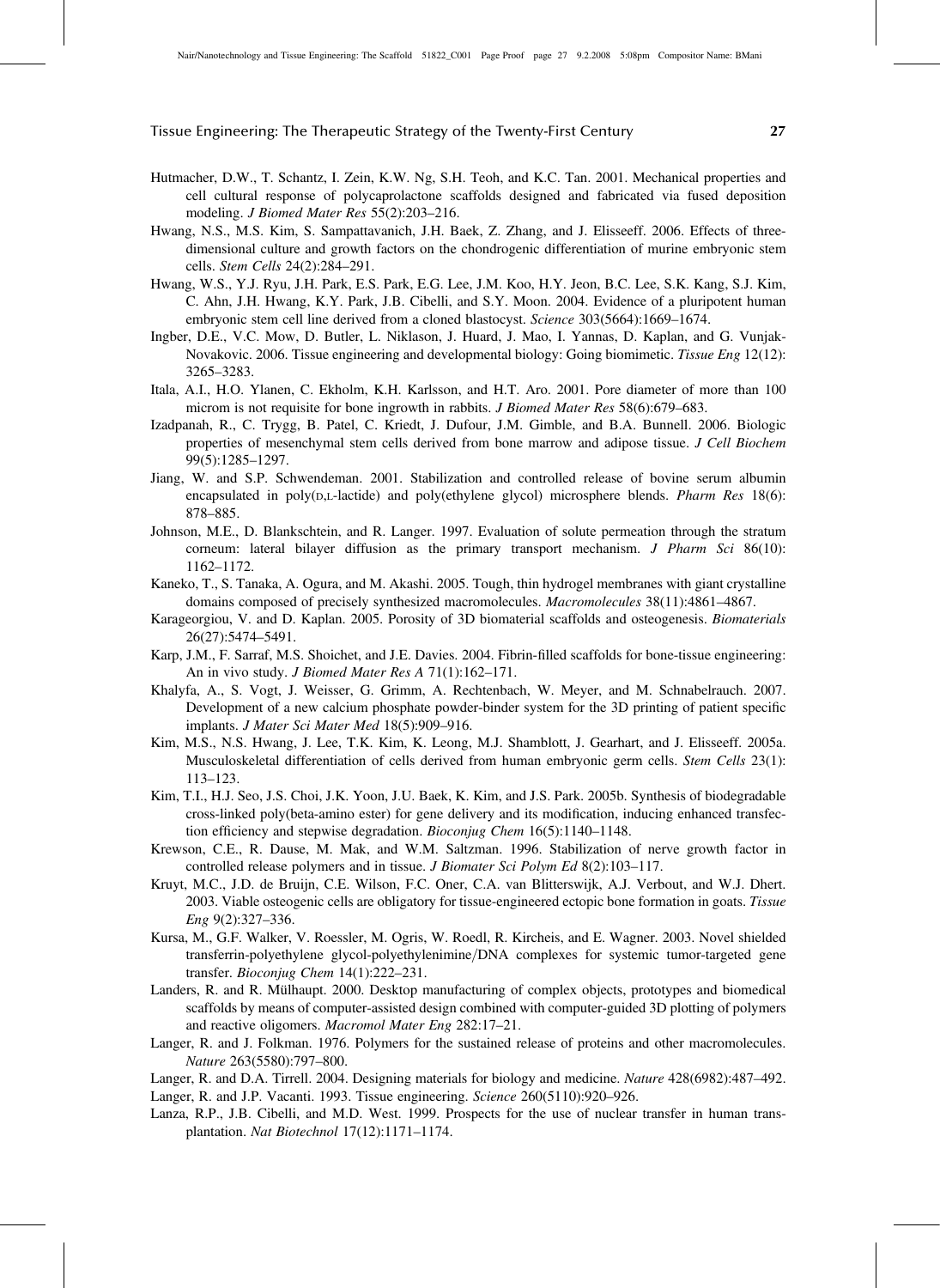- Lanza, R.P., J.B. Cibelli, M.D. West, E. Dorff, C. Tauer, and R.M. Green. 2001. The ethical reasons for stem cell research. Science 292(5520):1299.
- Le Blanc, K., L. Tammik, B. Sundberg, S.E. Haynesworth, and O. Ringden. 2003. Mesenchymal stem cells inhibit and stimulate mixed lymphocyte cultures and mitogenic responses independently of the major histocompatibility complex. Scand J Immunol 57(1):11-20.
- Leach, J.B., K.A. Bivens, C.N. Collins, and C.E. Schmidt. 2004. Development of photocrosslinkable hyaluronic acid-polyethylene glycol-peptide composite hydrogels for soft tissue engineering. J Biomed Mater Res A 70(1):74–82.
- Lee, K.W., S. Wang, B.C. Fox, E.L. Ritman, M.J. Yaszemski, and L. Lu. 2007. Poly(propylene fumarate) bone tissue engineering scaffold fabrication using stereolithography: Effects of resin formulations and laser parameters. Biomacromolecules 8(4):1077–1084.
- Lee, K.Y., M.C. Peters, K.W. Anderson, and D.J. Mooney. 2000. Controlled growth factor release from synthetic extracellular matrices. Nature 408(6815):998–1000.
- Leong, K.F., C.M. Cheah, and C.K. Chua. 2003. Solid freeform fabrication of three-dimensional scaffolds for engineering replacement tissues and organs. Biomaterials 24(13):2363–2378.
- Li, G., A.S. Virdi, D.E. Ashhurst, A.H. Simpson, and J.T. Triffitt. 2000. Tissues formed during distraction osteogenesis in the rabbit are determined by the distraction rate: Localization of the cells that express the mRNAs and the distribution of types I and II collagens. Cell Biol Int 24(1):25–33.
- Lim, Y.B., S.M. Kim, H. Suh, and J.S. Park. 2002. Biodegradable, endosome disruptive, and cationic networktype polymer as a highly efficient and nontoxic gene delivery carrier. Bioconjug Chem 13(5):952–957.
- Liu, V.A. and S.N Bhatia. 2002. Three-dimensional photopatterning of hydrogels containing living cells. Biomed Microdev 4(4):257–266.
- Lo, H., M.S Ponticiello, and K.W Leong. 1995. Fabrication of controlled release biodegradable foams by phase separation. Tissue Eng 1(1):15-28.
- Lu, L., M.J. Yaszemski, and A.G. Mikos. 2001. TGF-beta1 release from biodegradable polymer microparticles: Its effects on marrow stromal osteoblast function. J Bone Joint Surg Am 83-A Suppl 1(Pt 2):S82–S91.
- Lutolf, M.P. and J.A. Hubbell. 2005. Synthetic biomaterials as instructive extracellular microenvironments for morphogenesis in tissue engineering. Nat Biotechnol 23(1):47–55.
- Lynn, D.M., D.G. Anderson, D. Putnam, and R. Langer. 2001. Accelerated discovery of synthetic transfection vectors: parallel synthesis and screening of a degradable polymer library. *J Am Chem Soc* 123(33): 8155–8156.
- Lynn, D.M. and R. Langer. 2000. Degradable poly(beta-amino esters): Synthesis, characterization, and selfassembly with plasmid DNA. J Am Chem Soc 122(44):10761–10768.
- Lysaght, M.J. and J. Reyes. 2001. The growth of tissue engineering. Tissue Eng 7(5):485-493.
- Macpherson, H., P. Keir, S. Webb, K. Samuel, S. Boyle, W. Bickmore, L. Forrester, and J. Dorin. 2005. Bone marrow-derived SP cells can contribute to the respiratory tract of mice in vivo. J Cell Sci 118(Pt 11): 2441–2450.
- Maitra, B., E. Szekely, K. Gjini, M.J. Laughlin, J. Dennis, S.E. Haynesworth, and O.N. Koc. 2004. Human mesenchymal stem cells support unrelated donor hematopoietic stem cells and suppress T-cell activation. Bone Marrow Transplant 33(6):597–604.
- Manjubala, I., A. Woesz, C. Pilz, M. Rumpler, N. Fratzl-Zelman, P. Roschger, J. Stampfl, and P. Fratzl. 2005. Biomimetic mineral-organic composite scaffolds with controlled internal architecture. J Mater Sci Mater Med 16(12):1111–1119.
- Mankovich, N.J., A.M. Cheeseman, and N.G. Stoker. 1990. The display of three-dimensional anatomy with stereolithographic models. J Digit Imaging 3(3):200–203.
- Martin, I., D. Wendt, and M. Heberer. 2004. The role of bioreactors in tissue engineering. *Trends Biotechnol* 22(2):80–86.
- Matthews, J.A., G.E. Wnek, D.G. Simpson, and G.L. Bowlin. 2002. Electrospinning of collagen nanofibers. Biomacromolecules 3(2):232–238.
- McIntire, L.V. 2003. WTEC panel report on tissue engineering. Tissue Eng 9(1):3–7.
- Merdan, T., J. Kopecek, and T. Kissel. 2002. Prospects for cationic polymers in gene and oligonucleotide therapy against cancer. Adv Drug Deliv Rev 54(5):715-758.
- Mikos, A.G., S.W. Herring, P. Ochareon, J. Elisseeff, H.H. Lu, R. Kandel, F.J. Schoen, M. Toner, D. Mooney, A. Atala, M.E. Van Dyke, D. Kaplan, and G. Vunjak-Novakovic. 2006. Engineering complex tissues. Tissue Eng 12(12):3307–3339.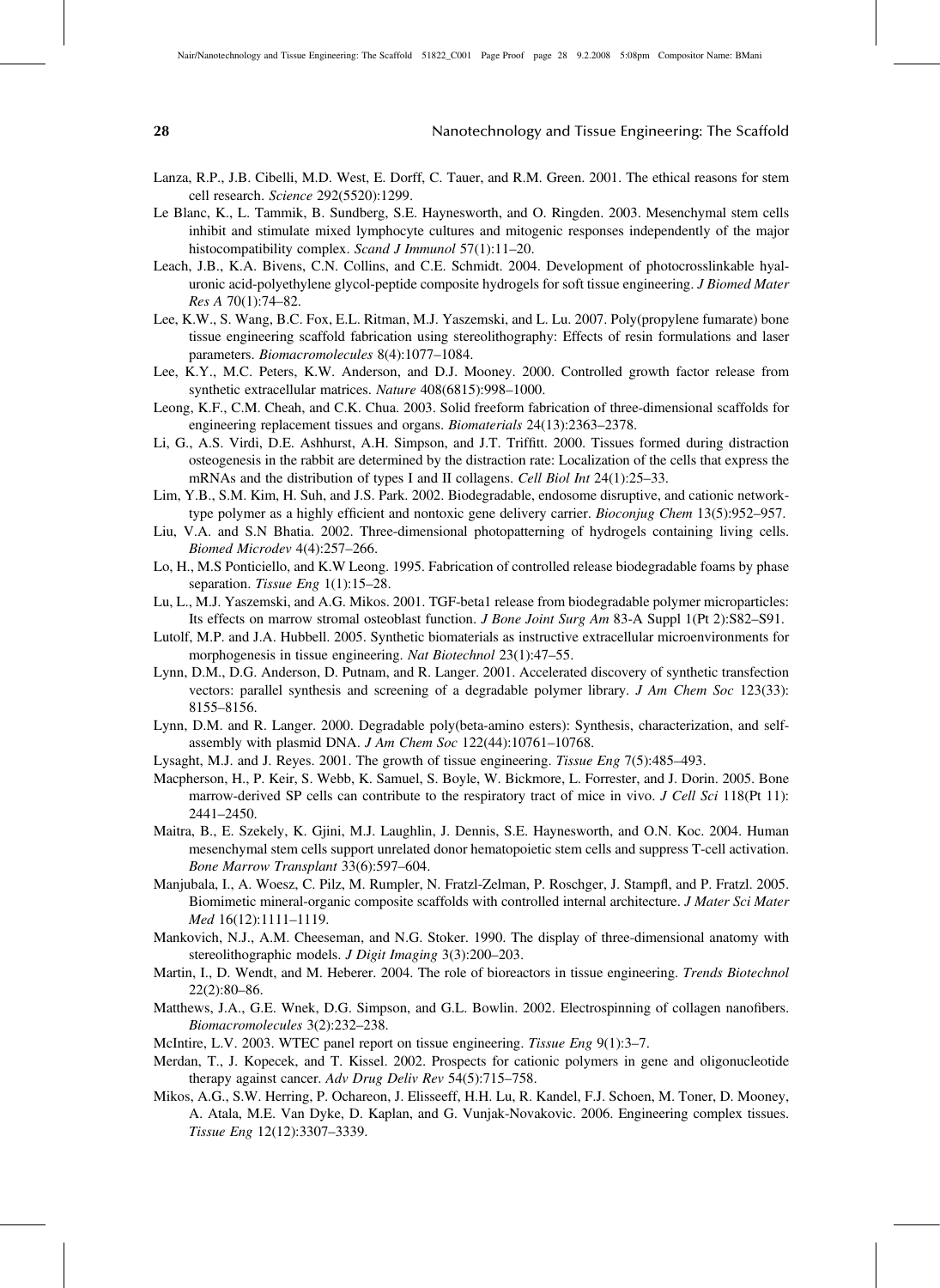- Mislick, K.A. and J.D. Baldeschwieler. 1996. Evidence for the role of proteoglycans in cation-mediated gene transfer. Proc Natl Acad Sci U S A 93(22):12349–12354.
- Mooney, D.J., D.F. Baldwin, N.P. Suh, J.P. Vacanti, and R. Langer. 1996. Novel approach to fabricate porous sponges of poly(D,L-lactic-co-glycolic acid) without the use of organic solvents. Biomaterials. 17(14): 1417–1422.
- Mooney, D.J., G. Organ, J.P. Vacanti, and R. Langer. 1994. Design and fabrication of biodegradable polymer devices to engineer tubular tissues. Cell Transplant. 3(2):203–210.
- Moore, K., M. MacSween, and M. Shoichet. 2006. Immobilized concentration gradients of neurotrophic factors guide neurite outgrowth of primary neurons in macroporous scaffolds. Tissue Eng 12(2):267–278.
- Mosahebi, A., M. Simon, M. Wiberg, and G. Terenghi. 2001. A novel use of alginate hydrogel as Schwann cell matrix. Tissue Eng 7(5):525–534.
- Murugan, R. and S. Ramakrishna. 2006. Nano-featured scaffolds for tissue engineering: A review of spinning methodologies. Tissue Eng 12(3):435–447.
- Murugan, R. and S. Ramakrishna. 2007. Design strategies of Ttissue engineering scaffolds with controlled fiber orientation. Tissue Eng.  $\Box$ 
	-
- Muschler, G.F., C. Nakamoto, and L.G. Griffith. 2004. Engineering principles of clinical cell-based tissue engineering. J Bone Joint Surg Am 86-A(7):1541–1558.
- Nahmias, Y., R.E. Schwartz, C.M. Verfaillie, and D.J. Odde. 2005. Laser-guided direct writing for threedimensional tissue engineering. Biotechnol Bioeng 92(2):129–136.
- Nair, L.S. and C.T. Laurencin. 2006. Polymers as biomaterials for tissue engineering and controlled drug delivery. Adv Biochem Eng Biotechnol 102:47–90.
- Nelson, C.M. and M.J. Bissell. 2006. Of extracellular matrix, scaffolds, and signaling: tissue architecture regulates development, homeostasis, and cancer. Annu Rev Cell Dev Biol 22:287–309.
- Nickerson, J. 2001. Experimental observations of a nuclear matrix. J Cell Sci 114(Pt 3):463–474.
- Nuttelman, C.R., M.C. Tripodi, and K.S. Anseth. 2006. Dexamethasone-functionalized gels induce osteogenic differentiation of encapsulated hMSCs. J Biomed Mater Res A 76(1):183–195.
- Odde, D.J. and M.J. Renn. 2000. Laser-guided direct writing of living cells. Biotechnol Bioeng 67(3): 312–318.
- Oldham, J.B., L. Lu, X. Zhu, B.D. Porter, T.E. Hefferan, D.R. Larson, B.L. Currier, A.G. Mikos, and M.J. Yaszemski. 2000. Biological activity of rhBMP-2 released from PLGA microspheres. J Biomech Eng 122(3):289–292.
- Osawa, M., K. Hanada, H. Hamada, and H. Nakauchi. 1996. Long-term lymphohematopoietic reconstitution by a single CD34-low/negative hematopoietic stem cell. Science  $273(5272):242-245$ .
- Pack, D.W., A.S. Hoffman, S. Pun, and P.S. Stayton. 2005. Design and development of polymers for gene delivery. Nat Rev Drug Discov 4(7):581-593.
- Park, K., H.H. Jung, J.S. Son, J.-W. Rhie, K.D. Park, K.-D. Ahn, and D.K. Han. 2007. Thermosensitive and cell-adhesive pluronic hydrogels for human adipose-derived stem cells. Key Engineering Materials 342–343 (Advanced Biomaterials VII):301–304.
- Partridge, K.A. and R.O. Oreffo. 2004. Gene delivery in bone tissue engineering: progress and prospects using viral and nonviral strategies. Tissue Eng 10(1–2):295–307.
- Pearse, D.D., F.C. Pereira, A.E. Marcillo, M.L. Bates, Y.A. Berrocal, M.T. Filbin, and M.B. Bunge. 2004. cAMP and Schwann cells promote axonal growth and functional recovery after spinal cord injury. Nat Med 10(6):610–616.
- Peng, W., D.G. Anderson, Y. Bao, R.F. Padera, Jr., R. Langer, and J.A. Sawicki. 2007. Nanoparticulate delivery of suicide DNA to murine prostate and prostate tumors. Prostate 67(8):855–862.
- Peppas, N.A. and R. Langer. 1994. New challenges in biomaterials. Science 263(5154):1715–1720.
- Peterson, L., T. Minas, M. Brittberg, A. Nilsson, E. Sjogren-Jansson, and A. Lindahl. 2000. Two- to 9-year outcome after autologous chondrocyte transplantation of the knee. Clin Orthop Relat Res (374):212–234.
- Petite, H., V. Viateau, W. Bensaid, A. Meunier, C. de Pollak, M. Bourguignon, K. Oudina, L. Sedel, and G. Guillemin. 2000. Tissue-engineered bone regeneration. Nat Biotechnol 18(9):959–963.
- Pittenger, M.F., A.M. Mackay, S.C. Beck, R.K. Jaiswal, R. Douglas, J.D. Mosca, M.A. Moorman, D.W. Simonetti, S. Craig, and D.R. Marshak. 1999. Multilineage potential of adult human mesenchymal stem cells. Science 284(5411):143–147.
- Plank, C., W. Zauner, and E. Wagner. 1998. Application of membrane-active peptides for drug and gene delivery across cellular membranes. Adv Drug Deliv Rev 34(1):21–35.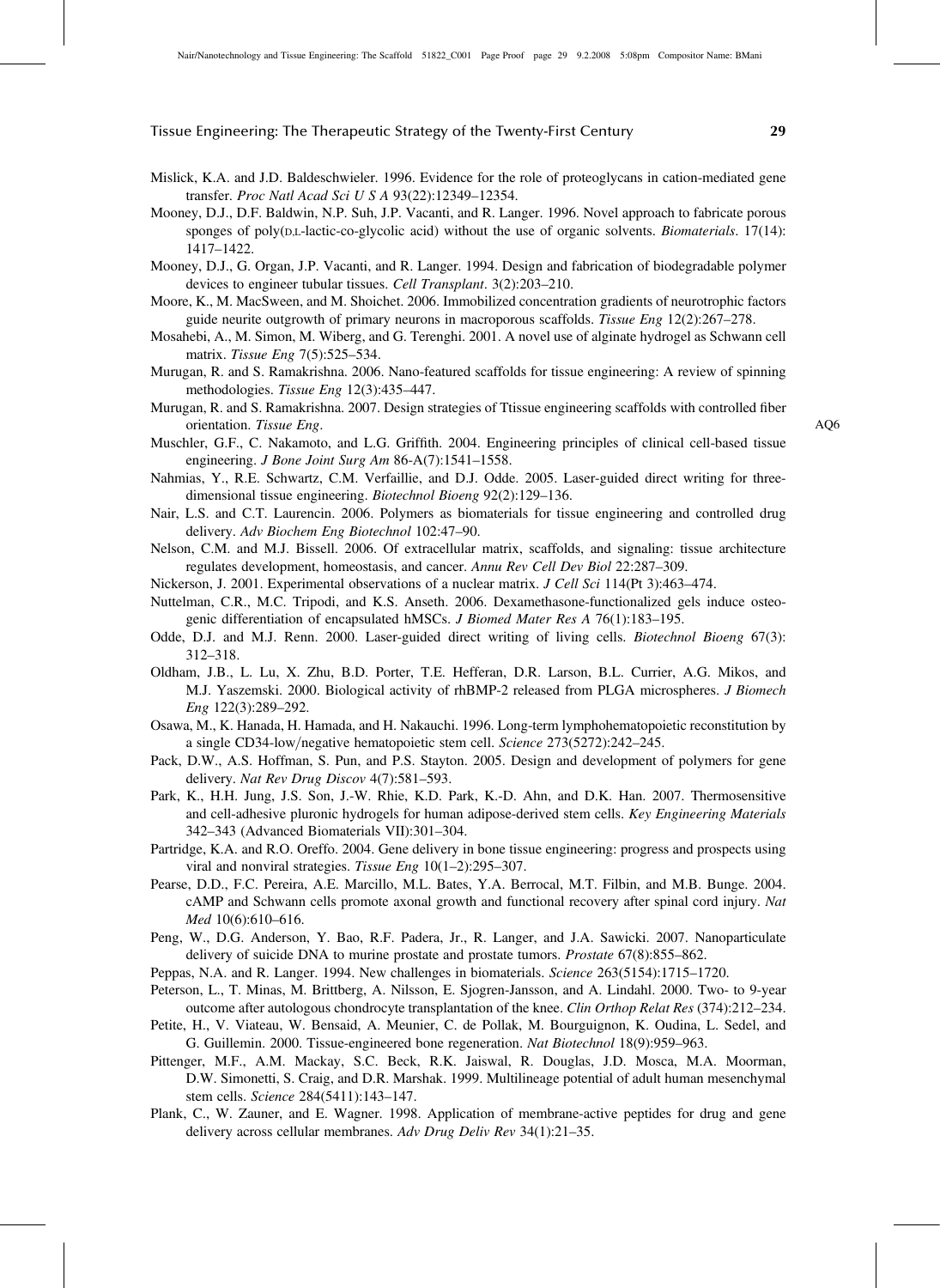- Prestrelski, S.J., N. Tedeschi, T. Arakawa, and J.F. Carpenter. 1993. Dehydration-induced conformational transitions in proteins and their inhibition by stabilizers. Biophys J 65(2):661–671.
- Rowley, J.A., G. Madlambayan, and D.J. Mooney. 1999. Alginate hydrogels as synthetic extracellular matrix materials. Biomaterials 20(1):45–53.
- Sachlos, E., D. Gotora, and J.T. Czernuszka. 2006. Collagen scaffolds reinforced with biomimetic composite nano-sized carbonate-substituted hydroxyapatite crystals and shaped by rapid prototyping to contain internal microchannels. Tissue Eng 12(9):2479–2487.
- Sachlos, E., N. Reis, C. Ainsley, B. Derby, and J.T. Czernuszka. 2003. Novel collagen scaffolds with predefined internal morphology made by solid freeform fabrication. Biomaterials 24(8):1487–1497.
- Sachs, E.M., S.H. John, J.C. Michael, and A.W. Paul, 1993. Three-dimensional printing techniques. Massachusetts Institute of Technology, assignee. U.S. Patent 5,204,055.
- Saltzman, W.M. and W.L. Olbricht. 2002. Building drug delivery into tissue engineering. Nat Rev Drug Discov 1(3):177–186.
- Sanders, J.E., S.G. Malcolm, S.D. Bale, Y.N. Wang, and S. Lamont. 2002. Prevascularization of a biomaterial using a chorioallontoic membrane. Microvasc Res 64(1):174–178.
- Sawada, T., K. Tsukada, K. Hasegawa, Y. Ohashi, Y. Udagawa, and V. Gomel. 2001. Cross-linked hyaluronate hydrogel prevents adhesion formation and reformation in mouse uterine horn model. Hum Reprod 16(2):353–356.
- Schnabel, M., S. Marlovits, G. Eckhoff, I. Fichtel, L. Gotzen, V. Vecsei, and J. Schlegel. 2002. Dedifferentiation-associated changes in morphology and gene expression in primary human articular chondrocytes in cell culture. Osteoarthritis Cartilage 10(1):62–70.
- Schwendeman, S.P. 2002. Recent advances in the stabilization of proteins encapsulated in injectable PLGA delivery systems. Crit Rev Ther Drug Carrier Syst 19(1):73–98.
- Segura, T., P.H. Chung, and L.D. Shea. 2005. DNA delivery from hyaluronic acid-collagen hydrogels via a substrate-mediated approach. Biomaterials 26(13):1575–1584.
- Shamblott, M.J., J. Axelman, S. Wang, E.M. Bugg, J.W. Littlefield, P.J. Donovan, P.D. Blumenthal, G.R. Huggins, and J.D. Gearhart. 1998. Derivation of pluripotent stem cells from cultured human primordial germ cells. Proc Natl Acad Sci U S A 95(23):13726–13731.
- Shea, L.D., E. Smiley, J. Bonadio, and D.J. Mooney. 1999. DNA delivery from polymer matrices for tissue engineering. Nat Biotechnol 17(6):551–554.
- Shu, X.Z., K. Ghosh, Y. Liu, F.S. Palumbo, Y. Luo, R.A. Clark, and G.D. Prestwich. 2004. Attachment and spreading of fibroblasts on an RGD peptide-modified injectable hyaluronan hydrogel. *J Biomed Mater* Res A 68(2):365–375.
- Sohier, J., T.J. Vlugt, N. Cabrol, C. Van Blitterswijk, K. de Groot, and J.M. Bezemer. 2006. Dual release of proteins from porous polymeric scaffolds. J Control Release 111(1–2):95–106.
- Sokolsky-Papkov, M., K. Agashi, A. Olaye, K. Shakesheff, and A.J. Domb. 2007. Polymer carriers for drug delivery in tissue engineering. Adv Drug Deliv Rev 59(4–5):187–206.
- Sottile, V., A. Thomson, and J. McWhir. 2003. In vitro osteogenic differentiation of human ES cells. Cloning Stem Cells 5(2):149–155.
- Street, J., D. Winter, J.H. Wang, A. Wakai, A. McGuinness, and H.P. Redmond. 2000. Is human fracture hematoma inherently angiogenic? Clin Orthop Relat Res (378):224–237.
- Suciati, T., D. Howard, J. Barry, N.M. Everitt, K.M. Shakesheff, and F.R. Rose. 2006. Zonal release of proteins within tissue engineering scaffolds. J Mater Sci Mater Med 17(11):1049-1056.
- Suh, W., S.O. Han, L. Yu, and S.W. Kim. 2002. An angiogenic, endothelial-cell-targeted polymeric gene carrier. Mol Ther 6(5):664–672.
- Sun, J.J., C.J. Bae, Y.H. Koh, H.E. Kim, and H.W. Kim. 2007. Fabrication of hydroxyapatite-poly(epsiloncaprolactone) scaffolds by a combination of the extrusion and bi-axial lamination processes. J Mater Sci Mater Med 18(6):1017–1023.
- Tabata, Y. 2003. Tissue regeneration based on growth factor release. Tissue Eng 9(Suppl 1):S5–S15.
- Tan, K.H., C.K. Chua, K.F. Leong, C.M. Cheah, W.S. Gui, W.S. Tan, and F.E. Wiria. 2005. Selective laser sintering of biocompatible polymers for applications in tissue engineering. Biomed Mater Eng 15(1–2): 113–124.
- Tan, W. and T.A. Desai. 2004. Layer-by-layer microfluidics for biomimetic three-dimensional structures. Biomaterials 25(7–8):1355–1364.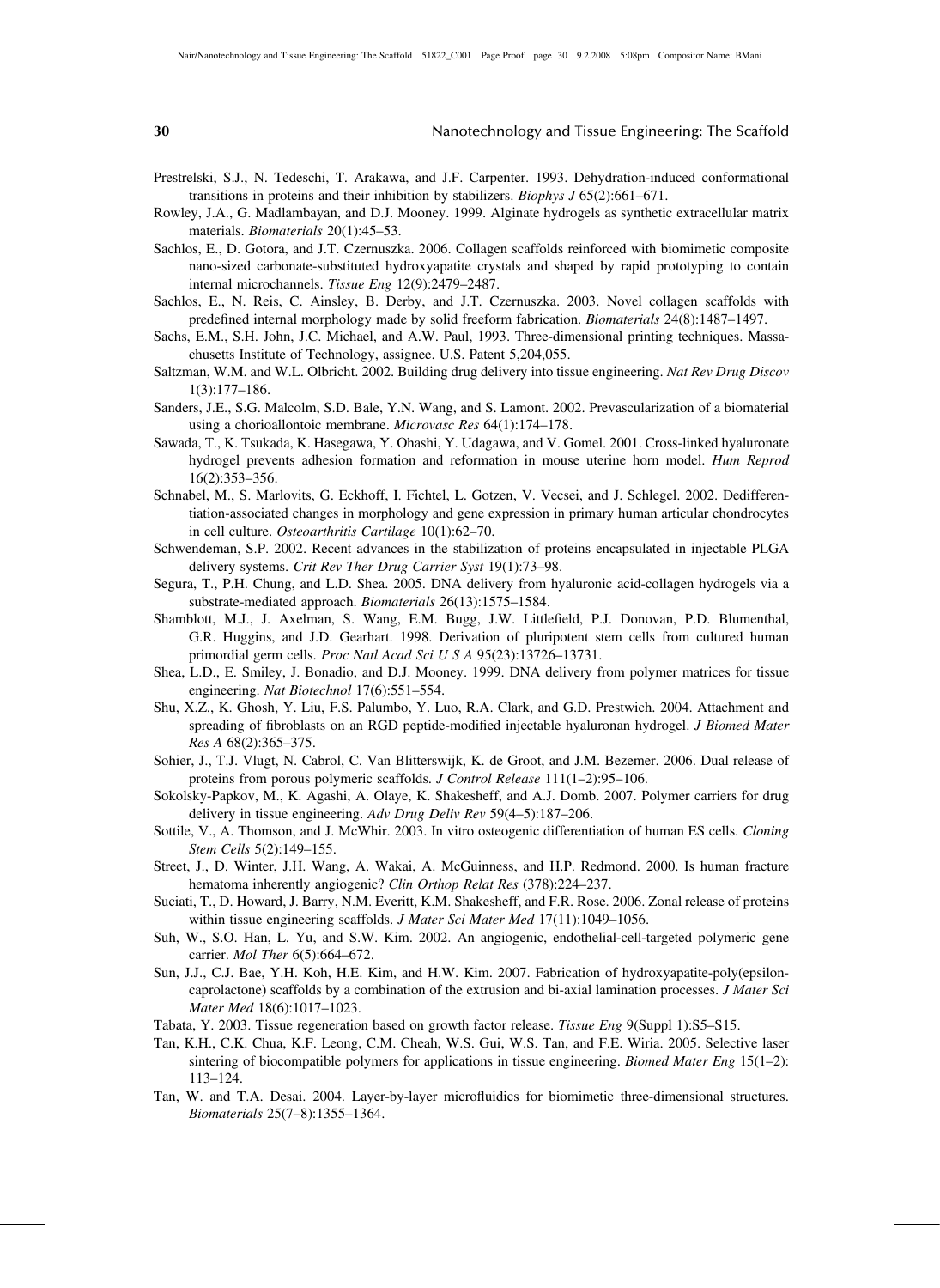- Tessmar, J.K. and A.M. Gopferich. 2007a. Customized PEG-derived copolymers for tissue-engineering applications. Macromol Biosci 7(1):23–39.
- Tessmar, J.K. and A.M. Gopferich 2007b. Matrices and scaffolds for protein delivery in tissue engineering. Adv Drug Deliv Rev 59(4–5):274–291.
- Thomson, J.A., J. Itskovitz-Eldor, S.S. Shapiro, M.A. Waknitz, J.J. Swiergiel, V.S. Marshall, and J.M. Jones. 1998. Embryonic stem cell lines derived from human blastocysts. Science 282(5391):1145–1147.
- Tomita, M., T. Mori, K. Maruyama, T. Zahir, M. Ward, A. Umezawa, and M.J. Young. 2006. A comparison of neural differentiation and retinal transplantation with bone marrow-derived cells and retinal progenitor cells. Stem Cells 24(10):2270–2278.
- Tresco, P.A., R. Biran, and M.D. Noble. 2000. Cellular transplants as sources for therapeutic agents. Adv Drug Deliv Rev 42(1–2):3–27.
- Tsuboi, R., M. Yamazaki, Y. Matsuda, K. Uchida, R. Ueki, and H. Ogawa. 2007. Antisense oligonucleotide targeting fibroblast growth factor receptor (FGFR)-1 stimulates cellular activity of hair follicles in an in vitro organ culture system. *Int J Dermatol* 46(3):259–263.
- Tyrone, J.W., J.E. Mogford, L.A. Chandler, C. Ma, Y. Xia, G.F. Pierce, and T.A. Mustoe. 2000. Collagenembedded platelet-derived growth factor DNA plasmid promotes wound healing in a dermal ulcer model. J Surg Res 93(2):230–236.
- Um, S.H., J.B. Lee, N. Park, S.Y. Kwon, C.C. Umbach, and D. Luo. 2006. Enzyme-catalysed assembly of DNA hydrogel. Nat Mater 5(10):797–801.
- Vacanti, J.P., M.A. Morse, W.M. Saltzman, A.J. Domb, A. Perez-Atayde, and R. Langer. 1988. Selective cell transplantation using bioabsorbable artificial polymers as matrices. J Pediatr Surg 23(1) (Pt 2):3–9.
- Velema, J. and D. Kaplan. 2006. Biopolymer-based biomaterials as scaffolds for tissue engineering. Adv Biochem Eng Biotechnol 102:187–238.
- Vile, R.G., A. Tuszynski, and S. Castleden. 1996. Retroviral vectors. From laboratory tools to molecular medicine. Mol Biotechnol 5(2):139–158.
- Viola, J., B. Lal, and O. Grad. 2003. The Emergence of Tissue Engineering as a Research Field. Arlington, VA: National Science Foundation.
- Vunjak-Novakovic, G. and D.L. Kaplan. 2006. Tissue engineering: The next generation. Tissue Eng 12(12): 3261–3263.
- Vunjak-Novakovic, G., I. Martin, B. Obradovic, S. Treppo, A.J. Grodzinsky, R. Langer, and L.E. Freed. 1999. Bioreactor cultivation conditions modulate the composition and mechanical properties of tissue engineered cartilage. J Orthop Res 17(1):130–138.
- Vunjak-Novakovic, G., B. Obradovic, P. Bursac, I. Martin, R. Langer, and L.E. Freed. 1998. Dynamic seeding of polymer scaffolds for cartilage tissue engineering. Biotechnol Prog 14(2):193–202.
- Wagner, E., R. Kircheis, and G.F. Walker. 2004. Targeted nucleic acid delivery into tumors: New avenues for cancer therapy. Biomed Pharmacother 58(3):152–161.
- Wald, H.L., G. Sarakinos, M.D. Lyman, A.G. Mikos, J.P. Vacanti, and R. Langer. 1993. Cell seeding in porous transplantation devices. Biomaterials. 14(4):270–278.
- Waldman, S.D., C.G. Spiteri, M.D. Grynpas, R.M. Pilliar, J. Hong, and R.A. Kandel. 2003. Effect of biomechanical conditioning on cartilaginous tissue formation in vitro. J Bone Joint Surg Am 85:101–105.
- Walter, E., D. Dreher, M. Kok, L. Thiele, S.G. Kiama, P. Gehr, and H.P. Merkle. 2001. Hydrophilic poly(DLlactide-co-glycolide) microspheres for the delivery of DNA to human-derived macrophages and dendritic cells. J Control Release 76(1–2):149–168.
- Wendt, D., A. Marsano, M. Jakob, M. Heberer, and I. Martin. 2003. Oscillating perfusion of cell suspensions through three-dimensional scaffolds enhances cell seeding efficiency and uniformity. Biotechnol Bioeng 84(2):205–214.
- Wettergreen, M.A., B.S. Bucklen, W. Sun, and M.A. Liebschner. 2005. Computer-aided tissue engineering of a human vertebral body. Ann Biomed Eng 33(10):1333–1343.
- Williams, J.M., A. Adewunmi, R.M. Schek, C.L. Flanagan, P.H. Krebsbach, S.E. Feinberg, S.J. Hollister, and S. Das. 2005. Bone tissue engineering using polycaprolactone scaffolds fabricated via selective laser sintering. Biomaterials 26(23):4817–4827.
- Wilson, C.E., W.J. Dhert, C.A. Van Blitterswijk, A.J. Verbout, and J.D. De Bruijn. 2002. Evaluating 3D bone tissue engineered constructs with different seeding densities using the alamarBlue assay and the effect on in vivo bone formation. J Mater Sci Mater Med 13(12):1265–1269.